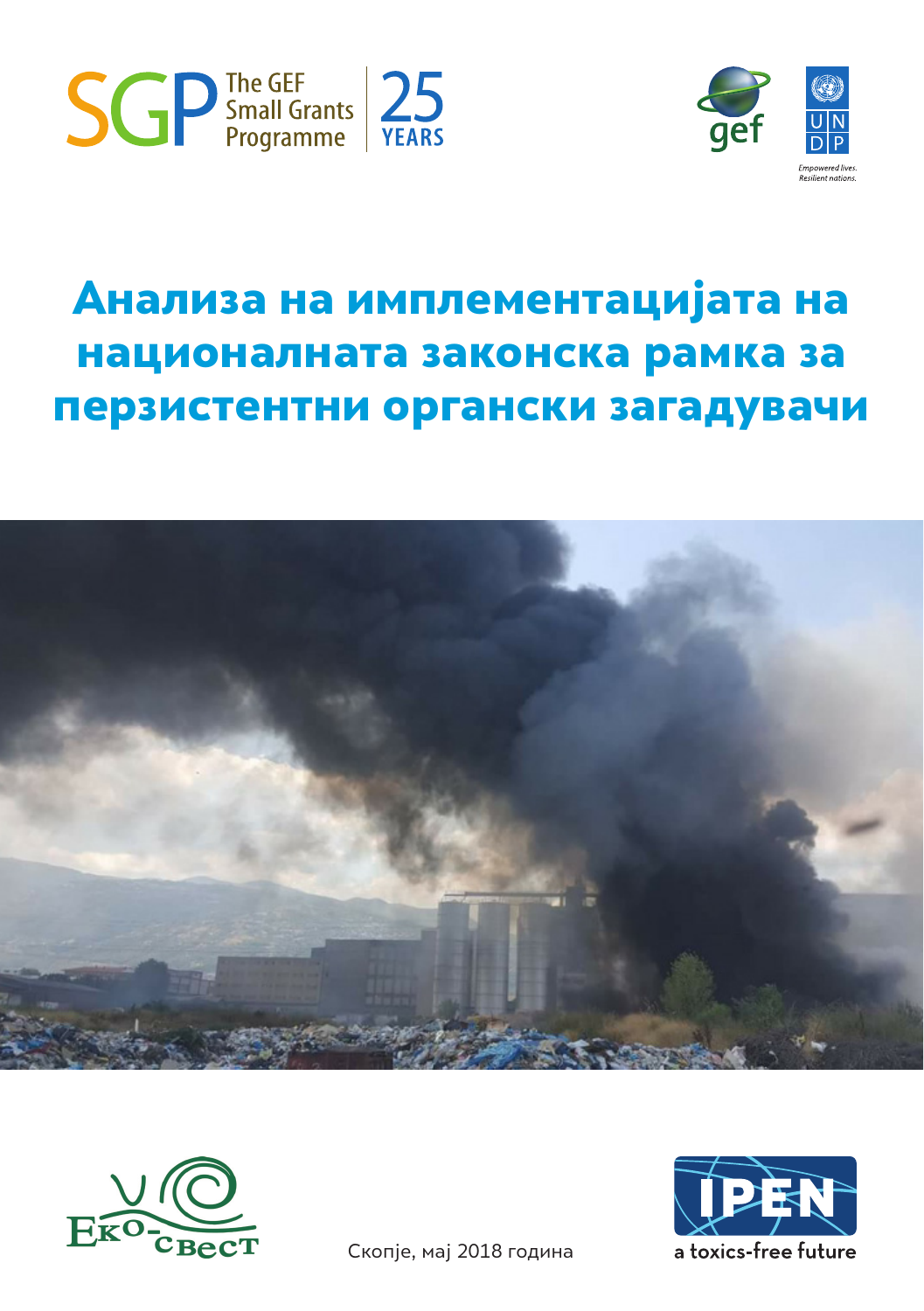## Анализа на имплементацијата на националната законска рамка за перзистентни органски загадувачи (POPs)

Автори: Давор Пехчевски во соработка со "Еко-свест"



мај 2018 година, Скопје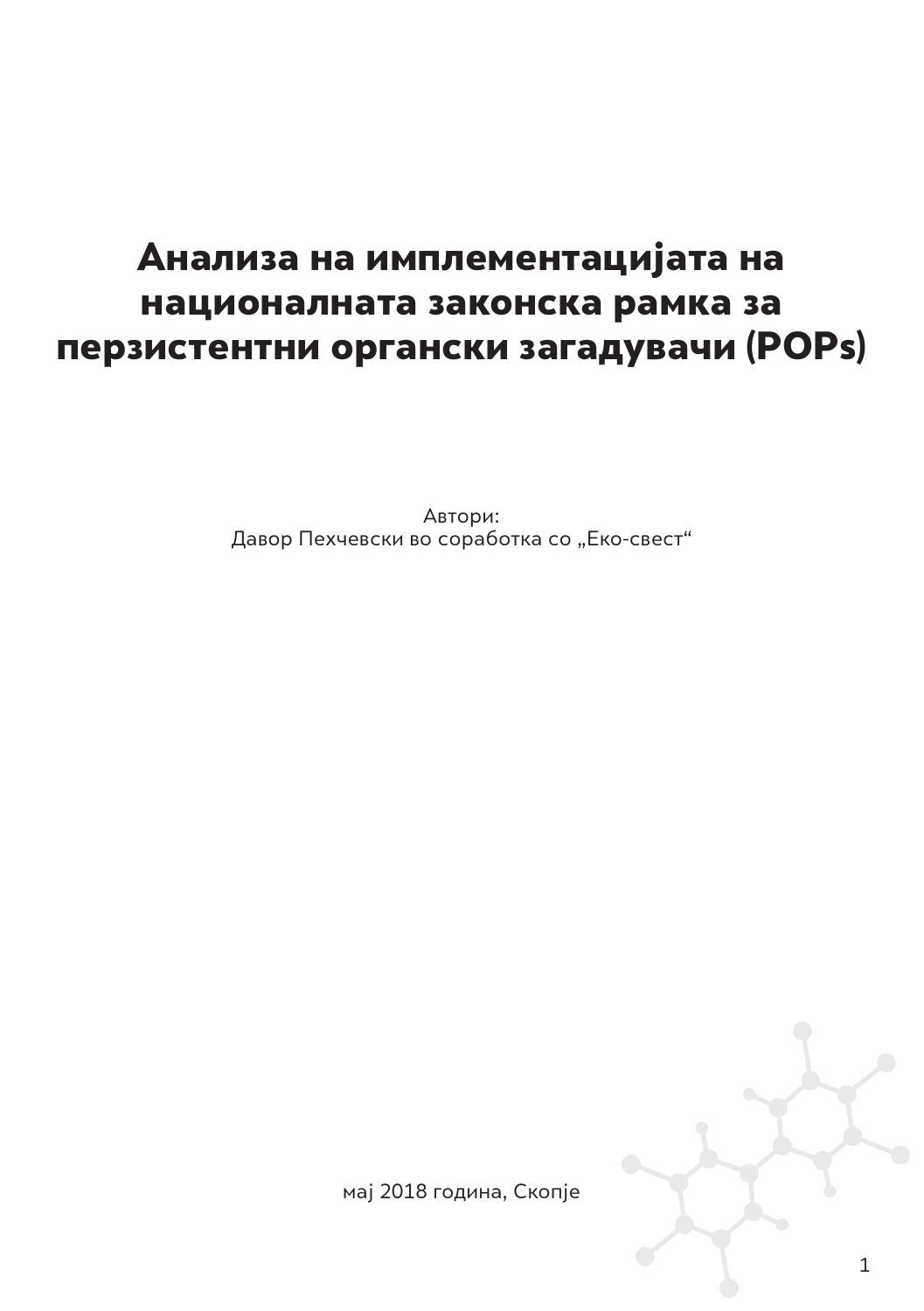Издавач: Центар за истражување и информирање за животната средина "Еко-свест" - Скопје

Автори: Давор Пехчевски во соработка со "Еко-свест"

Лектура: Силвана Блажева

Тираж: 75 примероци

Печати: Бригада, Скопје

Материјалот што е содржан во оваа публикација не е предмет на авторски права. Тој може да се умножува само за некомерцијални цели.

Ставовите што се искажани во оваа публикација се на авторите. Тие не ги одразуваат гледиштата и мислењата на Глобалниот еколошки фонд или на Програмата за развој на Обединетите нации.

Подготовката и печатењето на оваа публикација финансиски се поддржани од Програмата за мали грантови на Глобалниот еколошки фонд и од Меѓународната мрежа за елиминација на POPs.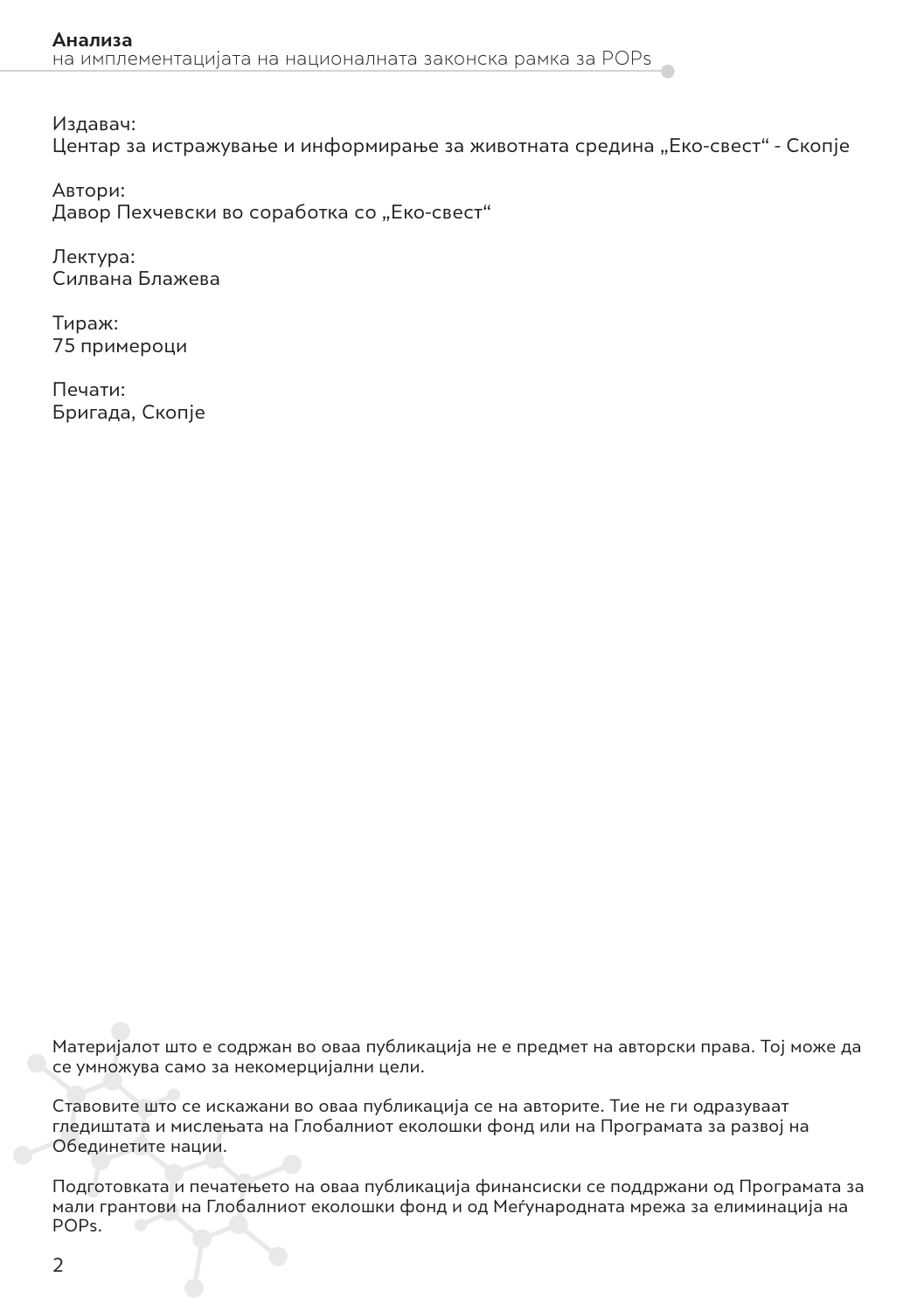## **СОДРЖИНА**

| 1. ВОВЕД - ШТО СЕ ПЕРЗИСТЕНТНИ ОРГАНСКИ ЗАГАДУВАЧИ (POPs)11         |  |
|---------------------------------------------------------------------|--|
|                                                                     |  |
|                                                                     |  |
|                                                                     |  |
|                                                                     |  |
| 3.2. НАЦИОНАЛЕН ИМПЛЕМЕНТАЦИОНЕН ПЛАН ЗА РЕДУКЦИЈА И                |  |
|                                                                     |  |
|                                                                     |  |
| 4. АНАЛИЗА НА ИМПЛЕМЕНТАЦИЈАТА НА НАЦИОНАЛНАТА                      |  |
|                                                                     |  |
|                                                                     |  |
| 4.2. ТТЕКОВНА СОСТОЈБА СО УСОГЛАСУВАЊЕТО НА                         |  |
|                                                                     |  |
| 4.3. ИНСТИТУЦИОНАЛНИ КАПАЦИТЕТИ ЗА УПРАВУВАЊЕ СО POPS18             |  |
|                                                                     |  |
|                                                                     |  |
| 4.4. ПРЕГЛЕД НА СОСТОЈБАТА СО POPs ВО МАКЕДОНИЈА21                  |  |
|                                                                     |  |
| 4.4.1.1. Депонија за хексахлороциклохексан (НСН) во ОХИС - Скопје22 |  |
| 4.4.2. Намерно произведени POPs - индустриски хемикалии22           |  |
|                                                                     |  |
|                                                                     |  |
| 4.4.2.2.1. Пентабромодифенил етер (с-pentaBDE)24                    |  |
|                                                                     |  |
| 4.4.2.3. Перфлуорооктан сулфонска киселина (PFOS)26                 |  |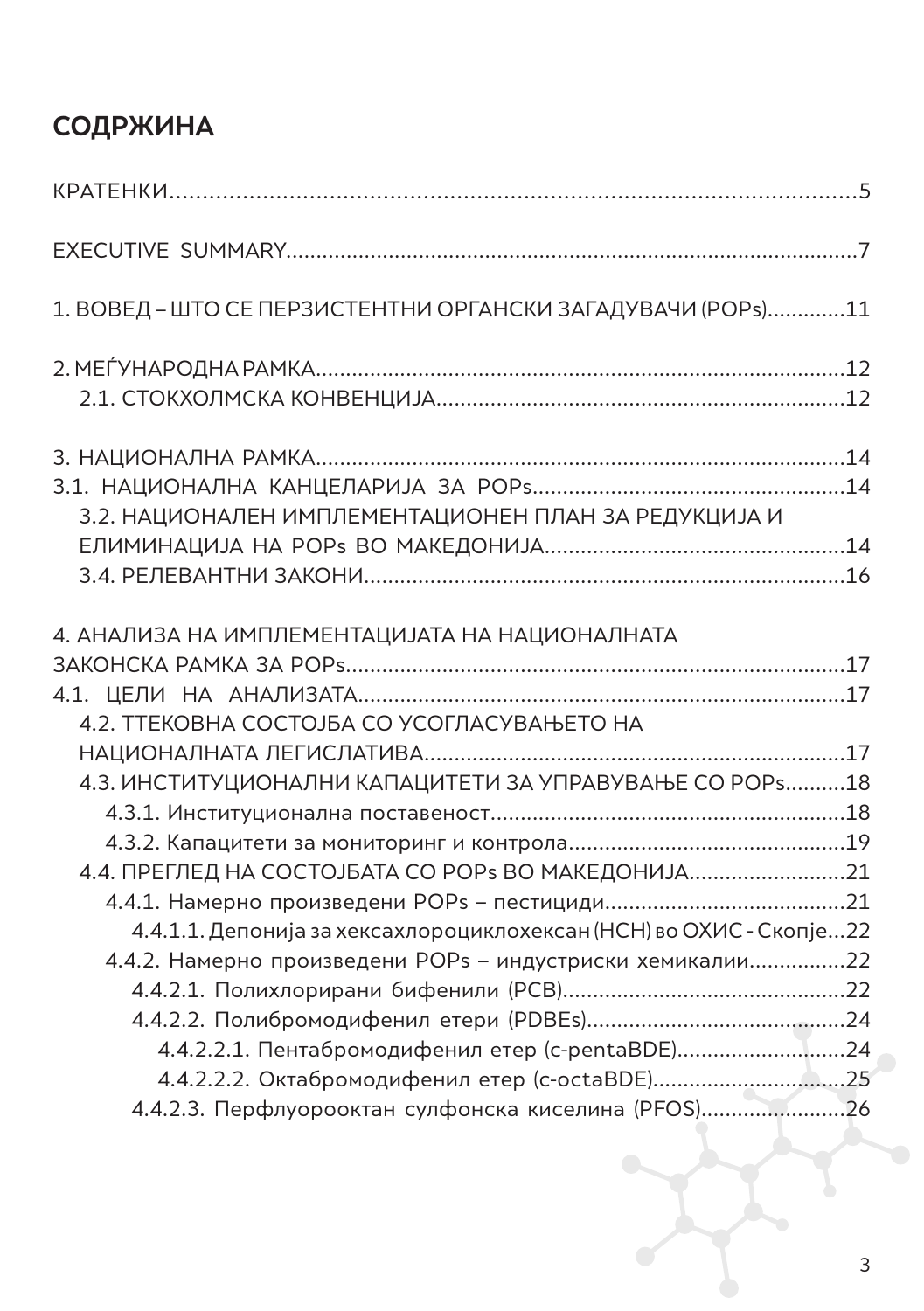## **СОДРЖИНА**

| 4.4.3.2. Печка за палење медицински отпад во Дрисла 28      |  |
|-------------------------------------------------------------|--|
| 4.4.3.3. Производство на топлина и на електрична енергија29 |  |
|                                                             |  |
|                                                             |  |
|                                                             |  |
| 5.1. ПРЕПОРАКИ ВО ОДНОС НА СТРАТЕГИСКИТЕ ДОКУМЕНТИ И        |  |
|                                                             |  |
| 5.2. ПРЕПОРАКИ ВО ОДНОС НА ЈАКНЕЊЕТО НА КАПАЦИТЕТИТЕ32      |  |
| 5.3. ПРЕПОРАКИ ВО ОДНОС НА УПРАВУВАЊЕТО СО ОТПАД34          |  |
| 5.4. ПРЕПОРАКИ ВО ОДНОС НА АЕРОЗАГАДУВАЊЕТО35               |  |
| 5.5. ПРЕПОРАКИ ЗА ЗАШТИТА НА ЈАВНОТО ЗДРАВЈЕ36              |  |
|                                                             |  |
| 6. УЛОГАТА НА ГРАЃАНСКИТЕ ОРГАНИЗАЦИИ ВО                    |  |
|                                                             |  |
|                                                             |  |
|                                                             |  |
|                                                             |  |
|                                                             |  |
|                                                             |  |
|                                                             |  |
|                                                             |  |
|                                                             |  |

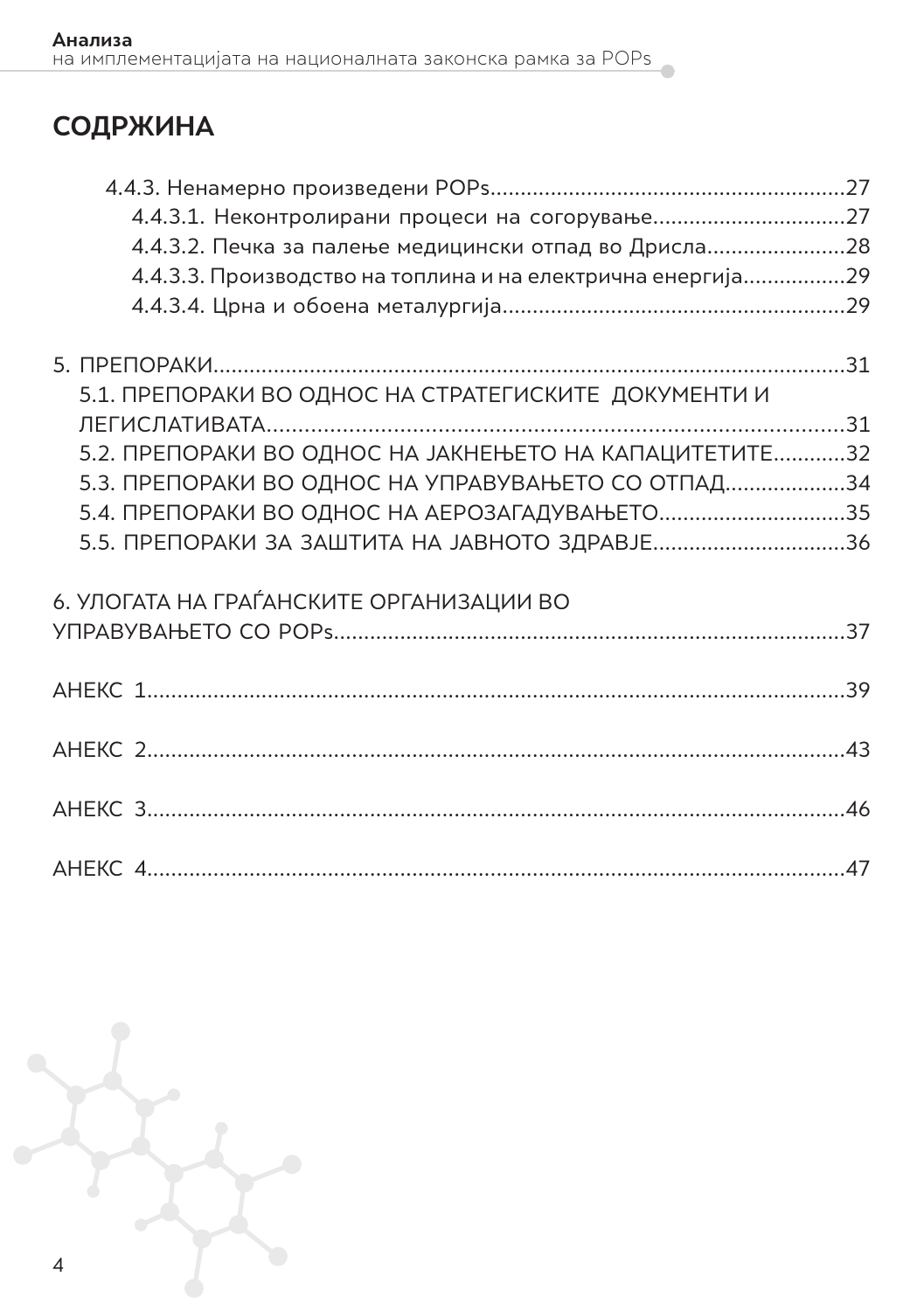## **КРАТЕНКИ**

- POPs Persistent Organic Pollutants (перзистентни органски загадувачи)
- МЖСПП Министерство за животна средина и просторно планирање
- НИП Национален имплементационен план
- GEF Global Environment Facility (Глобален еколошки фонд)

UNIDO – United Nations Industrial Development Organization (Организација за индустриски развој на Обединетите нации)

- HCB хексахлоробензен
- PCB полихлорирани бифенили
- PCDD полихлорирани дибензо диоксини
- PCDF полихлорирани дибензо фурани
- α-HCH алфа-хексахлорциклохексан
- β-HCH бета-хексахлорциклохексан
- γ-HCH гама-хексахлорциклохексан (линдан)
- PDBEs полибромодифенил етери
- c-pentaBDE пентабромодифенил етер
- c-octaBDE октабромодифенил етер
- c-decaBDE декабромобифенил етер
- PFOS перфлуорооктан сулфонска киселина
- SCCPs хлорирани парафини со краток синџир
- ELV End of Life Vehicles (возила на крајот од животниот век)
- EEO електрична и електронска опрема
- ОЕЕО отпад од електрична и од електронска опрема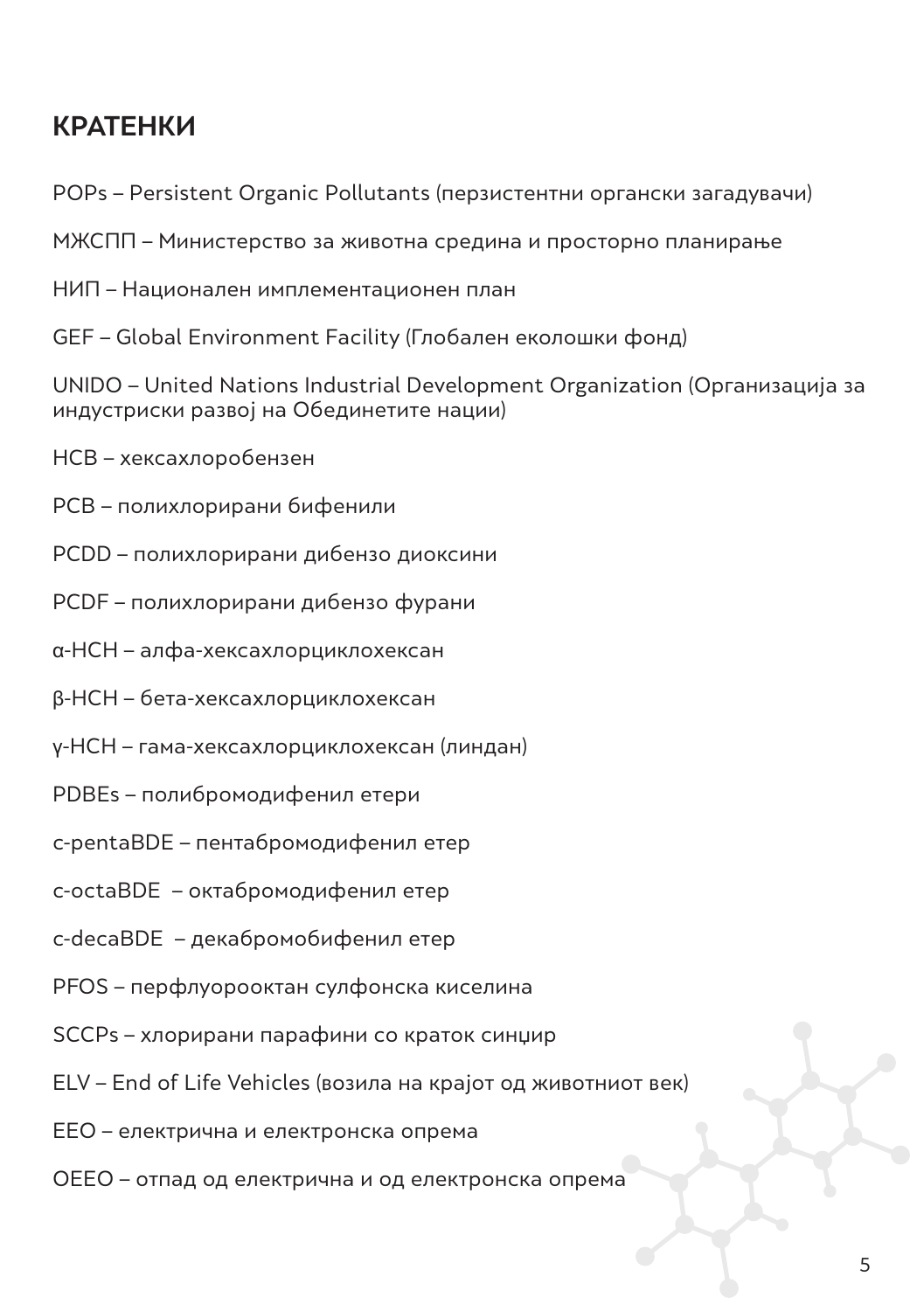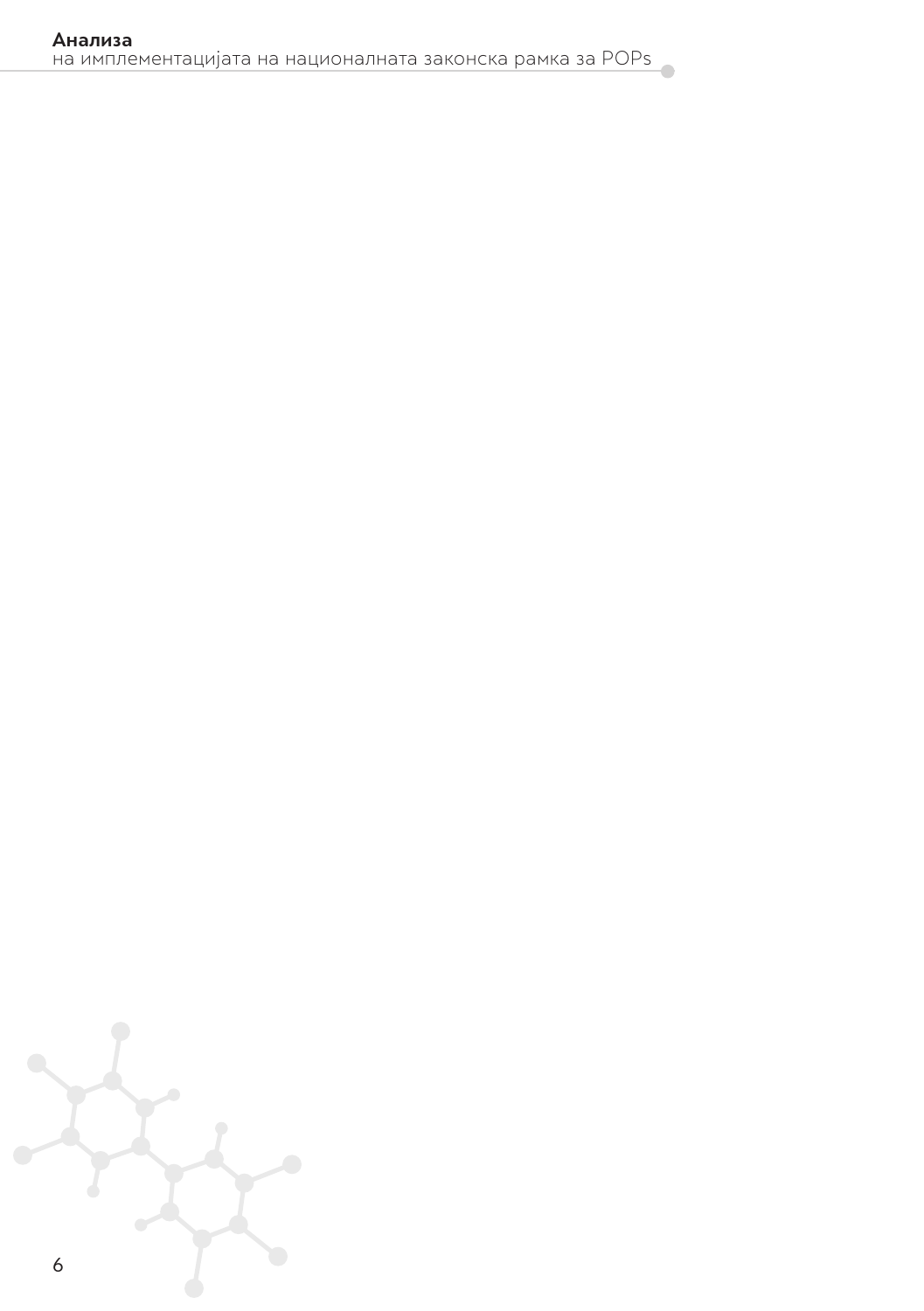## EXECUTIVE SUMMARY

The goal of this analysis is to get a clear picture of the National Implementation Plan (NIP) and Persistent Organic Pollutants (POPs) regulation in Republic of Macedonia, as well as to present the overall POPs situation in Republic of Macedonia, identify current problems with the implementation of the national POPs legislation and suggest courses of action where possible. During the preparation of this analysis individual meetings and a workshop with stakeholders were organized to make the initial assessment of the POPs situation in Republic of Macedonia. Afterwards, the findings and conclusions were again communicated with the stakeholders in the form of a draft analysis and their comments were all addressed in the final version.

Republic of Macedonia was one of the first countries to open a dedicated POPs Unit in the Ministry of Environment and Physical Planning and through it to prepare and submit a National Implementation Plan for reduction and elimination of POPs. It has also prepared an updated NIP to include the 2009 amendments. Due to political turmoil in the country, the updated NIP although that was prepared in 2014 was submitted to the Secretariat of the Stockholm Convention in June 2018. For the same reason, and also because of lack of financial resources, understaffed relevant institutions and underequipped monitoring capacities, there were no activities to prepare a second update that include the 2011, 2013, 2015 and 2017 amendments, while other planned activities for reduction and elimination of POPs were delayed.

With the initial NIP and the updated NIP several key POPs issues were identified and were addressed through detailed inventory and action plans. For some of those issues, projects were implemented which resulted in improvement of the overall POPs situation in Republic of Macedonia.

According to the initial NIP, there are no POPs pesticides in trade or in use in agricultural or veterinary practice in the Republic of Macedonia. However, parts of these pesticides were dumped at landfills in the period before 1990, so all landfills and smaller dump sites are considered contaminated locations. There aren't any activities planned for identifying the contamination level or for remediation of these sites. Also, there was a large amount of obsolete stock of DDT in a storage house of the Health Protection Agency (2,500kg). With a project implemented in 2005-2006 the stock was packed, transported and treated in an environmentally sound manner in Basel, Switzerland.

On the location of the former chemical factory OHIS – Skopje there are two large dump sites of lindane and other hexachlorocyclohexane (HCH) isomers, one with 10.000 tons of waste and the other with 25.000-30.000 tons of waste. The soil around and below the dump sites is also contaminated. The legal framework for remediation of this site is already prepared, but is not yet adopted by the National Assembly. The time-frame for the remediation of this site needs to be pushed forward and the process needs to start as soon as possible.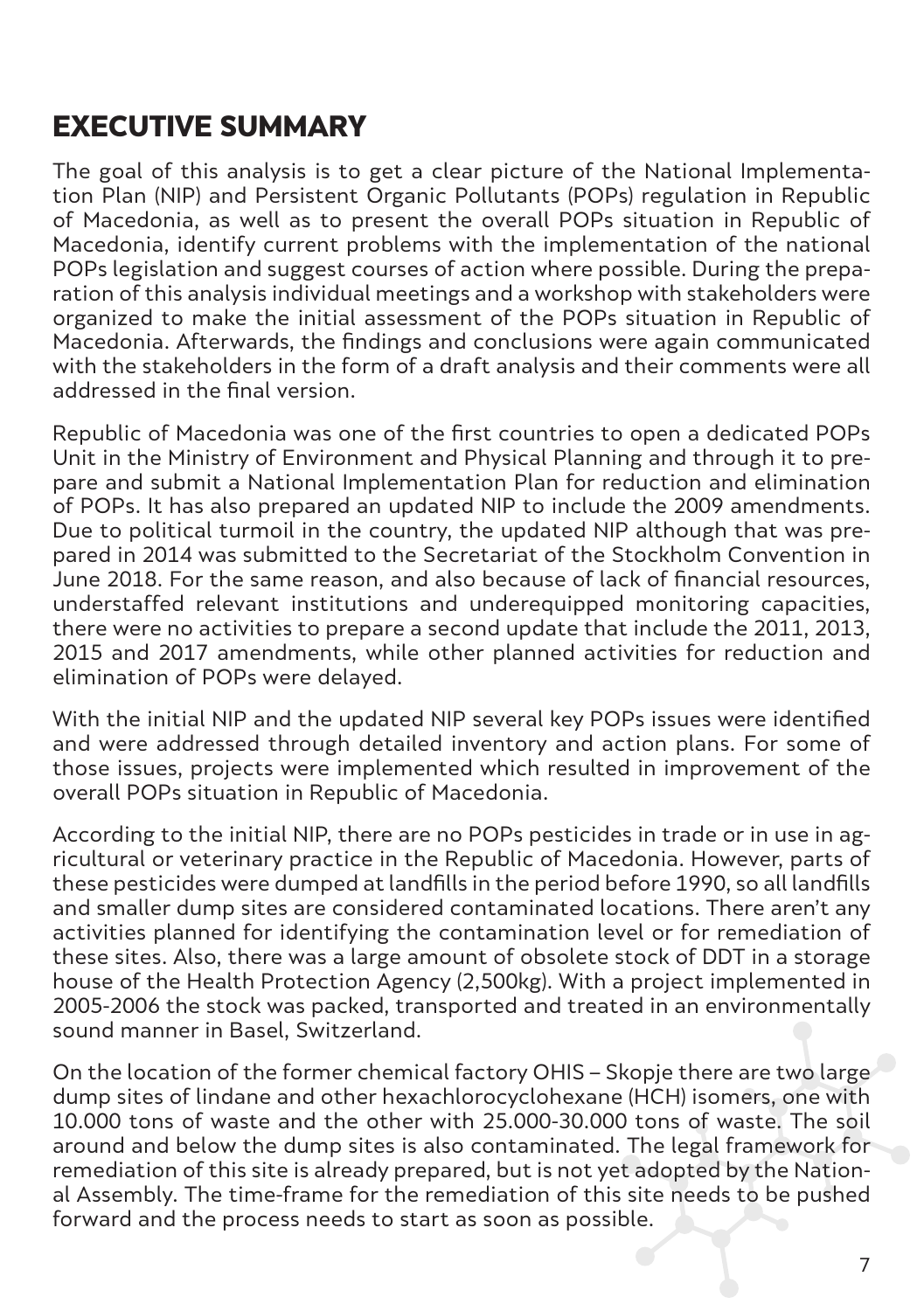Polychlorinated biphenyls (PCBs) were extensively used as a cooling fluid in electrical equipment such as transformers and capacitors. In the initial NIP, based on field analysis, it was estimated that 45-50% of this equipment is contaminated or cross contaminated with PCBs. With two projects that were implemented during 2004-2006 and 2008-2011 a sophisticated database of equipment contaminated with PCBs was developed and a facility for interim storage and treatment of equipment contaminated with PCBs was designed, built and put into operation. With this the PCB management cycle in Republic of Macedonia was closed. Within the same projects 801 low-voltage capacitors contaminated with PCBs were identified and incinerated in Basel, Switzerland and 155 tons of contaminated equipment was treated. The data in the database is continuously updated until total phase-out of the equipment contaminated with PCBs and the treatment of contaminated equipment continued in the following years. As of March 2018, 95% of the recorded equipment was decontaminated.

Polybrominated diphenyl ethers (PDBEs) were used as flame retardants in electrical equipment and vehicles up to 2004. In the updated NIP a detailed inventory of these was made. In the process of the making of this analysis it was concluded that although a legal framework is in place for selection and treatment of electrical waste and end of life vehicles (ELV), still more than half of this waste ends on landfills or incinerated in uncontrolled burning processes. The new National Waste Management Plan for period until 2024 (in preparation in mid-2018) should address this issue with improved primary and secondary selection of electrical waste and ELV.

Emissions of dioxins and furans are identified as a serious problem and are tightly connected to the extreme air pollution in Republic of Macedonia. Most of the emissions come from uncontrolled burning of waste in the city landfills and smaller dump sites. The recommendations in the National Waste Management Plan (NWMP) 2009-2015 were mostly not implemented. There was no NWMP in place for the period 2015-2018. The new NWMP is due in 2018 and we are yet to see how this problem is going to be addressed. Another big source of dioxins and furans was the medical waste incinerator in the Drisla landfill in Skopje. Because of public pressure, in March 2018 a filter was installed on the incinerator. However, measurements of dioxin and furan emissions have not been performed yet. Third big source of dioxins and furans is the energy sector. The two thermal power plants that operate on lignite, REK Bitola and REK Oslomej, are several years late on implementing the recommended best available technologies (BAT) and best environmental practices (BEP) and in mid-2018 are still not in line with Operational Plans. In spite of this REK Bitola is constantly operational. Specific timeframes as to when they are going to bring the plant in line with Operational Plans are not yet set in mid-2018. Other notable sources of dioxin and furan emissions are the metalworking industry and individual household heating stoves.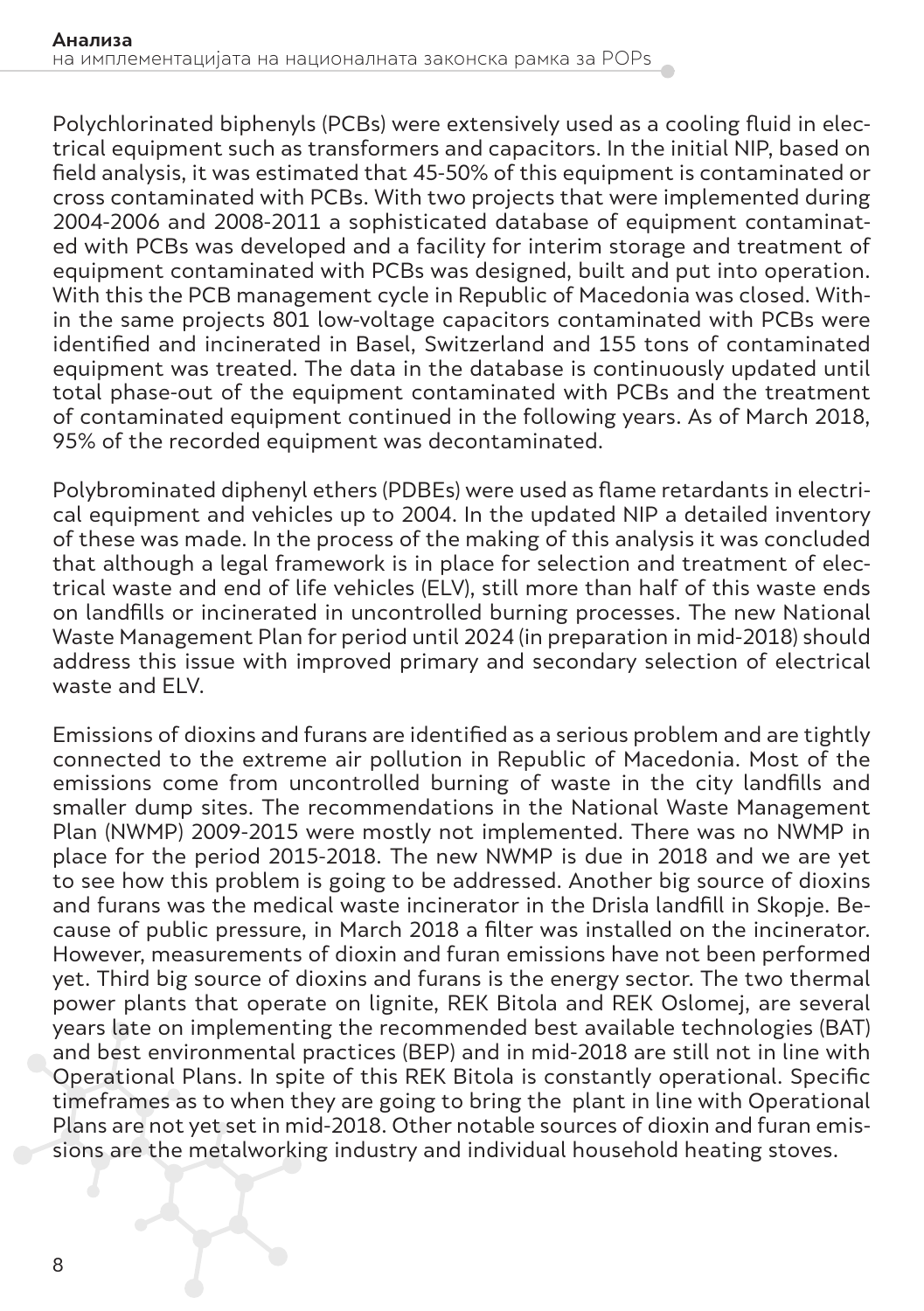Main conclusions and recommendations from the analysis of the NIP and the POPs situation in Republic of Macedonia:

- The Ministry of Environment and Physical Planning through the POPs Unit needs to update the NIP with the 2011, 2013, 2015 and 2017 amendments.

- The legislation changes recommended in the GAP analysis made by the POPs unit need to be adopted by the National Assembly as soon as possible so the urgent POPs issues can be effectively addressed.

- The sectors in the relevant ministries included in the POPs management process need to be equipped with staff specifically trained in POPs management. The decision makers need to be strongly engaged in providing the necessary financial resources to address the POPs issues in Republic of Macedonia.

- The monitoring capacities and laboratories need to improve their capacities in terms of properly trained staff and equipment. The monitoring capacities need to to be upgraded with human biomonitoring capability so that the influence of POPs on the public health can be properly assessed.

- Many of the POPs issues are because of the lack of waste management system. With proper implementation of the next National Waste Management Plan the emissions of POPs in the environment can be significantly decreased.

- The emissions of unintentionally produced POPs must be included in the campaign against the extreme air pollution in order to make additional pressure on the institutions and industries to properly tackle this issue.

- The energy sector and the industries must implement the recommended best available technologies (BAT) and best environmental practices (BEP) and get in line with Operational Plans.

- The CSOs need to be more engaged in the POPs management system, mainly in the public awareness campaigns. They can also improve the communication between the relevant institutions and the private sector and they need to be more included in the decision making process.

9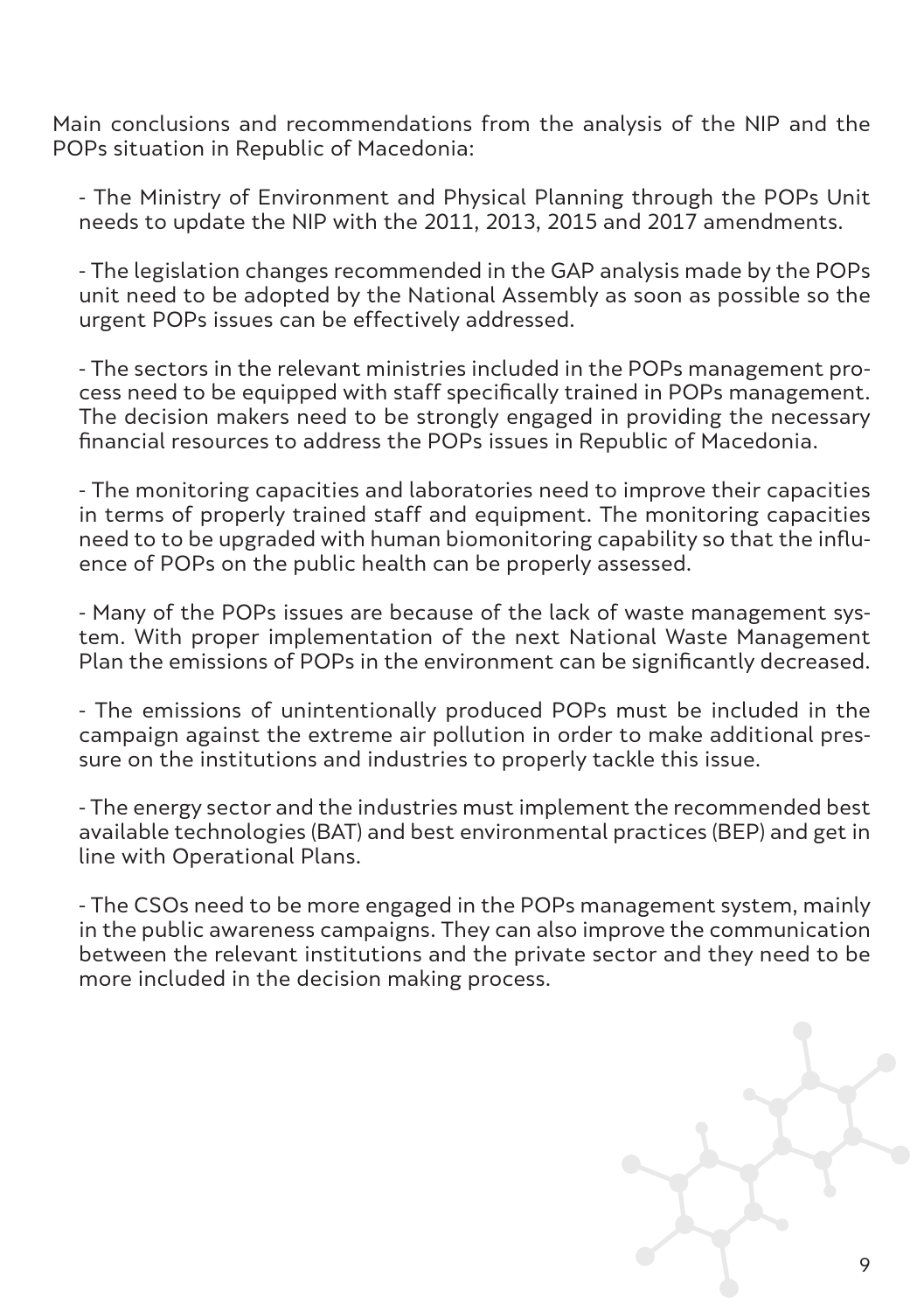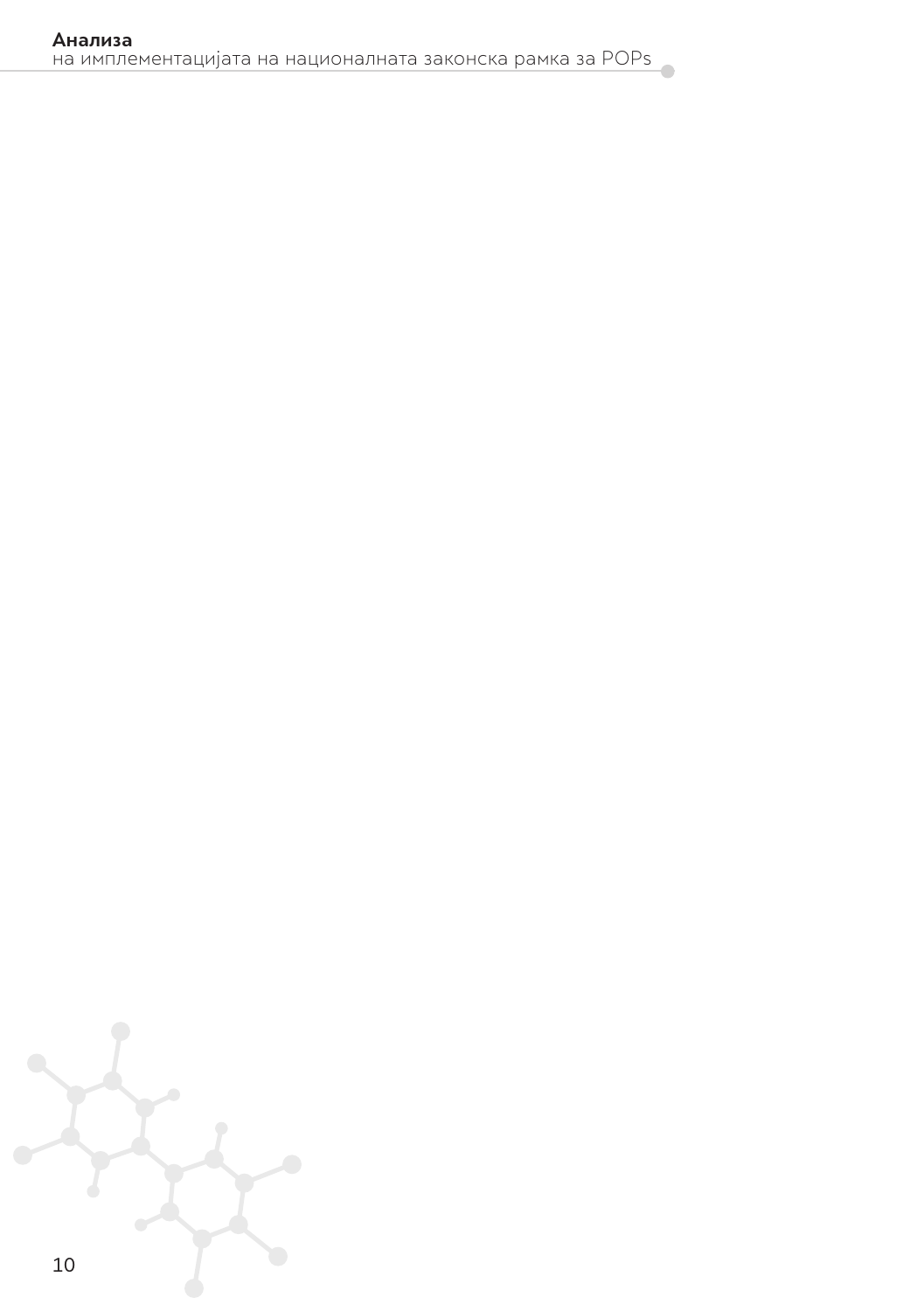## 1. ВОВЕД - ШТО СЕ ПЕРЗИСТЕНТНИ ОРГАНСКИ ЗАГАДУВАЧИ (POPs)

Перзистентни органски загадувачи (POPs) се органски хемиски супстанции. Тие поседуваат одредена комбинација од физички и хемиски својства поради кои по ослободувањето во природата тие:

- остануваат непроменети за исклучително долги временски периоди;

- се широко распространуваат во животната средина како резултат на природните процеси во кои се вклучени почвата, водата и особено воздухот;

- се биоакумулираат во мрсното ткиво на животните, вклучително и на луѓето и имаат повисоки концентрации на повисоки нивоа во синџирот на исхрана;

- се токсични за луѓето и за другите животни.

Како резултат на испуштањата во животната средина во изминатите неколку декади, особено од антропогени активности, сега POPs се широко распространети низ целата планета (дури и на места каде што не биле директно употребувани). Оваа екстензивна контаминација на медиумите во животната средина и на живите организми вклучува голем број прехранбени производи. Како резултат на константната контаминација на повеќе видови организми во долги временски периоди се појавија повеќе генерации на луѓе што се зафатени со акутни и со токсични хронични заболувања.

POPs се концентрираат во животните преку процесот на биоакумулација. Иако не се растворливи во вода, сепак, POPs лесно се апсорбираат во мрсното ткиво, каде што концентрациите може да се зголемат и до 70.000 пати повеќе од заднинските нивоа. Рибите, птиците предатори и цицачите се наоѓаат високо во синџирот на исхрана и затоа апсорбираат највисоки концентрации. Луѓето, кои преку исхраната богата со животински продукти се наоѓаат на врвот на оваа пирамида, се најмногу изложени на овие загадувачи. А кога луѓето патуваат, POPs патуваат со нив. Како резултат на овие два процеса POPs може да се најдат во луѓето и во животните во регионите што се оддалечени илјадници километри од изворите на POPs, како што е, на пример, Арктикот.

Во специфичните здравствени последици од POPs спаѓаат: канцер, алергии и хиперсензитивност и оштетувања на централниот и на периферните нервни системи. Некои POPs се сметаат за ендокрини нарушувачи, па со нарушувањето на хормоналниот статус може да се предизвика оштетување на репродуктивните и на имунолошките системи на изложените поединци и на нивните потомства. Тие, исто така, може да имаат влијание и врз психофизичкиот развој на младите1.

 $\frac{1}{1}$  Повеќе информации во Анекс 2: Последици по здравјето на луѓето и на животните предизвикани од перзистентни органски загадувачи.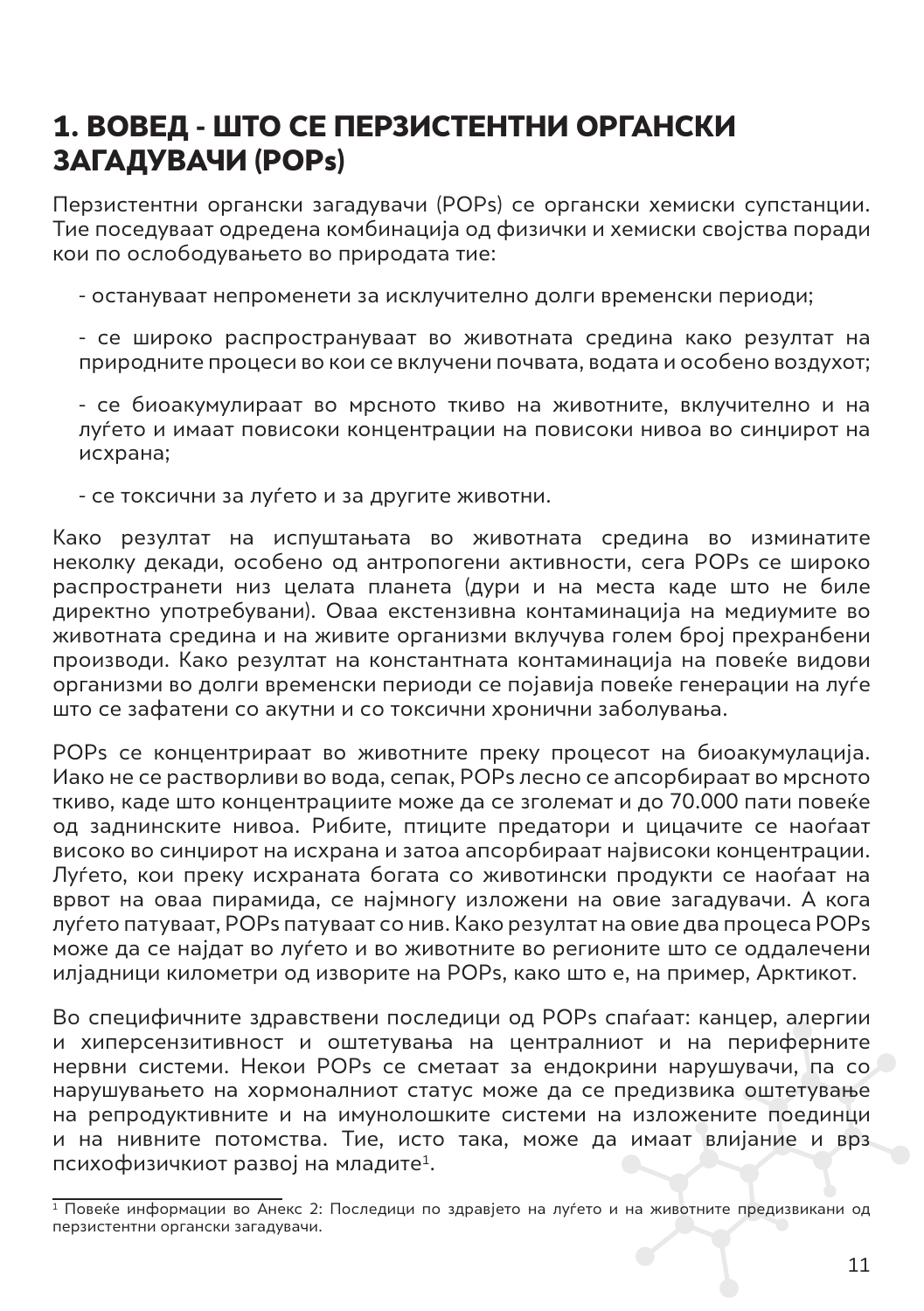## 2. МЕЃУНАРОДНА РАМКА

## 2.1. СТОКХОЛМСКА КОНВЕНЦИЈА

Стокхолмската конвенција за перзистентни органски загадувачи е глобална спогодба за заштита на здравјето на луѓето и на животната средина од хемикалии што долги периоди остануваат непроменети во животната средина, кои географски широко се распространети, кои се акумулираат во мрсното ткиво на луѓето и на другите животни и кои имаат штетно влијание врз здравјето на луѓето и врз животната средина.

Поради тоа што лесно се пренесуваат на големи растојанија, ниедна држава не може посебно да дејствува за да ги заштити своите жители или животната средина од POPs. Како одговор на овој глобален проблем, во Стокхолмската конвенција, која беше усвоена на 22 мај 2001 година и стапи во сила на 17 мај 2004 година, се бара од нејзините потписнички да преземат мерки за елиминација и за намалување на емисијата на POPs во животната средина.

Како што е наведено во член 1 на Конвенцијата, нејзина цел е да се заштитат здравјето на луѓето и животната средина од перзистентни органски загадувачи. За таа цел Конвенцијата има повеќе одредби во кои, меѓу другото, од потписничките се бара:

- Да ги забранат и/или да ги елиминираат производството и употребата, како и увозот и извозот на намерно произведени POPs што се наведени во Анекс А на Конвенцијата (член 3).

- Да ги ограничат производството и употребата, како и увозот и извозот на намерно произведени POPs што се наведени во Анекс Б на Конвенцијата (член 4).

- Да ја намалат или да ја елиминираат емисијата на ненамерно произведени POPs што се наведени во Анекс Ц на Конвенцијата (член 5).

- Да се погрижат резервите и отпадот што се состои од POPs, содржат или се контаминирани со нив да се управуваат безбедно и на еколошки правилен начин (член 6).

- Да идентификуваат и да констатираат дополнителни и нови POPs (член 8).

Другите одредби од Конвенцијата се однесуваат на развојот на планови за имплементација (член 7), размена на информации (член 9), информирање на јавноста, подигнување на јавната свест и едукација (член 10), истражување, развој и мониторинг (член 11), техничка помош (член 12), финансиски ресурси и механизми (член 13), известување и следење (член 15), евалуација на ефика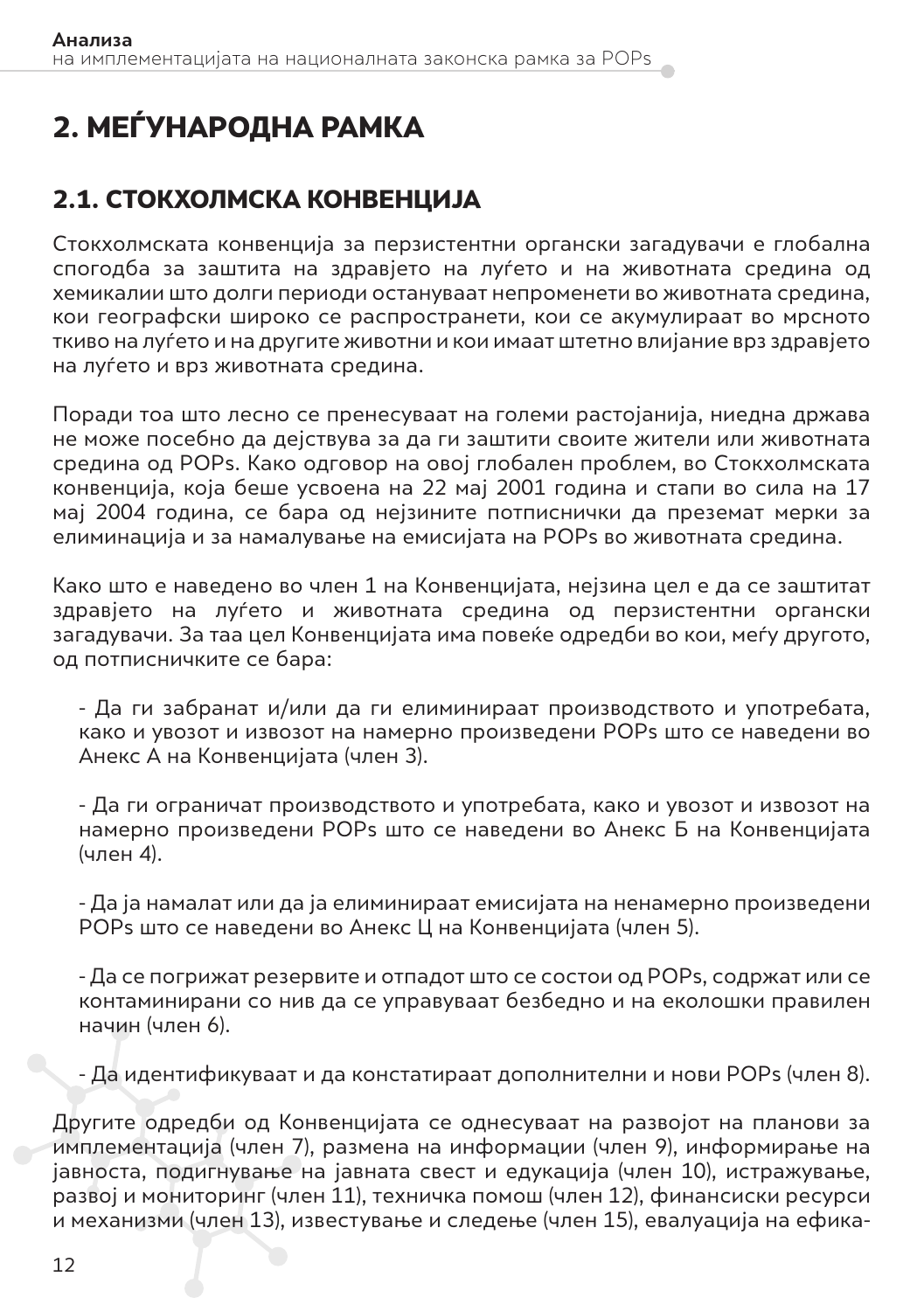сноста (член 16) и неусогласеност (член 17).

Иницијално биле идентификувани дванаесет перзистентни органски загадувачи (пестициди, индустриски хемикалии и нуспродукти) што имаат штетно влијание врз луѓето и екосистемите. Алдрин, хлордан, диелдрин, ендрин, хептахлор, мирекс и токсафен се наведени во Анекс А. ДДТ е наведен во Анекс Б. Хексахлоробензенот (HCB) и полихлоринираните бифенили (PCB) се наведени во Анекс А и во Анекс Ц. Полихлорираните дибензодиоксини (PCDD) и полихлорираните дибензофурани (PCDF) се наведени во Анекс Ц.

Во текот на наредните години анексите се дополнети со неколку амандмани за уште хемикалии. Во Анекс А се додадени: алфа-хексахлорциклохексан, бетахексахлорциклохексан, хлордекон, декабромобифенил етер (c-decaBDE), хексабромобифенил, хексабромоциклододексан, хексабромодифенил етер и хептабромодифенил етер, хексахлоробутадиен, линдан, пентахлорофенол и негови соли и естери, хлорирани парафини со краток синџир (SC-CPs), технички ендосулфан и негови изомери, тетрабромодифенил етер и пентабромодифенил етер. Перфлуорооктан сулфонска киселина, нејзините соли и перфлуорооктан сулфонил флуорид се додадени во Анекс Б. Пентахлоробензен, полихлоринираните нафталини и хексахлоробутадиен се додадени и во Анекс А и во Анекс Ц.

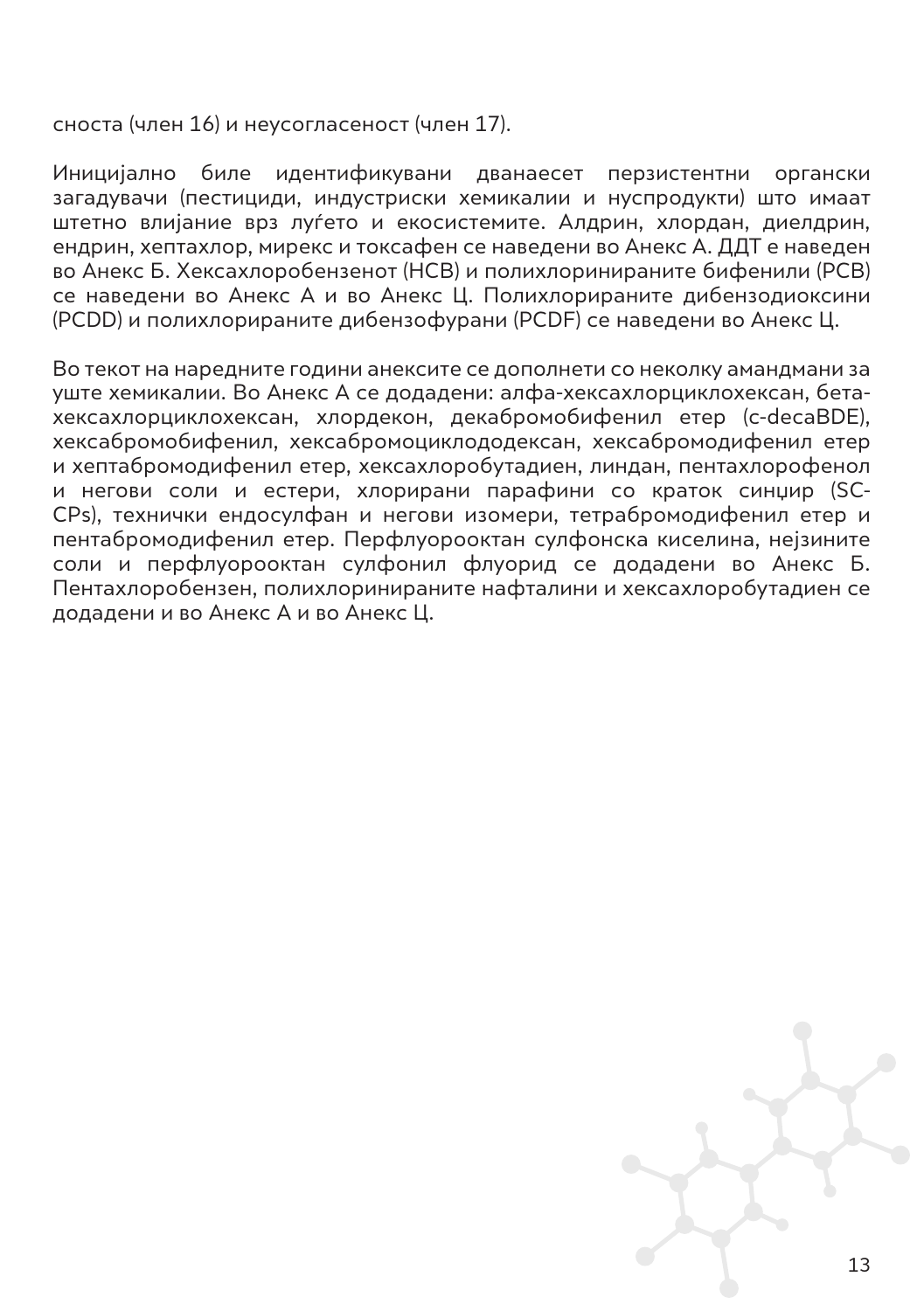## 3. НАЦИОНАЛНА РАМКА

Република Македонија ја потпиша Стокхолмската конвенција на 23 мај 2001 година, а ја ратификуваше на 19 март 2004 година. Со тоа Македонија се обврза да изработи Национален имплементационен план (НИП) во кој ќе бидат опишани сите активности што треба да се преземат за да се исполнат обврските од Конвенцијата, како и временската рамка за нивно исполнување.

### 3.1. НАЦИОНАЛНА КАНЦЕЛАРИЈА ЗА POPs

Во рамките на Министерството за животна средина и просторно планирање (МЖСПП) во 2002 гоодина е формирана Национална канцеларија за POPs што ги координира сите национални активности за подготовка на сеопфатен Национален имплементационен план: прелиминарен инвентар на изворите и на емисиите на POPs и процена на инфраструктурата, утврдување на приоритетите и формулирање на акциските планови. Канцеларијата е екипирана со тројца вработени и работи со поддршка од Одделението за хемикалии и индустриски несреќи при МЖСПП.

Покрај подготовката на националните имплементациони планови со поддршка од меѓународни организации и фондови, Канцеларијата активно учествува и во елиминацијата на постојните резерви на хемикалиите од POPs и на опремата што е контаминирана со нив.

### 3.2. НАЦИОНАЛЕН ИМПЛЕМЕНТАЦИОНЕН ПЛАН ЗА РЕДУКЦИЈА И ЕЛИМИНАЦИЈА НА POPs ВО МАКЕДОНИЈА

Со средства од Глобалниот еколошки фонд (GEF) и со помош од Организацијата за индустриски развој на Обединетите нации (UNIDO), под координација на Националната канцеларија за POPs, Министерството за животна средина и просторно планирање во 2004 година го подготви првиот Национален имплементационен план. Во првиот дел од документот е сумирана тогашната ситуација со POPs во Република Македонија, а во вториот дел се опишани планираните активности за редукција и за елиминација на POPs во Република Македонија. Националниот имплементационен план содржи седумнаесет акциски планови во кои се опфатени мерки за институционално и правно зајакнување, мерки за редукција и за елиминација на емисиите од намерна продукција и употреба, мерки за идентификација на резервите и на производите во употреба и нивно соодветно складирање, отстранување и одложување, мерки за редукција и за елиминација на емисиите од ненамерна продукција, идентификација на контаминираните локации и ремедијација на еколошки соодветен начин, обезбедување размена на информации и вклучување на чинителите, подигнување на јавната свест за последиците по животната средина и јавното здравје од POPs и истражување и мониторинг на емисиите на POPs во животната средина.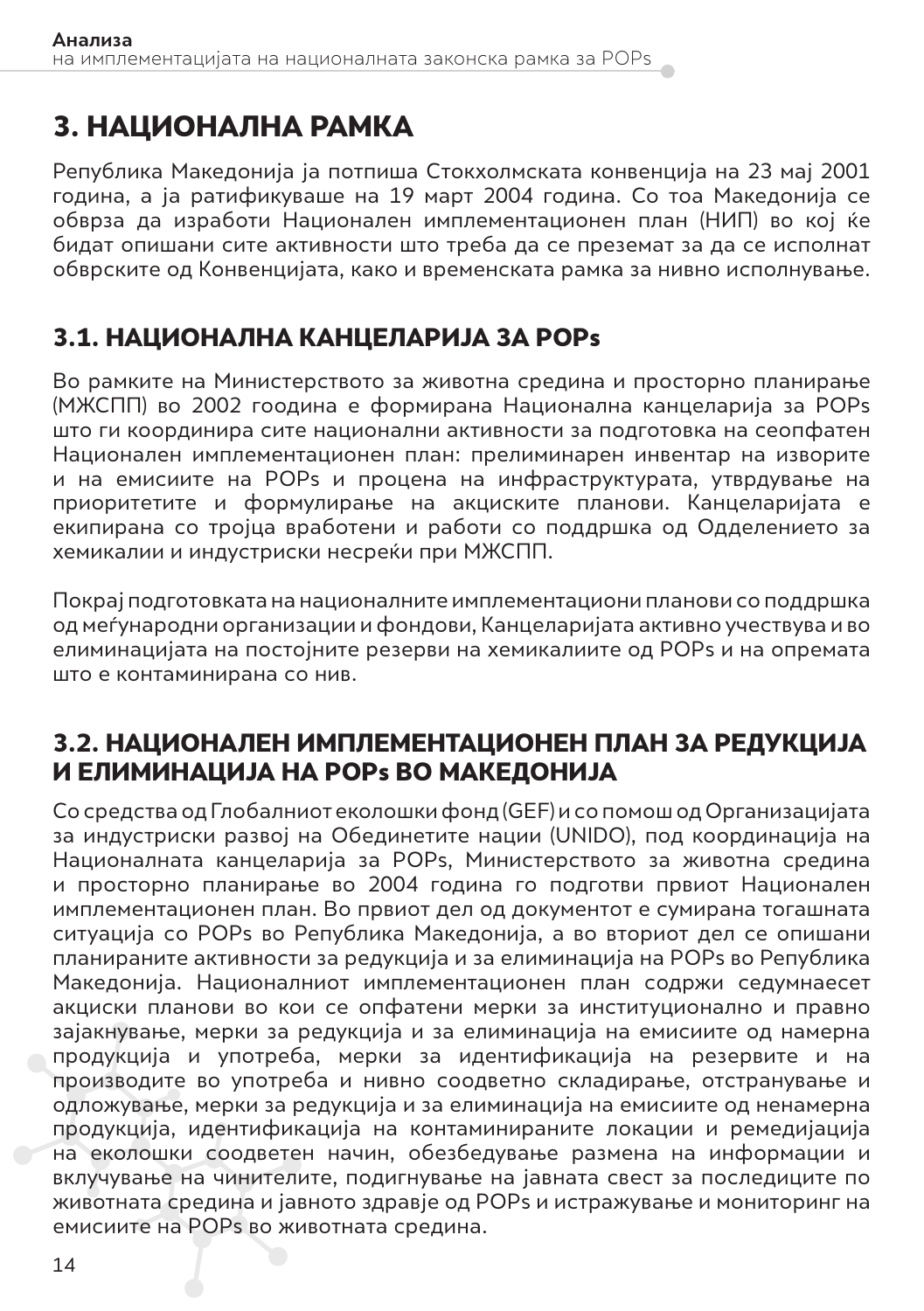Во Националниот имплементационен план како приоритети во решавањето на проблемот со POPs во Република Македонија идентификувани се старите резерви на забранети пестициди од POPs, депониите што се контаминирани со несоодветно третирани пестициди, опремата што е контаминирана со полихлоринирани бифенили (PCB) и емисијата на диоксини и фурани преку палење на отпадот.

По додавањето на нови хемикалии со амандманите на Стокхолмската конвенција во 2009 година направено е ажурирање на Националниот имплементационен план во кој се вклучени нови девет групи хемикалии, направена е нивна прелиминарна инвентаризација и предвидени се активности за нивна редукција и елиминација. Главниот фокус од новододадените хемикалии е ставен на групите PDBEs и PFOS што до 2004 година масовно се употребуваа како забавувачи на горење во електричната и во електронската опрема, во транспортниот сектор, во градежните материјали и во противпожарните пени. Овие производи се исфрлаат од употреба и го завршуваат животниот век, така што е потребно да се постават механизми за соодветно управување со овој отпад за да се спречи емисијата на овие хемикалии во животната средина. Дополнително, презентирани се активностите за имплементација на првиот Национален имплементационен план и ажурирана е ситуацијата за иницијалните дванаесет POPs.

Амандманите на Стокхолмската конвенција од 2011, 2013, 2015 и 2017 година и последните групи хемикалии што се вклучени во неа не се опфатени во националните имплементациони планови.

15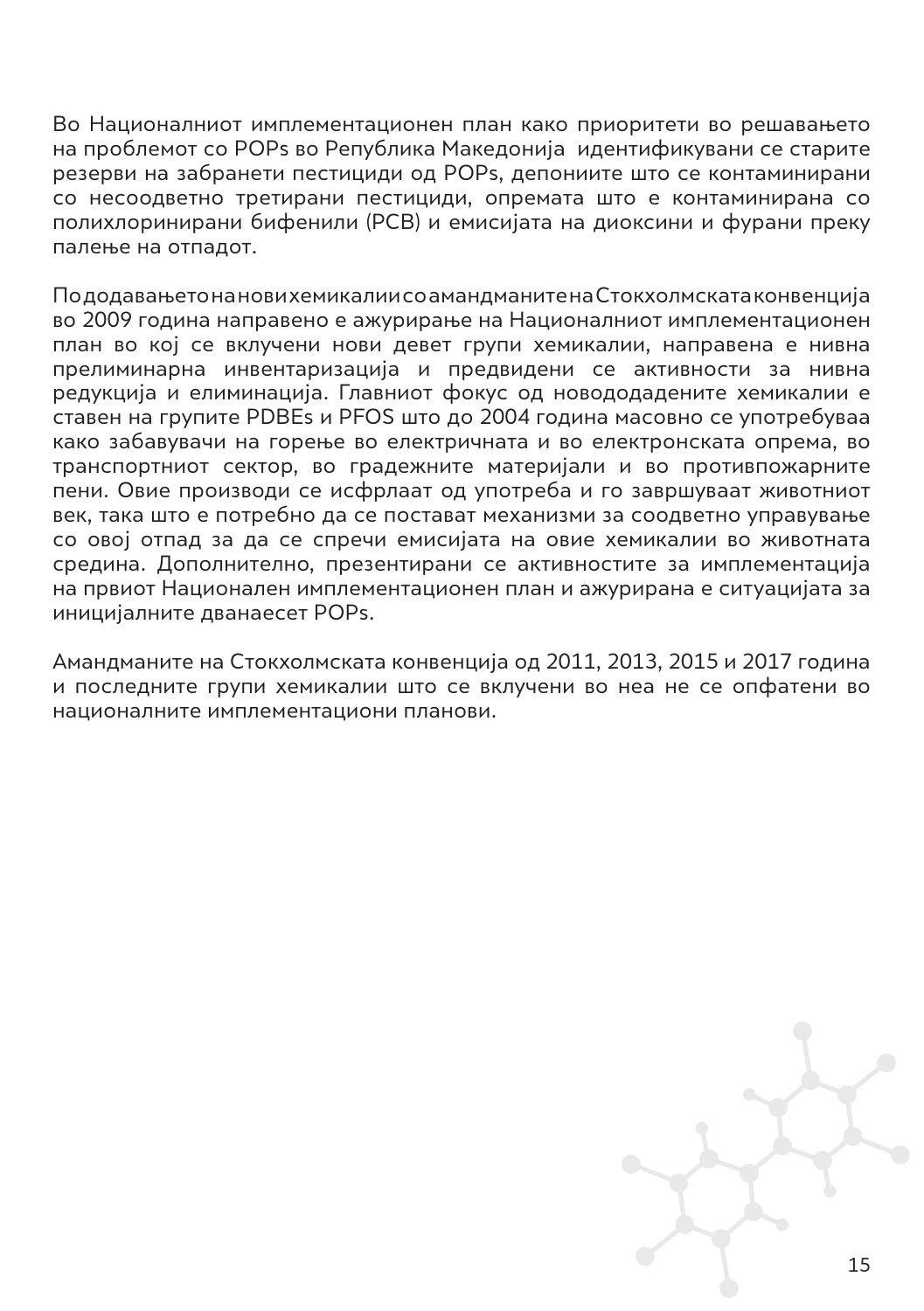### 3.4. РЕЛЕВАНТНИ ЗАКОНИ

Управувањето со POPs опфаќа повеќе сектори и во согласност со тоа потребната легислатива за нивна редукција и елиминација е транспонирана во повеќе закони и во нивните подзаконски акти:

- Употребата и управувањето со пестициди се опфатени со **Законот за**  производи за заштита на растенијата ("Службен весник на Република **Македонија" бр.110/2007; 20/2009; 17/2011 и 53/2011)**.

- Законот за хемикалии ("Службен весник на Република Македонија", бр. **145/2010 и 53/2011)** ги регулира производството, трговијата и употребата на намерно произведените POPs.

- Управувањето со опасен отпад или со отпад што содржи или може да емитува POPs е опфатено со **Законот за управување со отпадот ("Службен весник на Република Македонија" бр. 68/2004; 71/2004; 107/2007; 102/2008; 134/2008; 09/2011; 123/2012; 147/2013 и 163/2013)**.

- **Законот за управување со електрична и електронска опрема и отпадна**  електрична и електронска опрема ("Службен весник на Република **Македонија", бр. 06/2012)** го регулира управувањето со овој тип отпад.

- Во Законот за квалитетот на амбиентниот воздух ("Службен весник **на Република Македонија" бр. 67/2004; 92/2007; 35/2010; 47/2011 и 163/2013)** се идентификувани изворите на ненамерно произведените POPs и граничните вредности за дозволените нивоа на емисии.

- Спроведувањето на најдобрите достапни технологии и најдобрите еколошки практики во индустриските и во другите капацитети што емитуваат ненамерно произведени POPs е регулирано со **Законот за животната средина ("Службен весник на Република Македонија" бр. 53/2005; 81/2005; 24/2007; 159/2008; 83/2009; 48/2010; 124/2010; 51/2011; 123/2012; 93/2013 и 44/2015)**.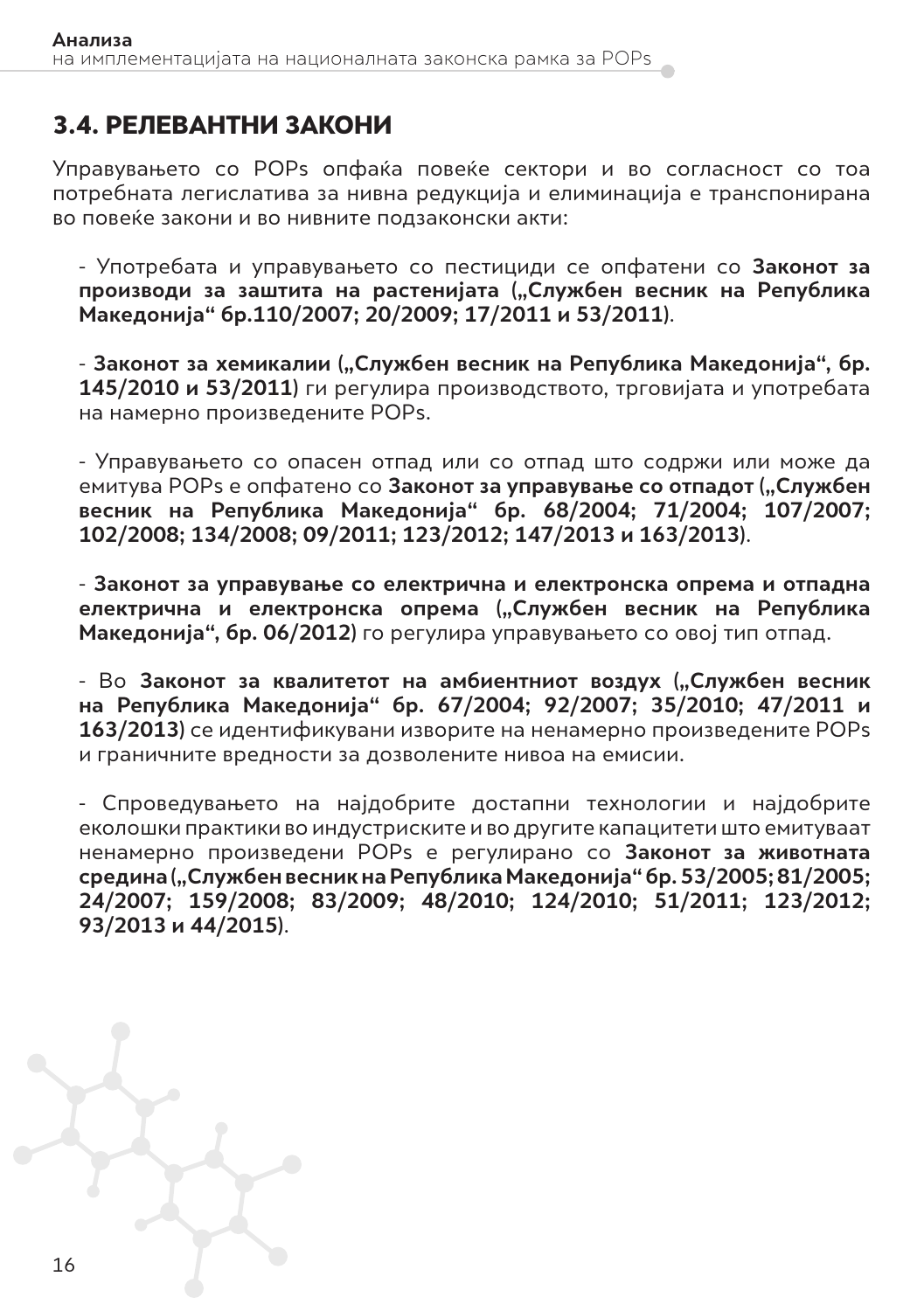## 4. АНАЛИЗА НА ИМПЛЕМЕНТАЦИЈАТА НА НАЦИОНАЛНАТА ЗАКОНСКА РАМКА ЗА POPs

## 4.1. ЦЕЛИ НА АНАЛИЗАТА

Република Македонија како потписник на Стокхолмската конвенција за перзистентни органски загадувачи има преземено низа активности за нејзина имплементација во периодот од ратификацијата на оваа спогодба во март 2004 година до 2018 година. Главен фокус е ставен на усогласувањето на правната рамка и на законската легислатива со Стокхолмската конвенција, јакнењето на капацитетите на релевантните институции во насока на подобрување на контролата на емисијата на POPs и намалување на загадувањето со нив. Дополнително се преземени и неколку конкретни активности за елиминирање на контаминираната опрема и на пестицидите од POPs.

При прелиминарната анализа на релевантните документи за имплементација на Стокхолмската конвенција утврдени се неколку горливи проблеми за кои е потребна итна акција за да не се претворат во еколошка катастрофа и да го влошат досегашниот позитивен впечаток за напредокот со имплементацијата на Стокхолмската конвенција во Република Македонија. За голем дел од нив веќе е поставена или е изготвена правна рамка, но не е усвоена.

Преку оваа анализа ќе се идентификуваат сите проблеми поврзани со POPs и потребните активности за нивно решавање. Исто така, ќе се идентификуваат позициите каде што е потребно дополнително јакнење на капацитетите, промена на правната рамка и подобрување на комуникацијата меѓу релевантните институции со цел да се продолжи со имплементацијата на Стокхолмската конвенција и забрзано да се елиминираат жешките точки за емисии на POPs.

### 4.2. ТЕКОВНА СОСТОЈБА СО УСОГЛАСУВАЊЕТО НА НАЦИОНАЛНАТА ЛЕГИСЛАТИВА

Во Република Македонија континуирано се усогласува правната рамка за заштита на животната средина со Acquis Communautaire (Правото на Европската Унија), со регулативите и со директивите на Европската комисија и Парламентот на Европската Унија. Поради ова, дел од законите и од подзаконските акти, кои се релевантни за управувањето со POPs, веќе се усогласени со одредбите од Стокхолмската конвенција.

Сепак, само 30% од Конвенцијата се транспонирани во националното законодавство<sup>2</sup>. Важно е да се нагласи дека во националната легислатива

<sup>2</sup> Извор: Информација добиена при интервју со Канцеларијата за POPs (видете Анекс 3).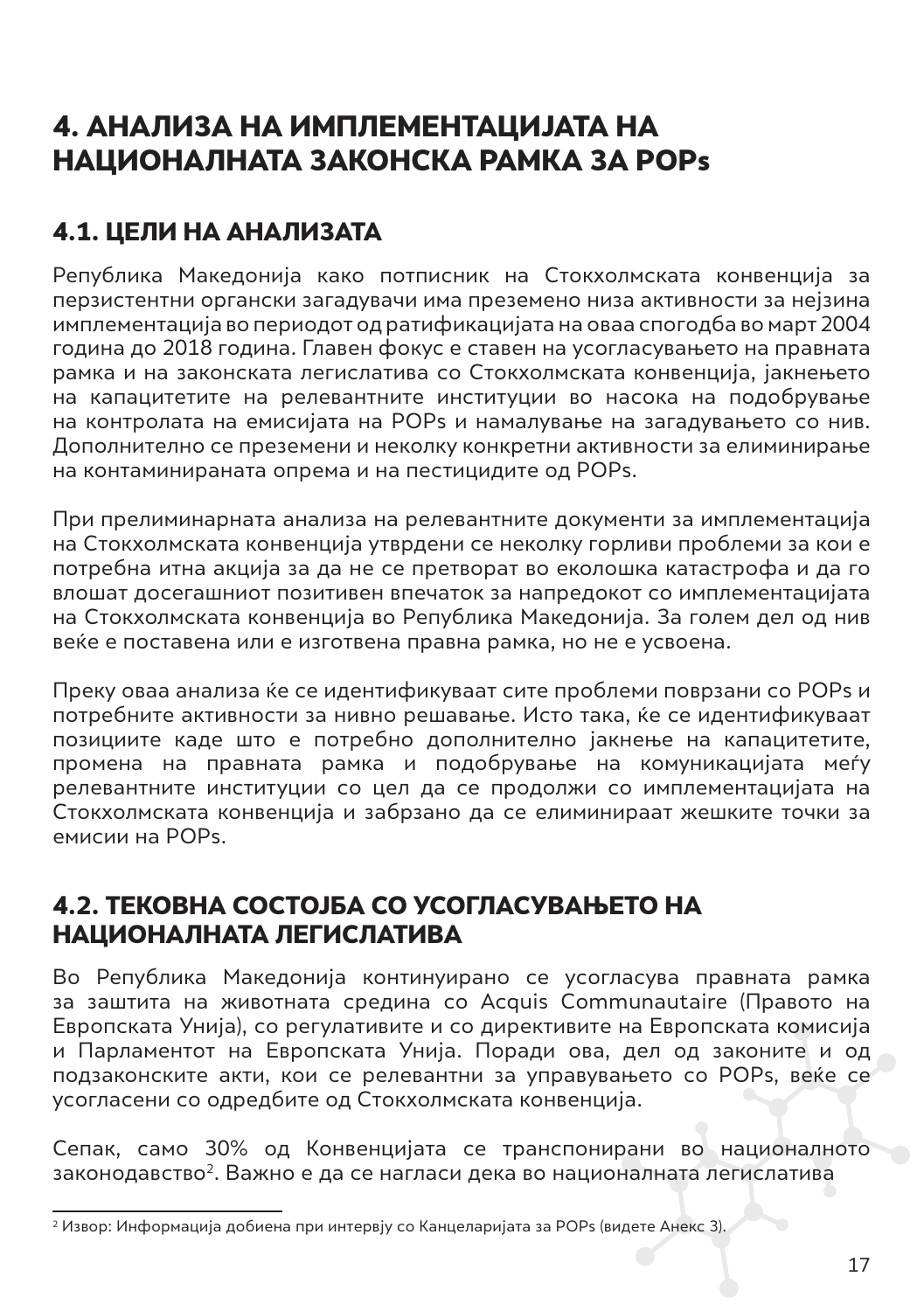целосно се транспонирани забраните за употреба, производство и за трговија на сите намерно произведени POPs.

Канцеларијата за POPs изработи анализа на недостатоците и во неа се опфатени сите законски измени што се потребни за целосно усогласување. Во анализата се опфатени измените во Законот за животната средина, Законот за хемикалии, Законот за управување со отпадот, Законот за квалитетот на амбиентниот воздух и повеќе подзаконски акти. Се очекува до крајот на мај 2018 година да бидат подготвени сите законски измени што се опфатени во анализата на недостатоците3.

### 4.3. ИНСТИТУЦИОНАЛНИ КАПАЦИТЕТИ ЗА УПРАВУВАЊЕ СО POPs

#### 4.3.1. Институционална поставеност

Со формирањето на Националната канцеларија за POPs е започнат процесот на зајакнување на институционалните капацитети за редукција и за елиминација на POPs. Со голем број обуки и активности подигната е свеста на одговорните лица во институциите за штетното влијание на POPs врз животната средина и врз здравјето на луѓето, како и за потребата од редукција или елиминација на нивните емисии во природата. Канцеларијата ги координира сите институции што работат на оваа област и активностите што се однесуваат на имплементацијата на Стокхолмската конвенција. Паралелно со тоа, преку брошури, прирачници и документарен филм е работено на подигнувањето на свеста на сите засегнати групи, вклучително и на приватниот сектор.

Во другите релевантни институции: Секторот за отпад во МЖСПП, Фитосанитарната управа во Министерството за земјоделство, шумарство и водостопанство и Секторот за хемикалии во Министерството за здравство постои впечаток дека нема доволно кадар, но и дека недостига систем за постојана обука и надградба на знаењата за оваа проблематика.

Македонија е меѓу првите земји што развиле Национален имплементационен план и која покажалa сериозни заложби за негова имплементација преку неколку проекти за елиминација на застарените резерви на пестициди од POPs и деконтаминација на опремата што содржи PCB. Сепак, се доцни со усвојувањето и со имплементацијата на стратегиските документи и на потребната легислатива за решавање на другите проблеми за кои е потребна итна акција, што го забавува натамошното спроведување на потребните активности за редукција и за елиминација на POPs4.

<sup>3</sup> Извор: Информација добиена при интервју со Канцеларијата за POPs (видете Анекс 3).

<sup>4</sup> Задоцнето усвојување на Ажурирањето на Националниот имплементационен план, одложено усвојување на подзаконските акти што се потребни за ремедијација на депонијата во ОХИС, доцнење со активностите што се предвидени во Националната стратегија за управување со отпадот, доцнење со имплементацијата на обврските во дозволите за усогласување со оперативниот план.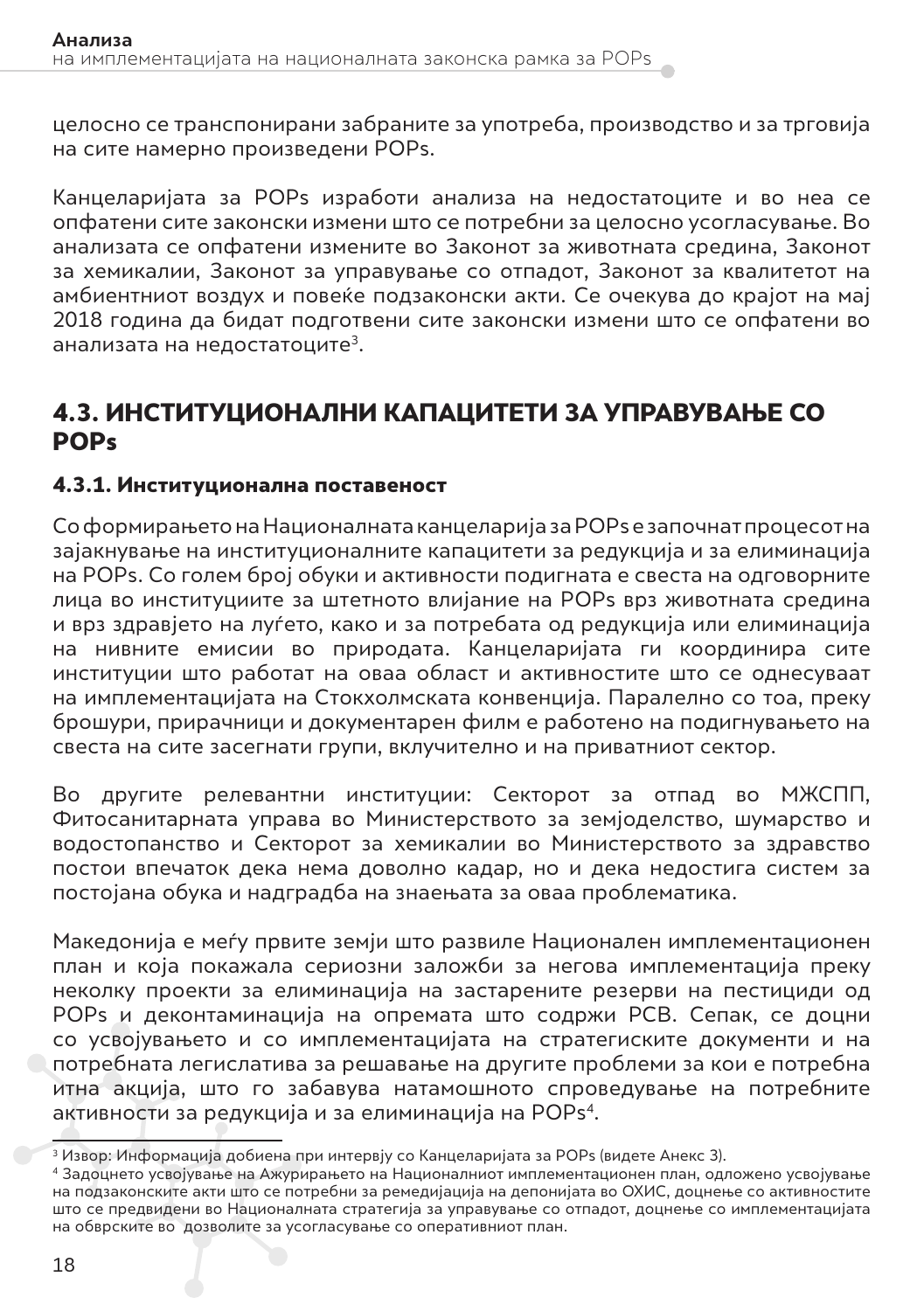Исто така, потребно е да се ажурираат националните стратегиски документи со амандманите на Стокхолмската конвенција, да се спроведе инвентаризација на новите хемикалии и да се подготват акциски планови за нив. Како главна причина за одложувањето и за доцнењето со активностите може да се наведат нестабилните политички состојби во Република Македонија во изминатите години поради кои во втор план беа ставени активностите поврзани со заштитата и унапредувањето на животната средина.

#### 4.3.2. Капацитети за мониторинг и контрола

Во Република Македонија има неколку акредитирани лаборатории што извршуваат дел од испитувањата што се потребни за мониторинг на POPs во медиумите и во храната:

- Државната фитосанитарна лабораторија при Министерството за земјоделство, шумарство и водостопанство е акредитирана за определување на органохлорни пестициди во храната - овошјето и зеленчукот, во другите земјоделски производи, бебешката храна од растително потекло и во виното $5$ .

- Лабораторијата за контаминенти и екотоксикологија при Институтот за јавно здравје е акредитирана за определување на органохлорни пестициди  $(HCB, α-HCH, β-HCH, γ-HCH (линдан), Aldrin, Dieldin)$  во водата за пиење<sup>6</sup>.

- Отсекот за екотоксикологија при ЈЗУ Центар за јавно здравје Скопје е акредитиран за одредување остатоци од γ-HCH (линдан) во житните производи и за одредување остатоци од алдрин и од диелдрин во храната, зеленчуците и во производите<sup>7</sup>.

- Лабораторијата за резидуи и контаминенти при Факултетот за ветеринарна медицина - Скопје е акредитирана за одредување остатоци од органохлорни пестициди и PCB во храната со висока содржина на маст и во медот (HCH (α), HCB, Lindane, Heptachlor, Aldrin, Dieldin, Endosulfan β, Endosulfan α, Chlordane, Endrin, Methoxychor, 2,4'DDD, 4,4' DDD, 2,4' DDT, PCB 28, PCB 52, PCB 101, PCB 138, PCB 153, PCB 180)<sup>8</sup>.

Во овие веќе воспоставени лаборатории недостигаат соодветна опрема и професионален и стручен кадар што е доволно опремен и обучен за собирање примероци од вода, почва и од воздух од утврдени и од потенцијално контаминирани локации и индустриски капацитети каде што е можна појава на POPs.

<sup>5</sup> Извор: http://www.iarm.gov.mk/files/Akreditirani-tela/Laboratorii/OB05-25\_LT-036.pdf.

<sup>6</sup> Извор: http://www.iarm.gov.mk/files/Akreditirani-tela/Laboratorii/OB05-25\_LT-005.pdf.

<sup>7</sup> Извор: http://www.iarm.gov.mk/files/Akreditirani-tela/Laboratorii/OB05-25\_LT-019.pdf.

<sup>8</sup> Извор: http://www.iarm.gov.mk/files/Akreditirani-tela/Laboratorii/OB05-25\_LT-006.pdf.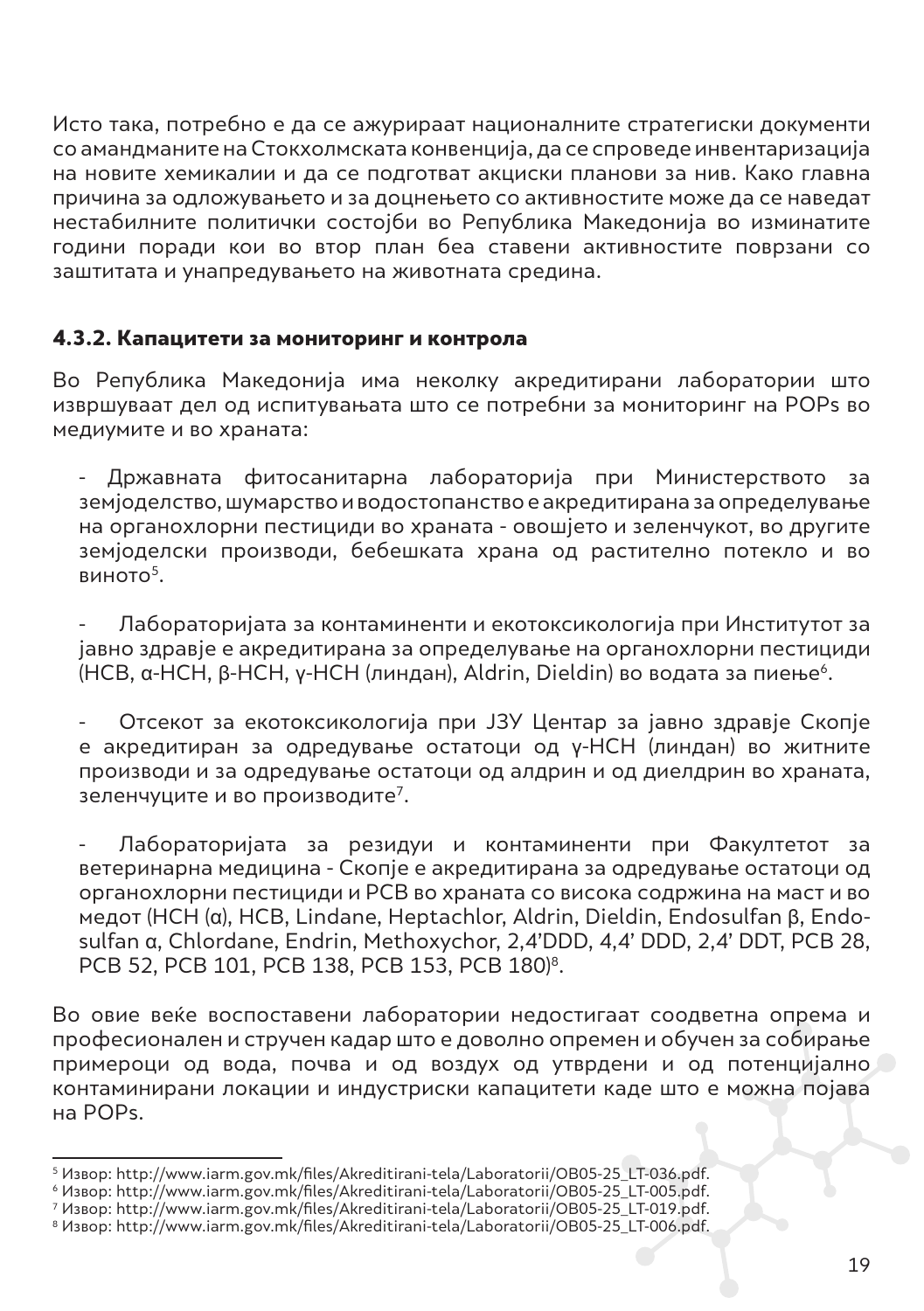Како главен недостаток во капацитетите за мониторинг се издвојува недостигот од механизам за следење на емисиите на ненамерно произведени POPs. Во Националниот имплементационен план е предложено да се формира Национална лабораторија за POPs што ќе ги следи емисиите и квалитетот на животната средина од аспект на POPs и која ќе го олесни дефинирањето на идните стратегии за управувањето со POPs.

И покрај овие капацитети, сериозен проблем е непостоењето на лабораторија за хуман биомониторинг што би го следела степенот на контаминираност на населението преку примерок од мрсно ткиво или од мајчино млеко<sup>9</sup>. За да се знае точниот степен на изложување на населението на овие загадувачи, а со тоа и да се одредат нивното влијание врз јавното здравје и сите последици што произлегуваат од тоа (социјални, економски итн.), неопходно е постоењето на ваква лабораторија.

Како можен долгорочен проблем се посочува слабиот капацитет на општинските комунални инспектори и на овластените инспектори за животна средина за редовна контрола и идентификација на производствените процеси и на други извори што испуштаат POPs.

<sup>9</sup> Извор: Информација добиена при интервју со Институтот за јавно здравје (видете Анекс 3).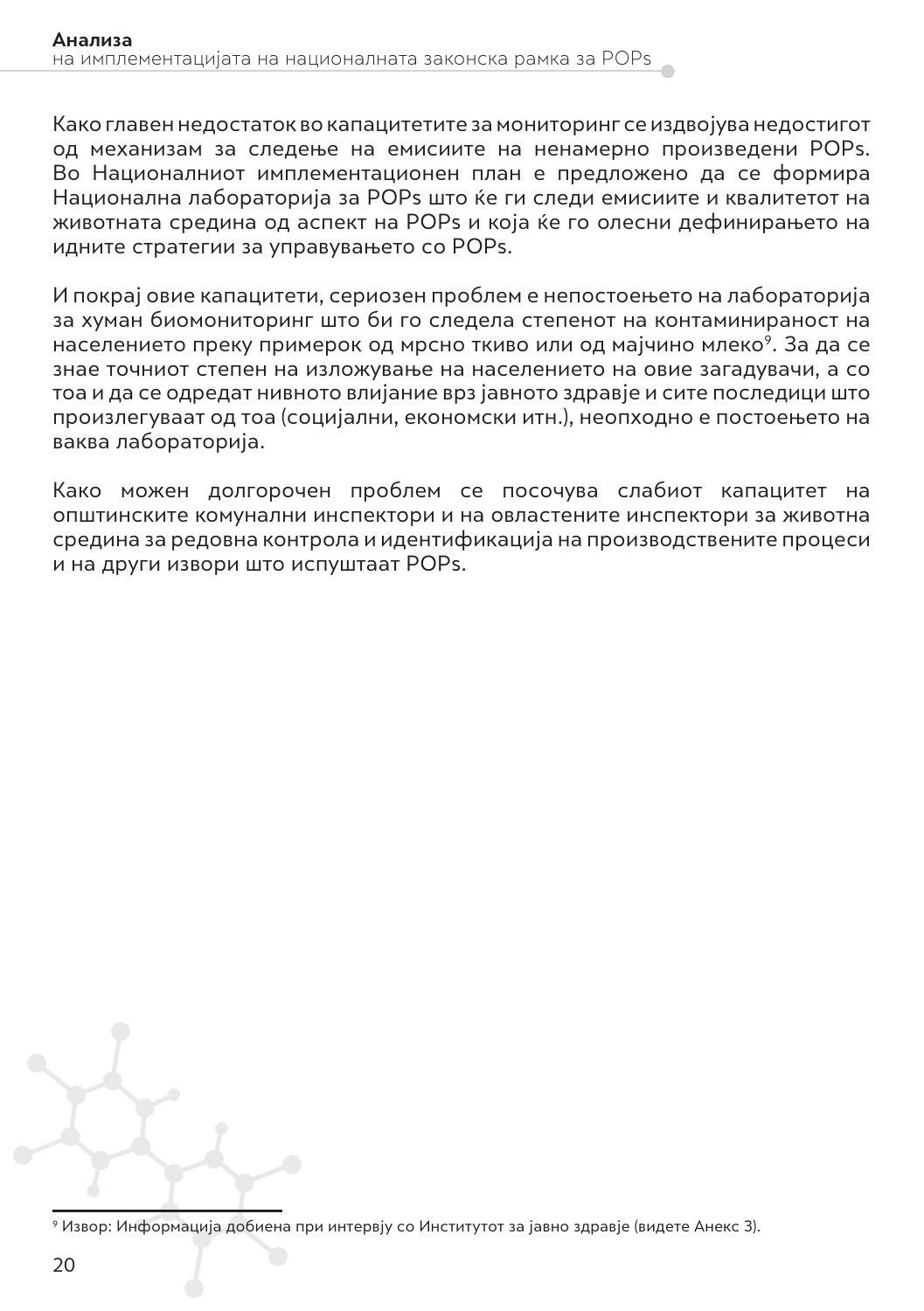### 4.4. ПРЕГЛЕД НА СОСТОЈБАТА СО POPs ВО РЕПУБЛИКА МАКЕДОНИЈА

Во Националниот имплементационен план за редукција и елиминација на POPs и во неговото ажурирање се идентификувани позициите што се најголем проблем во Република Македонија и на кои треба да им се посвети внимание со цел да се редуцира и понатаму да се елиминира емисијата на POPs во животната средина. Поради тоа што ситуацијата со пестицидите, со исклучок на депонијата во кругот на ОХИС, е на задоволително ниво или не постои можност за дејствување, фокусот е ставен на редукцијата и на елиминацијата на индустриските хемикалии и на ненамерно произведените органски загадувачи<sup>10</sup>.

#### 4.4.1. Намерно произведени POPs - пестициди

Во земјоделската и во ветеринарната практика во Македонија повеќе не се користи ниеден од пестицидите на листата на перзистентни органски загадувачи. Сите пестициди од листата на Стокхолмската конвенција се забранети за употреба и целосно се исклучени. Дел од нив (хлордан, хептахлор, мирекс, хлордекон) никогаш и не се употребувале во Република Македонија<sup>11</sup>. Дел од резервите на пестициди на кои им изминал рокот не биле соодветно третирани и завршиле на депониите и на ѓубриштата, па така сите депонии се сметаат за контаминирани локации. Поради немањето никаква контрола на депонирањето на овие пестициди во минатото, без темелно испитување на водата и на почвата во депониите и околу нив, невозможно е да се идентификуваат точните контаминирани локации и степенот на контаминација. Исто така, не смее да се исклучи можноста дел од пестицидите од POPs да се депонирани на непознати и необележани локации.

При инвентаризацијата на резервите на пестициди од POPs евидентирани се застарени резерви од DDT и други опасни хемикалии во складиштата на Службата за дезинсекција, дезинфекција и дератизација. Со проект, кој бил реализиран во 2005-2006 година, резервата од четири тони опасни хемикалии била спакувана, транспортирана и третирана на еколошки соодветен начин во Базел, Швајцарија<sup>12</sup>.

Со исклучок на потенцијален нелегален увоз на пестициди, во Македонија не се регистрирани други резерви од оваа група хемикалии.

 $^{10}$  Повеќе информации во Анекс 1: Преглед на предвидената намена и извори на перзистентни органски загадувачи и нивна историска и сегашна употреба / извори во Македонија.

<sup>11</sup> Извор: Национален имплементационен план за редукција и елиминација на POPs; Ажурирање на Националниот имплементационен план за редукција и елиминација на POPs.

<sup>&</sup>lt;sup>12</sup> Извор: Ажурирање на Националниот имплементационен план за редукција и елиминација на POPs, стр. 27; POPs Management in the Republic of Macedonia - Summary of the realized activities, стр. 18.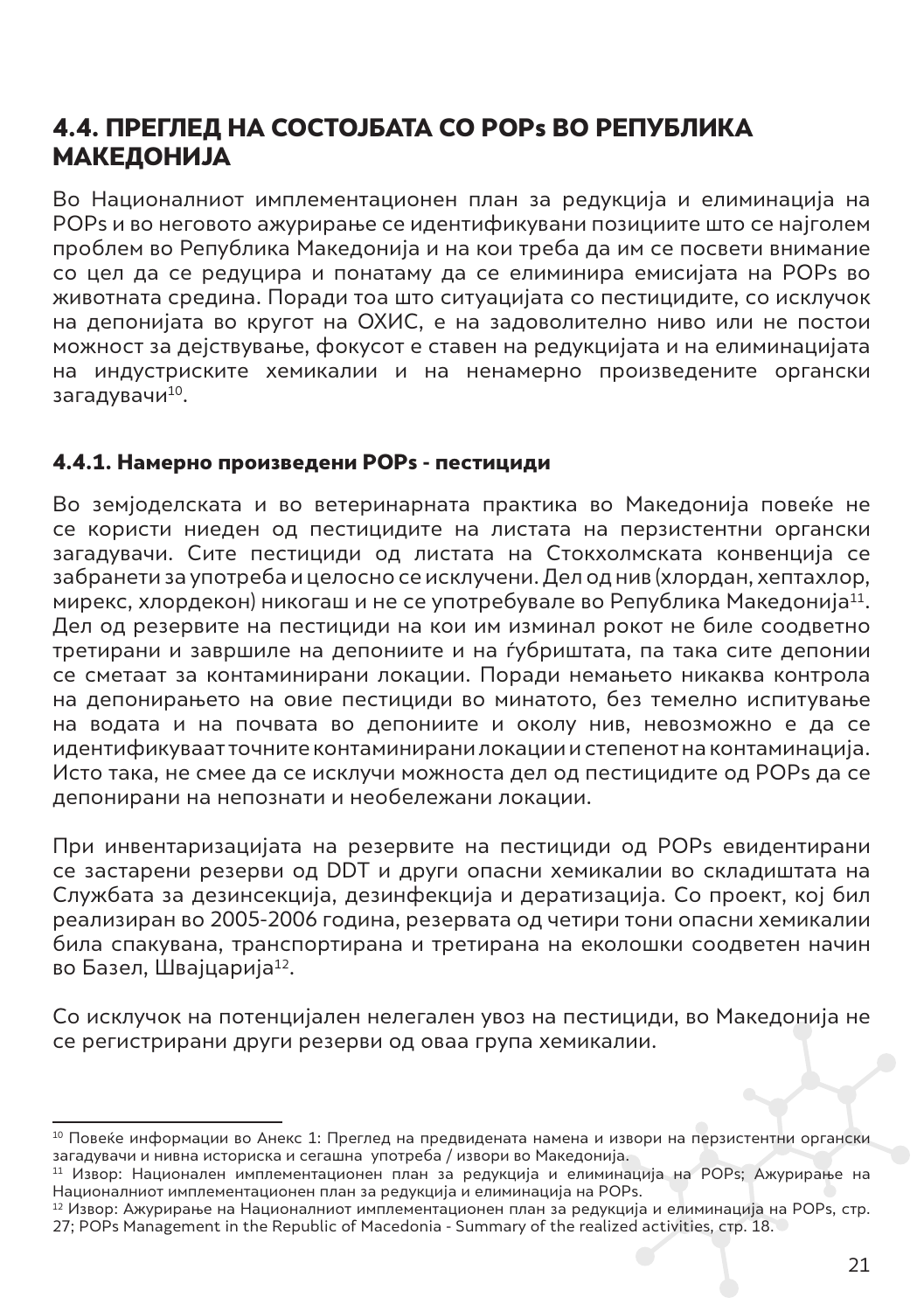#### *4.4.1.1. Депонија за хексахлороциклохексан (HCH) во ОХИС - Скопје*

Депониите со линдан (гама-хексахлороциклохексан) и со други изомери на хексахлороциклохексан во кругот на фабриката ОХИС се потврдено и исклучително сериозно наследство од депонирањето на пестициди. Депонијата е идентификувана како најголема еколошка жешка точка и поради количината депониран HCH, но и поради тоа што се наоѓа во населено место (населба Пинтија, општина Кисела Вода во Скопје). Во ОХИС има две депонии со изомери на HCH: помалата депонија има количина од околу 10.000 тони отпад, а поголемата околу 25.000-30.000 тони13. Почвата околу депониите и под нив е контаминирана со хексахлороциклохексан. Освен со HCH, локалитетот ОХИС е контаминиран и со хлор, жива и со други загадувачи што се земени предвид при планирањето на активностите за ремедијација на депониите.

Во тек се активности за решавање на овој проблем и за комплетна ремедијација на локацијата. Во 2016 година беа подготвени подзаконските акти за контаминирани локации и една германска лабораторија го направи првото детално испитување на сите медиуми на локацијата. Во 2017 година беа подготвени техничките прирачници за стручните лица за контаминирани локации, спроведена е обука за лабораторискиот персонал и германската лабораторија го направи второто детално испитување на локацијата. Се очекува до крајот на мај 2018 година да се усвојат потребните подзаконски акти и технички прирачници и да се спроведе обука за потенцијалните субјекти што се вклучени во деконтаминацијата на депониите. Со ова ќе се обезбедат сите потребни услови за отпочнување на постапката за јавна набавка за ремедијација на малата депонија од 10.000 тони. Деконтаминацијата на малата депонија ќе ги одреди темпото и потребните активности за ремедијација на големата депонија14.

#### 4.4.2. Намерно произведени POPs – индустриски хемикалии

#### *4.4.2.1. Полихлорирани бифенили (PCB)*

Во Република Македонија не се произведуваат индустриски хемикалии што се опфатени со Стокхолмската конвенција. Целокупната резерва на овие хемикалии потекнува од увоз.

Еден од главните извори на индустриски хемикалии од POPs се кондензаторите и трансформаторите за кои се користат полихлорирани бифенили (PCB) како изолаторско масло. Во периодот по првиот Национален имплементационен план се спроведени два проекта за елиминација на PCB од електричната мрежа. Дополнително се спроведени и три проекти за подигнување на јавната свест, за зајакнување на институционалните капацитети и за подготвување и

<sup>13</sup> Извор: Информација добиена при интервју со Канцеларијата за POPs (видете Анекс 3).

<sup>14</sup> Извор: Информација добиена при интервју со Канцеларијата за POPs (видете Анекс 3).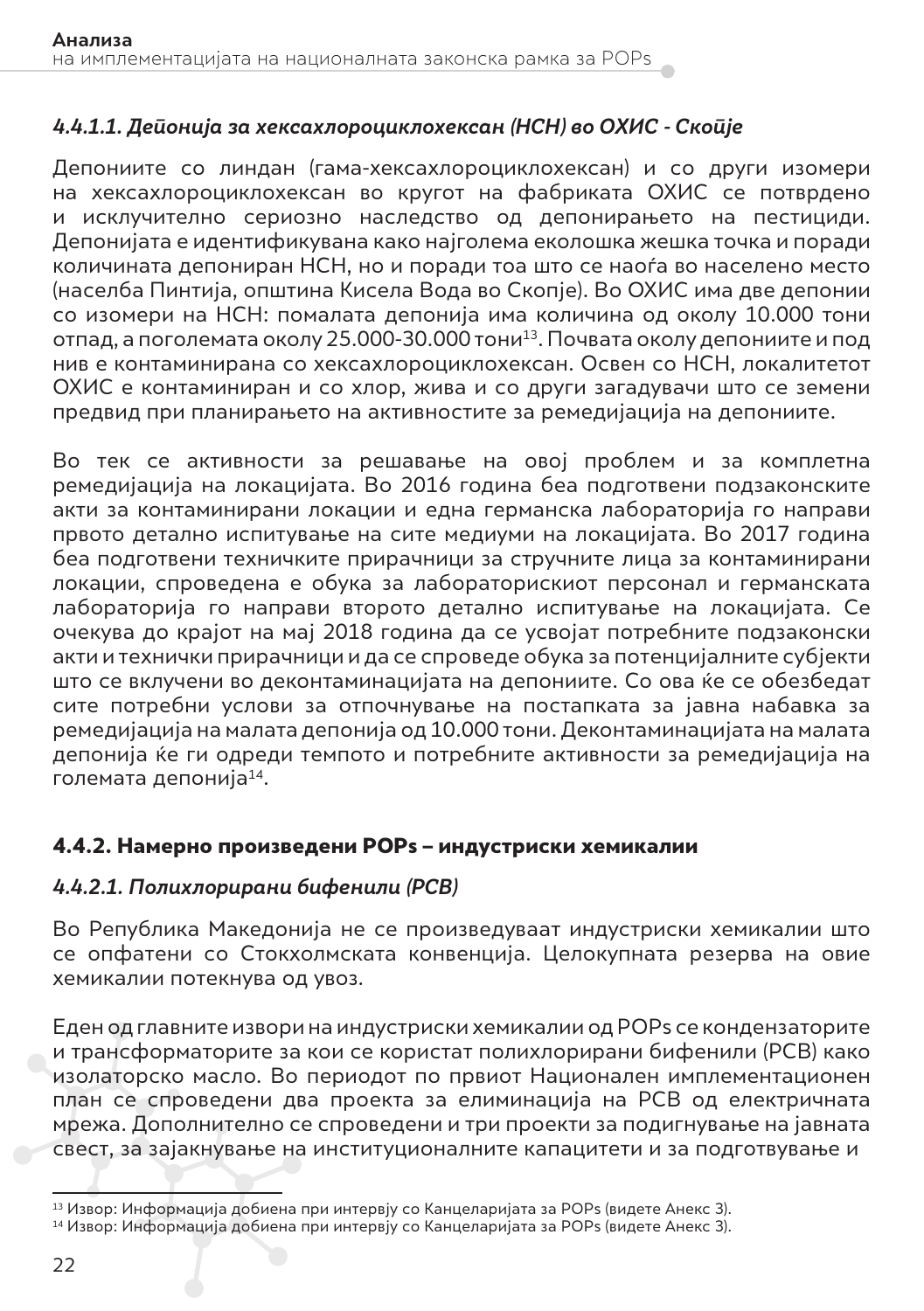ревидирање на постојната легислатива за третман на отпад<sup>15</sup>.

Првиот проект, всушност, е една компонента од Програмата за ефикасна дистрибуција на енергија, во која е опфатено обучување на персоналот во ЕВН Македонија за инвентаризација, обележување, мониторинг, транспорт, привремено складирање и третман/палење на опрема што е контаминирана со PCB и спроведување на наведените активности. Со проектот е воспоставена современа и софистицирана база на податоци за опрема што е контаминирана со PCB во Македонија, која се ажурира редовно сѐ до конечното елиминирање на контаминираната опрема. Во базата се евидентираат кондензаторите и трансформаторите според нивниот тип, производител, капацитет, година на производство и контаминираност со PCB. При инвентаризацијата, која е опфатена со овој проект, евидентирани се 1.123 нисковолтажни кондензатори во дистрибутивната мрежа на ЕВН, од кои 801 биле контаминирани со PCB. Крајниот резултат е успешно елиминирани 30 тони нисконапонски кондензатори контаминирани со PCB што биле изгорени во инсинератор во Базел, Швајцарија16.

Со вториот проект била дизајнирана, изградена и пуштена во употреба инсталација за привремено складирање и третман на опрема контаминирана со PCB. Со оваа инсталација се зајакнати националните капацитети за управување со отпад кој содржи PCB, затворен е кругот за управување со отпад кој содржи PCB и на сопствениците на трансформатори што содржат PCB им е овозможено полесно да ги исполнат законските обврски и да избегнат големи трошоци за третирање на опрема контаминирана со PCB во странство. Во рамките на проектот биле елиминирани 155 тони контаминирана опрема преку процес на хемиска дехлоринација<sup>17</sup>. И понатаму се продолжува континуирано да се врши деконтаминација на оваа опрема и, според најновите статистики, 95% од евидентираната опрема веќе е деконтаминирана18, со тенденција набрзо целосно да се заврши процесот на елиминација на опремата што е контаминирана со PCB.

Како потенцијален проблем е идентификувано евентуалното постоење на неевидентирана опрема во сопственост на помали компании.

17 Извор: Ажурирање на Националниот имплементационен план за редукција и елиминација на POPs, стр. 27; POPs Management in the Republic of Macedonia - Summary of the realized activities, стр. 12.

<sup>15</sup> Извор: POPs Management in the Republic of Macedonia – Summary of realized activities.

<sup>16</sup> Извор: Ажурирање на Националниот имплементационен план за редукција и елиминација на POPs, стр.

<sup>27;</sup> POPs Management in the Republic of Macedonia - Summary of the realized activities, стр. 15.

<sup>18</sup> Извор: Информација добиена при интервју со Канцеларијата за POPs (видете Анекс 3).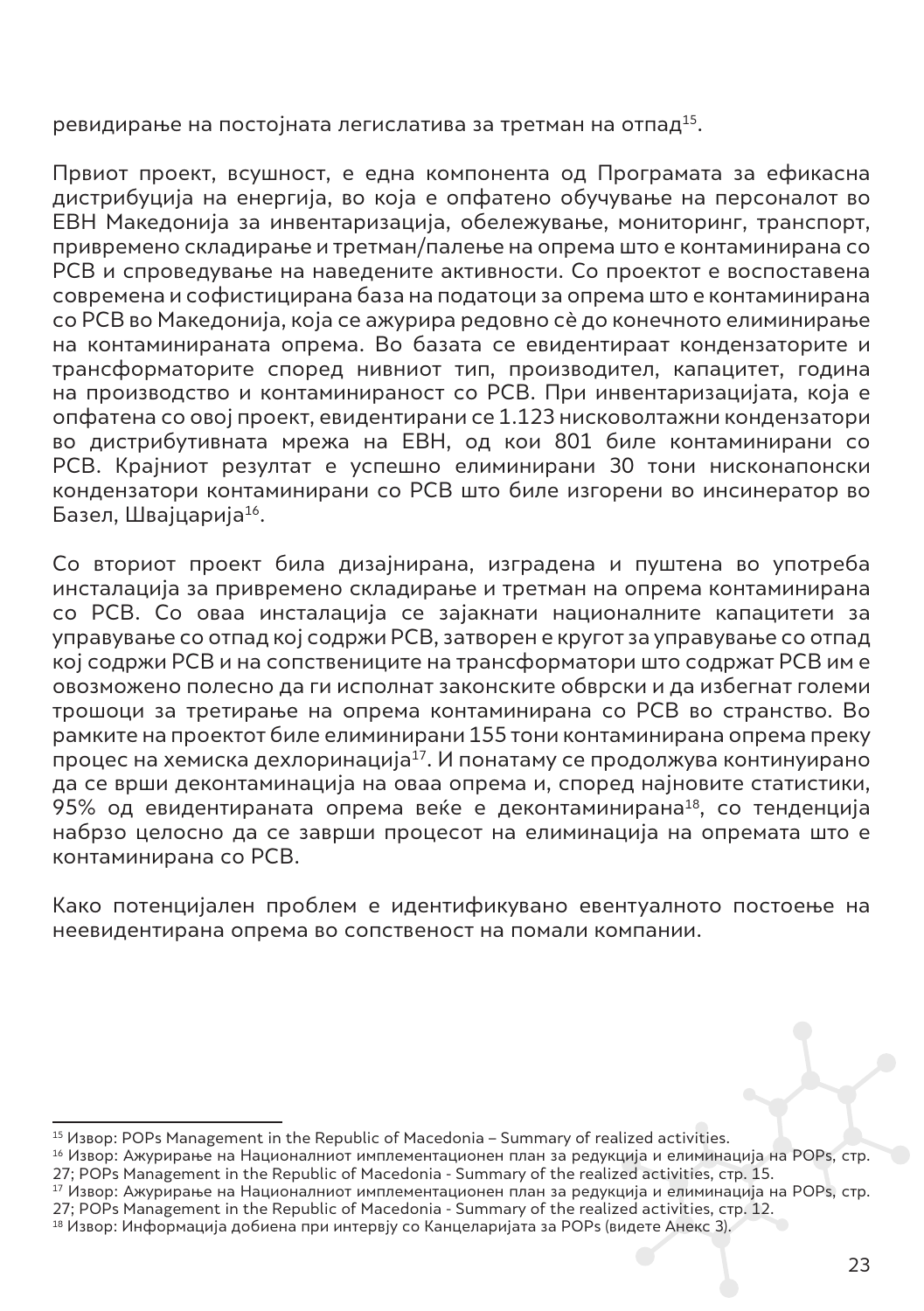#### *4.4.2.2. Полибромодифенил етери (PDBEs)*

Полибромодифенил етерите го забавуваат процесот на горење и својата улога најчесто ја наоѓаат во транспортниот сектор и во електричната и електронската опрема (ЕЕО).

#### *4.4.2.2.1. Пентабромодифенил етер (c-pentaBDE)*

Пентабромодифенил етерот (c-pentaBDE) најмногу се употребувал за третман на полиуретанската пена (90%-95%). До 2004 година значително се применувал во транспортната индустрија и во индустријата за мебел. Сите возила произведени до оваа година содржат c-pentaBDE во седиштата, потпирачите за глава и за раце и во тапетираниот дел на покривот. За потребите на Ажурирањето на Националниот имплементационен план е извршена инвентаризација на c-pentaBDE во транспортниот сектор во согласност со упатствата за изработка на инвентар дадени во Стокхолмската конвенција во која се опфатени сите возила произведени во периодот од 1975 до 2004 година. Според процените во анализата, во 2012 година во возилата во Македонија во употреба имало 3.355 кг c-pentaBDE. Дотогаш, со завршувањето на животниот циклус на возилата, 499 кг c-pentaBDE завршиле на депониите, а 369 кг биле извезени за рециклирање19.

Во Македонија секоја година се увезуваат голем број половни возила. Во периодот по инвентаризацијата просекот е околу 25.000 половни возила годишно20. Иако нема официјална статистика за годината на производство на увезените возила, голема е веројатноста барем половина од нив да имаат стандард ЕУР 3 или постар, што значи дека се произведени пред 2005 година и содржат c-pentaBDE во полиуретанската пена. Во 2016 година стапи во сила забраната за увоз на половни возила произведени пред 2005 година и со тоа е запрено внесувањето на c-pentaBDE преку нивниот увоз.

Сите овие возила, како и тие што од претходно се користат во државава, на крајот од животниот циклус остануваат во Македонија. Земјата нема капацитет за рециклирање на возила што се на крајот од животниот век (ELV) и има само двa овластени постапувачи што се занимаваат со демонтажа и со извоз на суровините од овие возила за рециклирање<sup>21</sup>. Но демонтажата и третманот на ELV не се разликуваат за возила постари и понови од 2004 година и не ги опфаќаат полиуретанските пени и тапетираниот дел<sup>22</sup>.

<sup>19</sup> Извор: Ажурирање на Националниот имплементационен план за редукција и елиминација на POPs, стр. 81 слика 10: "Вкупна количина на c-PentaBDE од транспортниот сектор во Македонија во 2012 година".

<sup>&</sup>lt;sup>20</sup> Извор: Царинска управа на Република Македонија - http://www.customs.gov.mk/index.php/mk/za-nas-mk/ publikacii-i-godishni-izveshrtai/statistika-mk/stat4

<sup>&</sup>lt;sup>21</sup> Извор: Информација добиена при интервју со Секторот за управување со отпад во МЖСПП (видете Анекс 3).

 $^{22}$  Извор: Правилник за мерките за заштита на животната средина што мора да ги преземат производителите, сопствениците и субјектите што постапуваат со искористените возила, нивните компоненти и материјали, целите и роковите за нивно постигнување и начинот и условите за складирање, формата и содржината на потврдата за преземање на возилото за уништување, формата и содржината на образецот за известување, како и начинот на водење на евиденцијата; Информација добиена при интервју со постапувач со ELV (видете Анекс 3).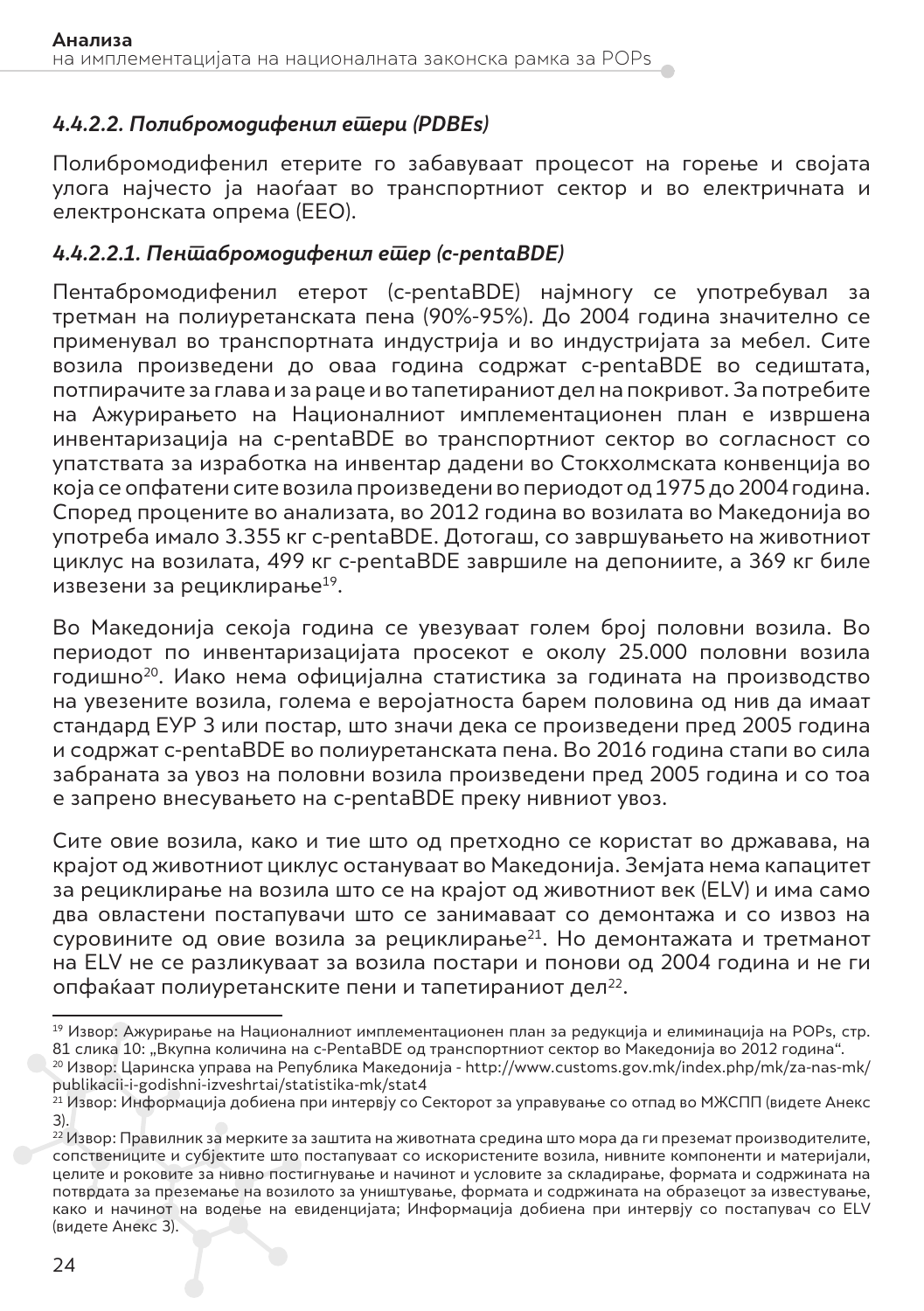Дополнително, голем дел од возилата што се третираат кај овластените постапувачи се хаварисани, а постојат и неовластени компании што се занимаваат со расклопување на стари возила за вадење на употребливите делови од нив. Од овие причини голема количина c-pentaBDE од транспортниот сектор завршува на депониите или е согорен. Ако се земе предвид проценетата просечна должина на животниот век на возилата во Македонија, а не се преземат мерки за подобрување на третманот на ELV и истовремено ниту се затвори кругот за управување со отпад од возила, голема е веројатноста дека во наредните пет години барем 50% од преостанатиот c-pentaBDE во старите возила или оној што е внесен преку увоз на половни возила ќе се најде на депониите или ќе биде спален.

Според процените, 60% од произведениот c-pentaBDE во светот е употребен во мебелот. Невозможно е да се процени количеството c-pentaBDE што се наоѓа во мебелот во Македонија. Во Македонија не постои правна рамка за селекција и за третман на отпадот од мебел, а со оглед на ситуацијата со другите типови отпад веќе е предоцна и невозможно е таа да се имплементира, така што целокупното количество c-pentaBDE во мебелот што го завршува животниот циклус завршува на депониите.

#### *4.4.2.2.2. Октабромодифенил етер (c-octaBDE)*

Октабромодифенил етерот (c-octaBDE) најмногу се употребува како забавувач на горењето во aкрилонитрил бутадиен стирен (ABS) пластиката што се користела во електричната и во електронската опрема (ЕЕО) произведена пред 2004 година. За потребите на Ажурирањето на Националниот имплементационен план е извршена и инвентаризација на c-octaBDE во ТВуредите, мониторите и во компјутерските куќишта. Проценетата количина на c-octaBDE што бил во употреба во Македонија во 2012 година е 6.576 кг. Со оглед на тоа дека не е регистриран нов увоз на половна електрична и електронска опрема, се претпоставува дека оваа количина не е променета. До 2012 година проценетата количина на c-octaBDE што завршил на депониите е 2.841 кг, а 2.186 кг се извезени за рециклирање<sup>23</sup>.

Во периодот по 2012 година има пораст на бројот на регистрирани постапувачи со отпад од електрична и од електронска опрема (ОЕЕО). Во Македонија нема капацитети за рециклирање, така што при третманот на ОЕЕО се демонтира ABS пластиката, се балира или се гранулира и потоа се извезува или се складира<sup>24</sup>. Во овој период се направени и очигледни напори да се подобри примарната селекција на овој тип отпад преку вклучување на дистрибутерите на ЕЕО и на општините во селекцијата. Ако соодветно се имплементира соодветна примарна селекција на ОЕЕО, може целосно да се избегне депонирањето на c-octaBDE преку електричната и електронска опрема.

<sup>&</sup>lt;sup>23</sup> Извор: Ажурирање на Националниот имплементационен план за редукција и елиминација на POPs, стр. 71 слика 7: "Количини на с-octaBDE во EEE/отпад од EEE во Р. Македонија за 2012 година".

<sup>24</sup> Извор: Информација добиена при интервјуа со постапувачи со ОЕЕО (видете Анекс 3).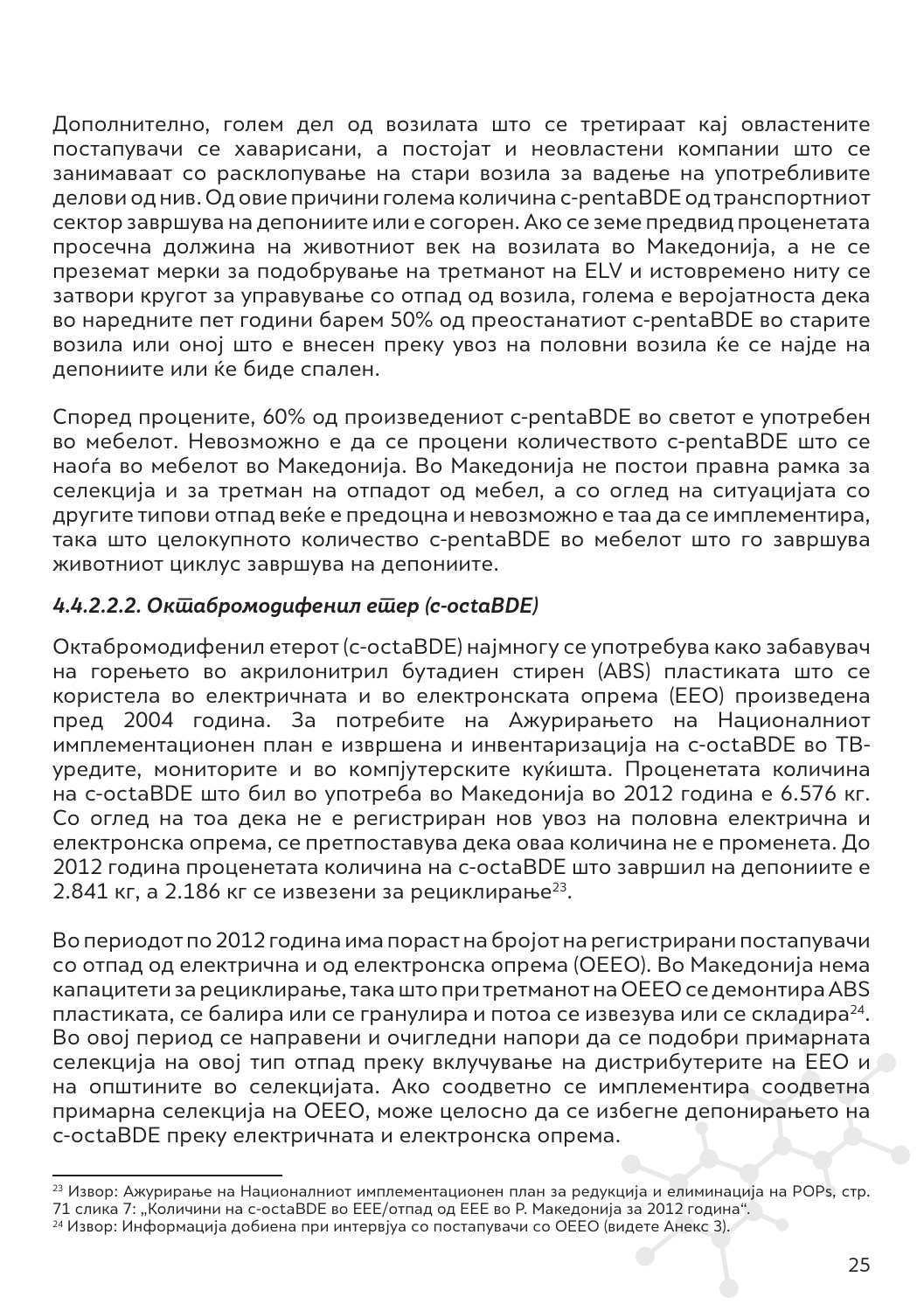Другите апарати за домаќинство (фрижидери, уреди за ладење, мала кујнска опрема) не се опфатени со инвентаризацијата, но со соодветна селекција и третман на ОЕЕО и тие можат да бидат исклучени како извор на c-octaBDE во животната средина.

#### *4.4.2.3. Перфлуорооктан сулфoнска киселина (PFOS)*

Перфлуорооктан сулфoнската киселина (PFOS) сѐ уште широко се применува во повеќе сектори. Иако за некои примени има достапни алтернативи, за други, пак, како што е развивањето фотографии, за полуспроводниците или за хидрауличните течности за леталата, сѐ уште не постојат технички изводливи алтернативи. Исто така, PFOS сѐ уште се користи и во пените за гаснење пожар и за третман на различни површини.

Направен е обид да се идентификуваат потенцијалните поголеми извори на PFOS преку прашалникот што им е пратен на 60 релевантни компании. Само осум компании одговориле на прашалникот. Ниедна од тие компании не користела PFOS и супстанции сродни на PFOS и немаат резерви во своите складишта25. Сепак, поради тоа што одговориле мал број компании, ова не се доволно податоци за да може целосно да се заклучи дека во Македонија нема употреба на супстанции што се сродни на PFOS.

 $^{25}$  Извор: Ажурирање на Националниот имплементационен план за редукција и елиминација на POPs, стр.82.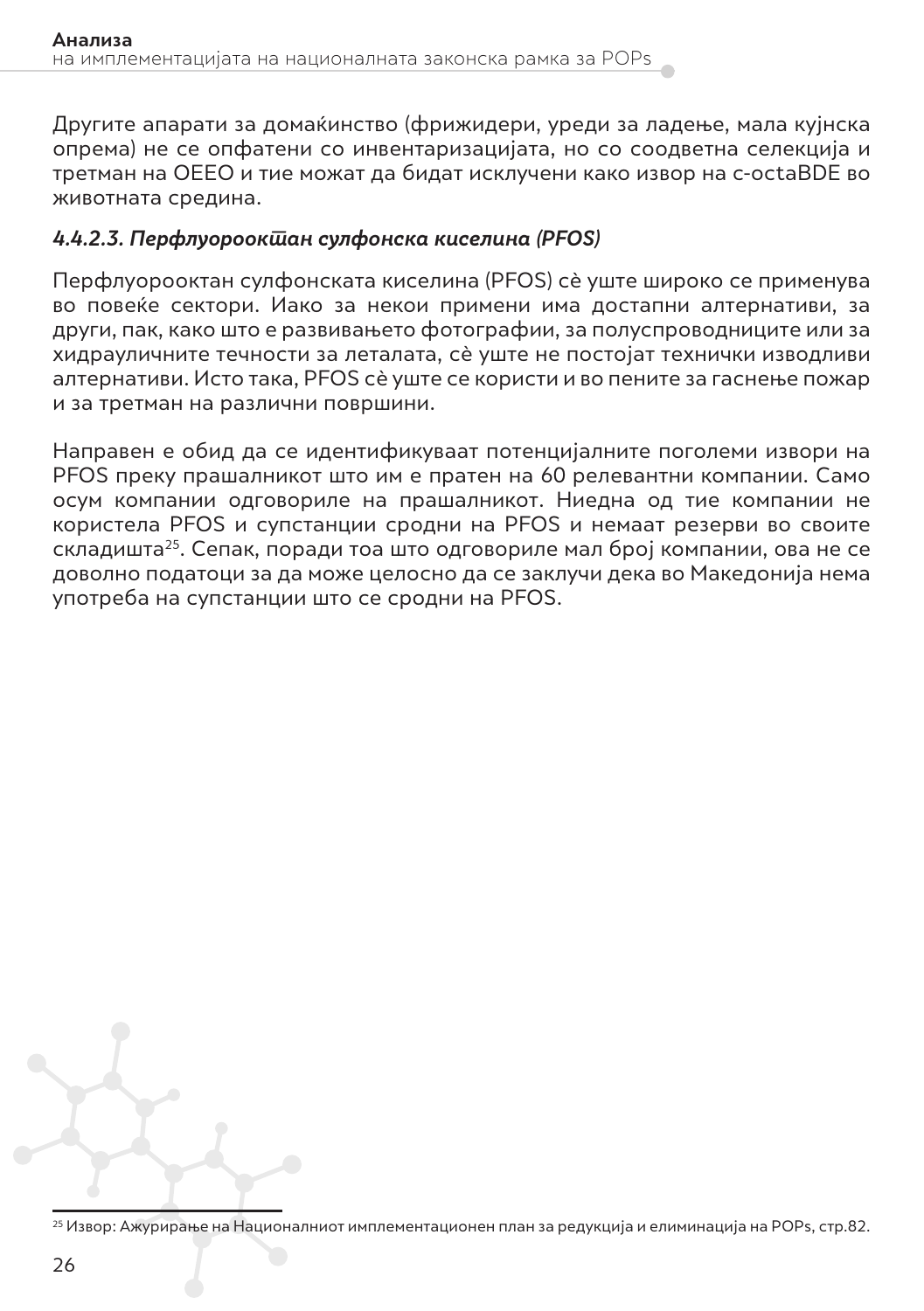#### **4.4.3. Ненамерно произведени POPs**

Во ненамерно произведени POPs, кои се опфатени со Националниот имплементационен план, спаѓаат пентахолоробензен, хексахлоробензен, полихлорирани бифенили (PCB), полихлорирани дибензо диоксини и полихлорирани дибензо фурани. Тие се појавуваат како нуспроизводи од многубројни индустриски активности и од сите процеси на согорување.

#### *4.4.3.1. Неконтролирани процеси на согорување*

Република Македонија има сериозен проблем со системот за управување со сите типови отпад. Ова е главна пречка за редукција и елиминација на емисиите на голем дел од перзистентните органски загадувачи. Иако за третманот на некои различни типови отпад постои соодветна правна рамка, сепак, имплементацијата заостанува заради несоодветната и, најчесто непостојна, примарна и секундарна селекција на отпадот. Покрај директното влијание на постапувањето со погоре споменатите ОЕЕО и ELV, ова индиректно може да се поврзе со значителната емисија на ненамерно произведени POPs.

Главен извор, околу 80% од емисиите, се неконтролираните процеси на согорување на депониите и на ѓубриштата<sup>26</sup>. Сите големи градски депонии, кои се наоѓаат надвор од Скопје, често се опожарени поради што доаѓа до ослободување на огромни количества ненамерно произведени POPs во воздухот<sup>27</sup>. Овие процеси, освен од намерно палење, често се резултат и на самозапалување поради големото количество на депониран биоотпад и пластика што воопшто не мора да завршат на тие депонии. Исто така, честа појава е и намерното палење на ѓубриштата, кои не се подложни на никаква контрола од локалната самоуправа во чија надлежност се депонирањето, контролата и отстранувањето на нелегалните ѓубришта, а тоа има голем удел во емисијата на ненамерно произведени POPs.

Еден од клучните проблеми во делот на неконтролираното палење на отпад, за кој досега не постои воспоставен соодветен механизам за справување, е постоењето на диви населби. Во овие населби, кои најчесто се наоѓаат во густо населени подрачја, постојано се согоруваат повеќе типови отпад. Заради загревање, во зимските месеци се горат гуми, најразличен пластичен отпад или несоодветна дрвна маса (лакиран паркет, пластифицирана иверица итн.). Во овие диви населби често живеат неформални собирачи на отпад што, меѓу другото, собираат и електричен и електронски отпад. Со цел полесно да се издвојат вредните метали од ОЕЕО, се горат пластичните и другите компоненти. На овој начин овие диви населби значително придонесуваат кон загадувањето на воздухот со различни типови токсични материи, меѓу кои и ненамерно произведените POPs.

<sup>&</sup>lt;sup>26</sup> Извор: Ажурирање на Националниот имплементационен план за редукција и елиминација на POPs.

 $27$  Извор: Национален имплементационен план за редукција и елиминација на POPs, стр. 154.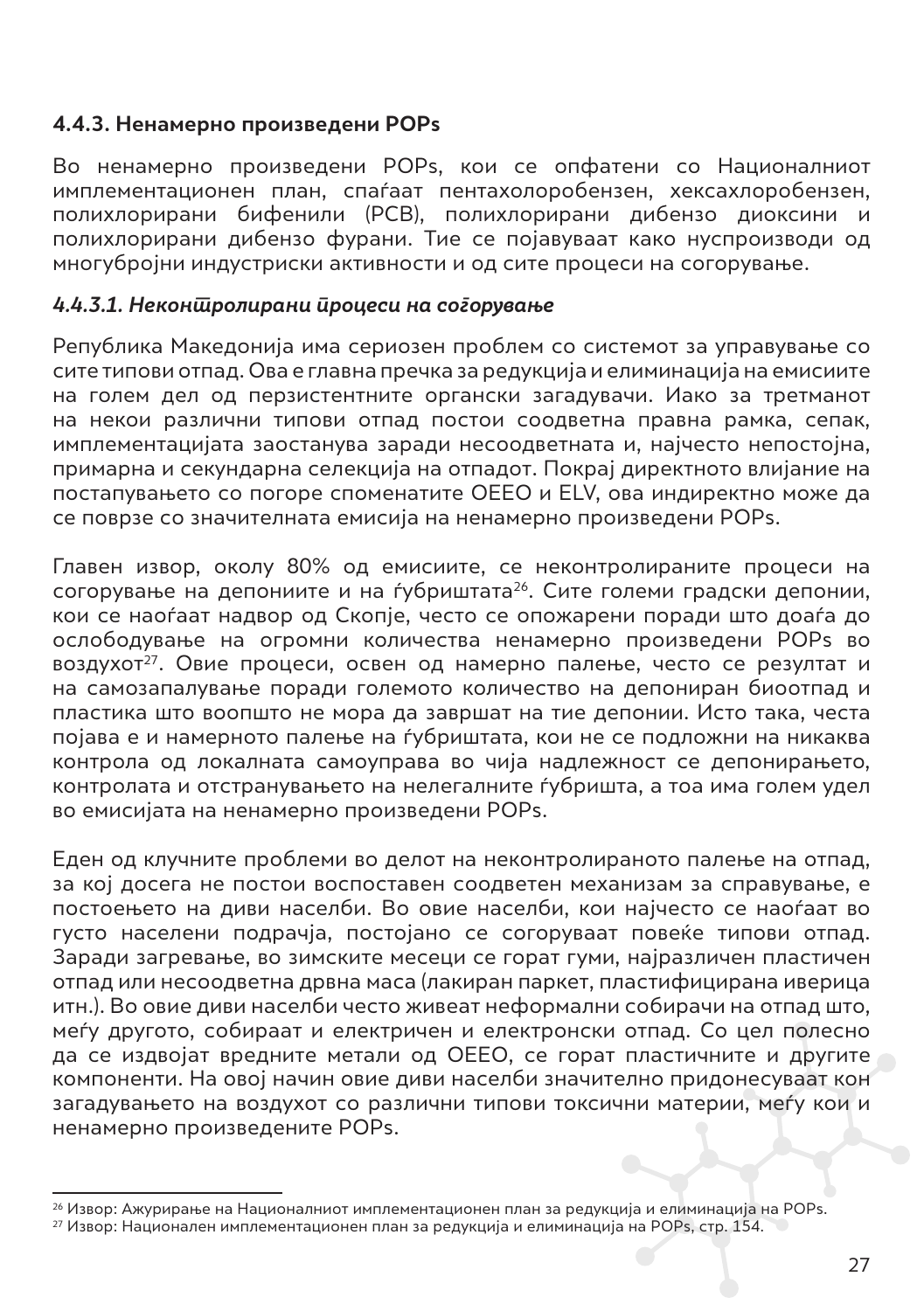#### *4.4.3.2. Печка за палење медицински отпад во Дрисла*

Печката за палење медицински отпад во Дрисла-Скопје ДОО, исто така, е потенцијално голем извор на ненамерно произведени POPs во воздухот. Постројката за согорување е од класа 1 – контролирано, сериско палење на медицинскиот отпад, без или со минимална контрола на загадувањето на воздухот. Во неа завршува целокупниот медицински отпад од Македонија28. Не се мерат емисиите на овие POPs од оваа постројка во воздухот. Печката за палење медицински отпад е составена од две комори со посебни горилници. Првата комора работи на температура од 850оC и во неа се гори отпадот, а втората комора на температура од 950°С и во неа се прочистуваат излезните гасови со нивно дополнително согорување. Пред внесувањето на отпадот се врши претзагревање на коморите на зададените работни температури. Поради тоа што печката нема преткомора и отпадот се внесува рачно, постои можност за намалување на температурите во печката, па затоа горилниците се програмирани да ги одржуваат овие температури ако има намалување поголемо од 50оC. Ваквиот систем за одржување на температурата ја намалува можноста за појава на ненамерно произведени POPs<sup>29</sup>. Според измената на А-интегрираната дозвола за усогласување со оперативниот план 11-10096/1 од 31.10.2013 година<sup>зо</sup>, планот за усогласување предвидува "набавка на нова печка за согорување на медицинскиот отпад (инцинератор) што ќе ги задоволува строгите еколошки параметри за емисија на гасови, со што ќе ги исполнува барањата утврдени во европската Директива за согорување на отпад 2000/76/ ЕС, како и барањата утврдени во постојниот Закон за управување со отпад ('Службен весник на РМ' бр. 09/11)"31 до 31.3.2014 година, но тоа сѐ уште не е реализирано.

Поради притисокот од јавноста, главно, предизвикан од екстремното аерозагадување во Скопскиот Регион, во април 2018 година на печката е поставен повеќекомпонентен филтер што ги опфаќа и ненамерно произведените POPs, така што нивната емисија од оваа постројка би требало да е сведена на минимум. Во согласност со горенаведената дозвола, Дрисла-Скопје ДОО има обврска за квартално мерење на емисиите на диоксини и фурани од оваа постројка. По поставувањето на филтерот не е извршено мерење на овие емисии и поради тоа не може да се утврди дали тие се во рамките на дозволените гранични вредности што се одредени во дозволата<sup>32</sup>.

<sup>28</sup> Извор: Информација добиена при интервју со Секторот за управување со отпад во МЖСПП (видете Анекс 3).

<sup>29</sup> Извор: Информација добиена при интервју со Друштвото за депонирање на комунален отпад Дрисла-Скопје ДОО (видете Анекс 3).

<sup>30</sup> РЕГИСТАР НА А-ИНТЕГРИРАНИ ЕКОЛОШКИ ДОЗВОЛИ, 6.12.2017.

<sup>31</sup> Измена на А-дозвола за усогласување со оперативен план за Друштвото за депонирање на комунален отпад ДРИСЛА-СКОПЈЕ ДОО, Батинци, Студеничани.

 $32$  Извор: Информација добиена при интервју со Друштвото за депонирање на комунален отпад Дрисла-Скопје ДОО (видете Анекс 3).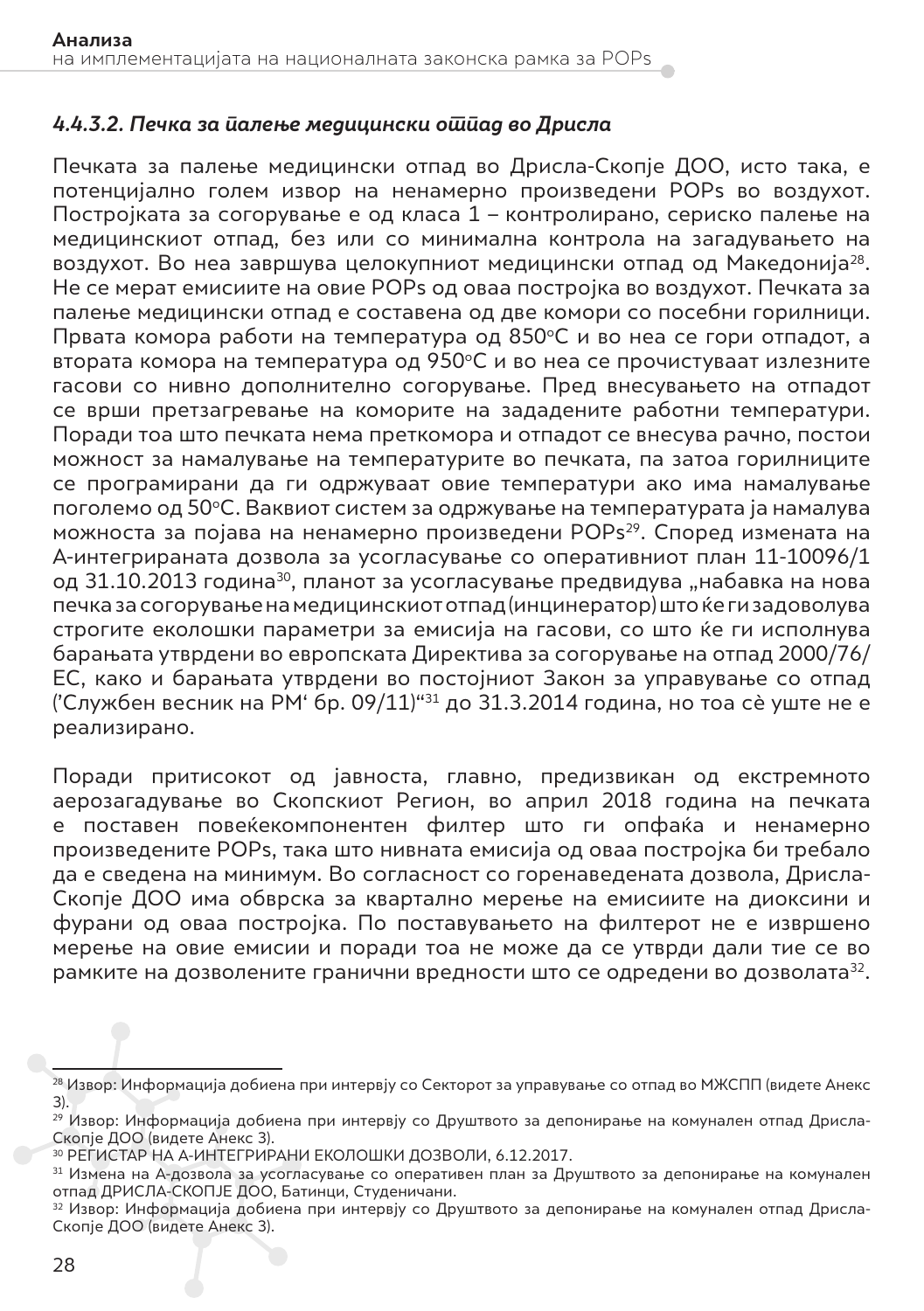#### *4.4.3.3. Производство на топлина и на електрична енергија*

Согорувањето на фосилните горива за производство на топлина и на електрична енергија, исто така, е голем извор на ненамерно произведени POPs. Енергетската стабилност на Република Македонија во голем дел сѐ уште зависи од употребата на фосилни горива и најголемите енергетски капацитети во Македонија со употребата на лигнитот како основно гориво претставуваат потенцијално голем извор на ненамерно произведени POPs. Особено загрижувачки е тоа што за РЕК Битола и за РЕК Осломеј сѐ уште не е издадена А-интегрирана еколошка дозвола и сериозно заостанува целиот процес на унапредување на технологијата. Тоа значи дека тие не можат да гарантираат дека нивните емисии во воздухот (и во другите медиуми) се во рамките на дозволените вредности.

Голем дел од домаќинствата во Македонија, дури и во централното градско подрачје на Скопје каде што има други достапни алтернативи (централно греење, електрична енергија), користат фосилни горива, биомаса или несоодветни горива (лакирано или пластифицирано дрво, пластика, гума) за греење и за готвење. Исто така, многу често се користат стари неефикасни печки, каде што нема целосно согорување на горивото. Ваквите процеси на согорување, особено затоа што не се подложни на никаква контрола и не вклучуваат никакво филтрирање на издувните гасови, се голем извор на ненамерно произведени POPs.

#### *4.4.3.4. Црна и обоена металургија*

Секторот за црна и обоена металургија се одликува со интензивна потрошувачка на материјали и на енергија. Во текот на производниот процес

во воздухот и во резидуите се ослободува значителна маса од влезниот материјал. За поголемите индустриски капацитети од оваа индустрија во Македонија карактеристична е употребата на секундарни материјали преку повторна употреба и рециклирање<sup>33</sup>. Ваквите материјали содржат многу дополнителни елементи (бои, лакови, мебел-штоф, сунѓери, кабли) што не се отстрануваат при секундарната селекција и стануваат активен дел од производниот процес.

Во Националниот имплементационен план се идентификувани поголеНа средината на мај 2018 година во кругот на фабриката Макстил настанал пожар. Според Државниот инспекторат за животна средина, пожарот избил во депото за суровина од отпаден метал што пристигнува измешана со други материјали (бои, лакови, пластика, кабли, сунѓери). Според првичните информации, пожарот почнал при сечењето и подготовката на суровината, а потоа се проширил на голем дел од депото. Комбинацијата од вакви материјали при горење ослободува големи количини токсични материи, вклучително и ненамерно произведени POPs. Иако недостигаат официјални информации за текот на настаните што довеле до ескалација на хаваријата, сепак, таа отвора многу прашања околу законската рамка што ги регулира работата на ваквите индустриски капацитети и контролата при нејзиното спроведување, како и за интерните правилници за работа и обученост на кадарот во самите индустриски капацитети.

<sup>33</sup> Извор: Ажурирање на Националниот имплементационен план за редукција и елиминација на POPs, стр. 116.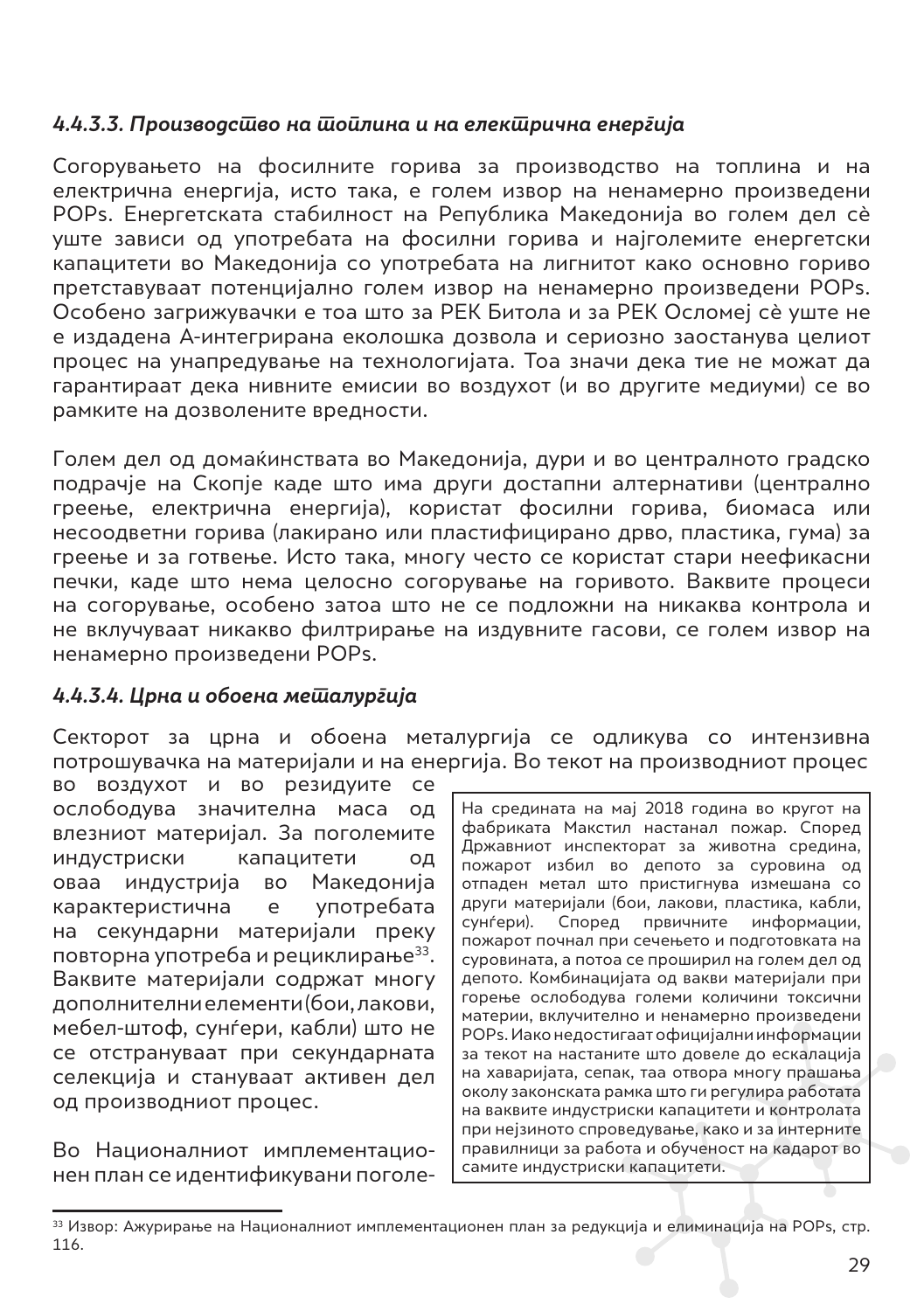лемите индустриски капацитети што се потенцијален извор на ненамерно произведени POPs. Од идентификуваните капацитети само Арцелор Миттал - Скопје, РЖ Институт - Скопје и ТАБ МАК - Пробиштип имаат Интегрирана еколошка дозвола. Повеќето од другите (Југохром, Скопски легури, Фени Индустри, Мак стил, Силмак, МЗТ леарница, Прототип Цинкарна, ФЗЦ 11 Октомври, Весна САП) имаат Дозвола за усогласување со оперативниот план и во согласност со неа треба дополнително да воведат дел од потребните најдобри достапни технологии и најдобри еколошки практики затоа што овие индустриски капацитети се потенцијален извор на ненамерно произведени POPs. Од наведените, ТЕАЛ - Тетово и Железник - Демир Хисар немаат никаква дозвола $34$ .

При идентификацијата на индустриските капацитети што се потенцијални загадувачи со ненамерно произведени POPs не се опфатени сите големи капацитети (на пример, Дојран Стил - Николиќ). Помалите индустриски капацитети што, исто така, не се опфатени во инвентаризацијата, всушност, не смее да се исклучат како значаен извор на ненамерно произведени POPs.

34 РЕГИСТАР НА А-ИНТЕГРИРАНИ ЕКОЛОШКИ ДОЗВОЛИ, 6.12.2017; РЕГИСТАР НА Б-ИНТЕГРИРАНИ ЕКОЛОШКИ ДОЗВОЛИ, 4.12.2017.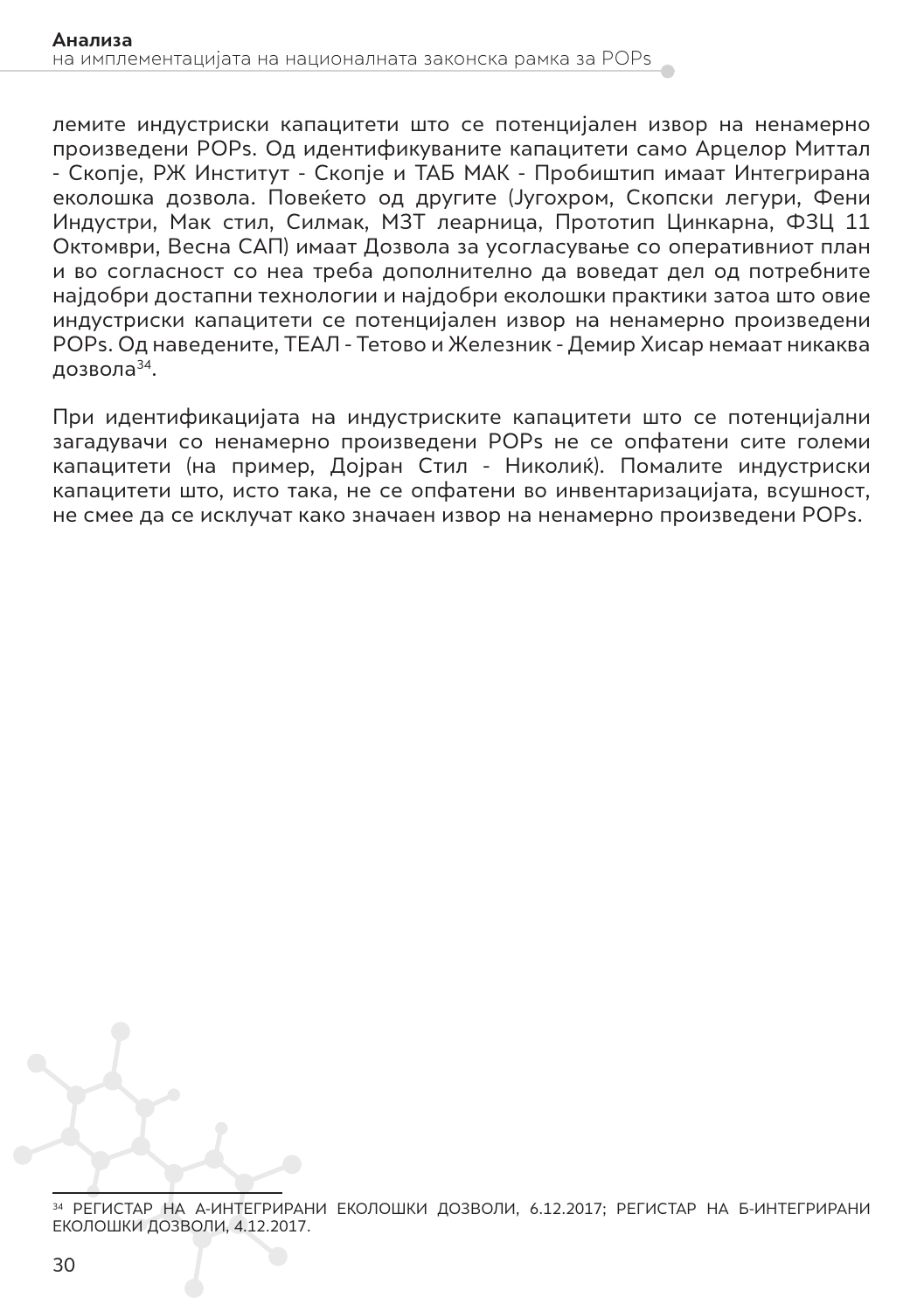## 5. ПРЕПОРАКИ

Реформите во системот, кои почнаа да се спроведуваат со цел да овозможат подобра функционалност, транспарентност и отчетност на државните институции, ќе овозможат предуслов за да се продолжи со реализацијата на активностите за спроведување на Националниот имплементационен план и со понатамошната редукција и елиминација на POPs. Грижата за животната средина, а преку тоа и за здравјето на населението треба да претставува приоритет на новата Влада и таа треба да му посвети повеќе внимание на тој сектор за да може конечно да се елиминираат некои од проблемите што се провлекуваат подолго време преку итно усвојување на актите што сѐ уште не се усвоени и нивно забрзано имплементирање заедно со веќе донесената правна рамка.

### 5.1. ПРЕПОРАКИ ВО ОДНОС НА СТРАТЕГИСКИТЕ ДОКУМЕНТИ И ЛЕГИСЛАТИВА

Борбата со неразградливите органски загадувачи е постојана и менлива активност. По донесувањето на Ажурирањето на Националниот имплементационен план, Стокхолмската конвенција е надополнета со нови седум групи хемикалии, а има уште што се предложени и кои се на разгледување. За да биде Македонија во тек со Конвенцијата, **потребно е Канцеларијата за POPs редовно да ја ажурира листата на неразградливи органски загадувачи и да презема активности за инвентаризација, редукција и елиминација и на новите хемикалии**.

Со оглед на тоа дека веќе е изготвена анализа на недостатоците за целосно усогласување на националната легислатива со Стокхолмската конвенција, а во тек е подготовката на потребните законски измени, **потребно е да се приоритизира нивното усвојување во Собранието на РМ**. Ова ќе отвори простор за забрзана имплементација на одредбите од Стокхолмската конвенција.

Можеби најголем и најитен проблем со кој се соочуваат институциите е ремедијацијата на депонијата во ОХИС со изомери на хексахлороциклохексан. Штетите по животната средина и по здравјето на граѓаните веќе се големи, а ако се земе предвид дека веќе се изготвени подзаконските акти за контаминирани локации и техничките прирачници за стручните лица за контаминирани локации, **потребно е веднаш да се пристапи кон нивно усвојување и во најкраток можен рок да се спроведе меѓународен тендер за ремедијација на депонијата**.

**Потребно е да се направат измени во Правилникот за мерките за заштита на животната средина што мора да ги преземат производителите, сопствениците и субјектите што постапуваат со искористените возила, нивните компоненти и материјали, целите и роковите за нивно постигнување и начинот и условите**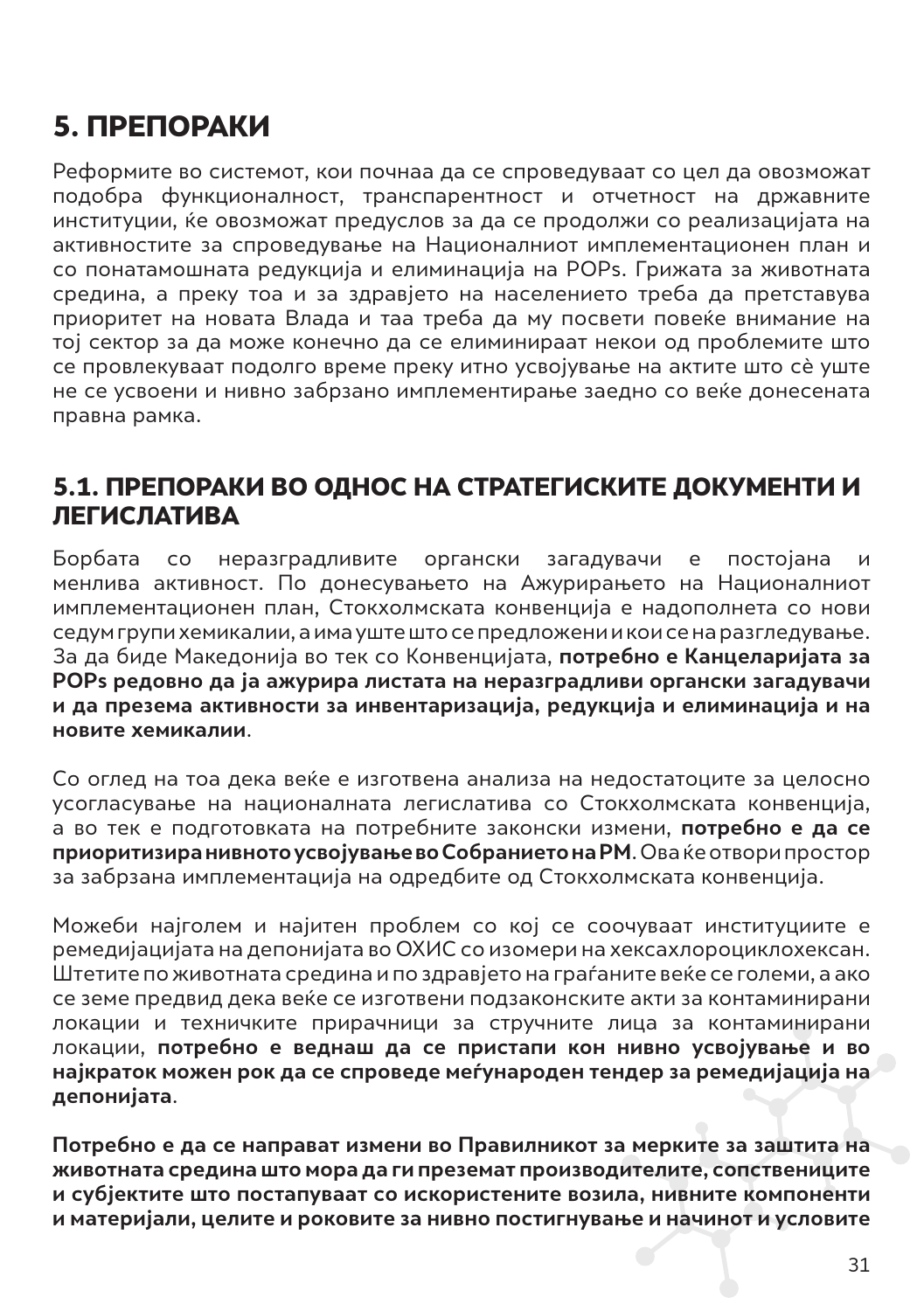**за складирање, формата и содржината на потврдата за преземање на возилото за уништување, формата и содржината на образецот за известување, како и начинот на водење на евиденцијата,** така што постапувањето со ELV што се произведени пред 2004 година ќе се дополни со демонтажа на полиуретанската пена и тапетираните делови и нивна подготовка за еколошки соодветно постапување, со цел да не се дозволи c-pentaBDE да завршува на депониите или да биде неконтролирано согорен. Нареден чекор во измената и дополнувањето на легислативата би било донесувањето на **дополнителни законски промени со кои ќе се овозможи евидентирање на возилата што не се регистрирани подолго време,** со што би се спречило да завршат кај неовластени постапувачи или на депонии и ѓубришта.

**Потребно е повторно да се спроведе активност за инвентаризација на PFOS и супстанциите што се сродни на PFOS.** Може да биде во форма на нов поедноставен прашалник, но препорачливо е да се изведе со **теренска проверка на компаниите за кои се смета дека може да користат производи што содржат PFOS.**

### 5.2. ПРЕПОРАКИ ВО ОДНОС НА ЈАКНЕЊЕТО НА КАПАЦИТЕТИТЕ

Еден од клучните предуслови за успешно елиминирање и/или намалување на производството, употребата и на емисиите на намерно и ненамерно произведени POPs, е функционирањето на добро воспоставени институции со професионален, стручен и квалификуван персонал. Во согласност со наодите што досега беа презентирани, во системот за борба против POPs се очигледни повеќе системски и кадровски недостатоци. **Потребна е подобра поддршка од донесувачите на одлуки преку обезбедување на потребните финансиски средства, со цел спроведување на потребните активности и зајакнување на институционалните капацитети, како и преку навремено усвојување и спроведување на потребните законски измени за управување со POPs.**

Главните институционални недостатоци се во деловите за следење и за контрола на емисиите од POPs и нивното присуство во медиумите. **Постојните лаборатории треба најитно да се доопремат со соодветна опрема и да се екипираат со соодветен кадар што целосно би бил обучен за прибирање примероци, нивна обработка и анализа. Препорачливо е капацитетите да се дополнат со формирање на национална лабораторија за POPs што ќе овозможи редовно или периодично следење на емисиите од POPs, со цел да се олесни подготвувањето стратегии, планови за деконтаминација и ремедијација на контаминирани подрачја.** Преку зајакнувањето на овие капацитети ќе се овозможи да се олесни исполнувањето на законската обврска на индустриските капацитети за следење на емисиите од POPs.

Покрај заштитата на животната средина, една од главните цели е и заштитата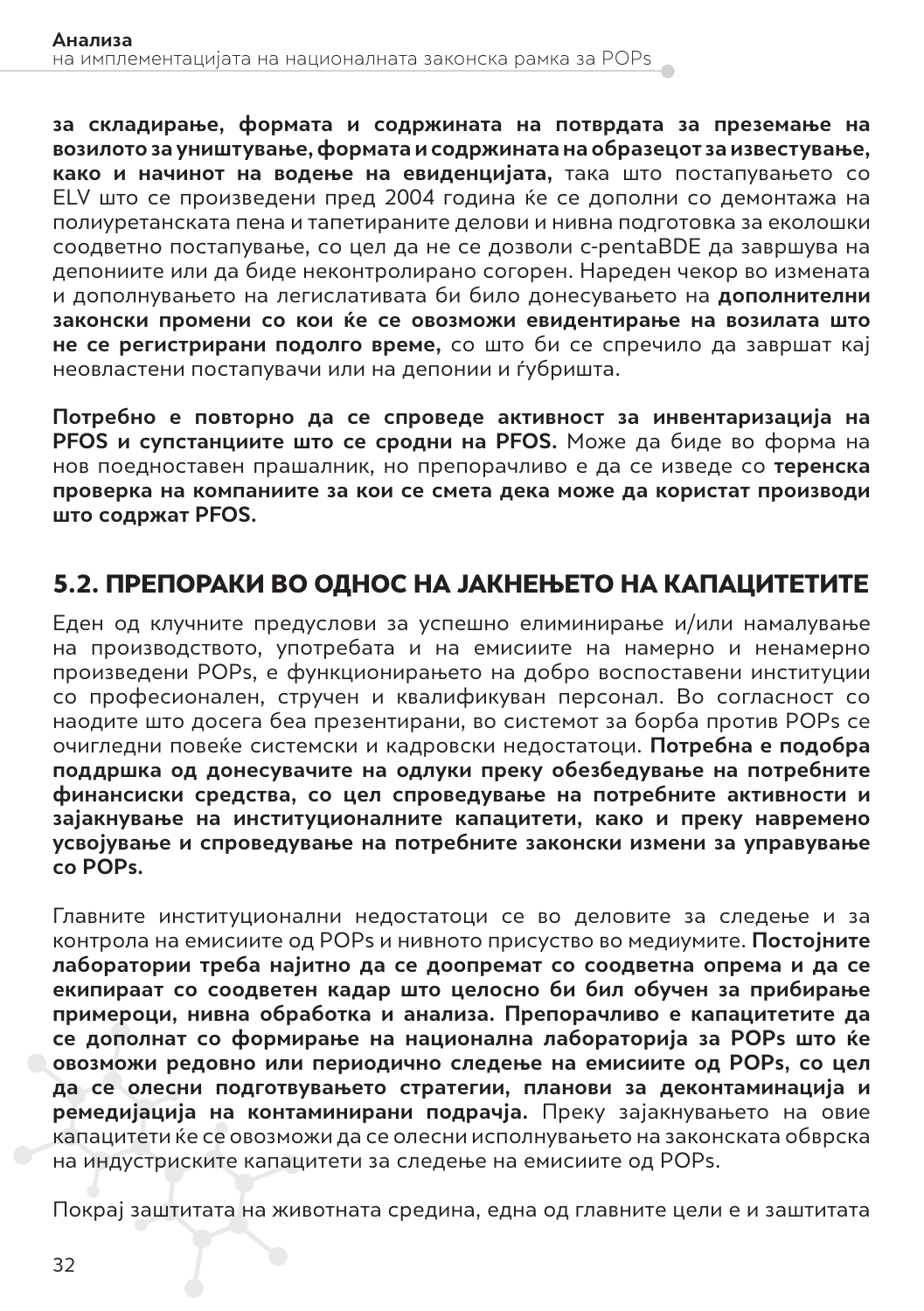на луѓето од последиците по здравјето што може да ги предизвикаат POPs, така што мора да се воспостави соодветен механизам за определување на степенот на изложување на населението на POPs. Ова треба да се оствари преку **отворање лабораторија за хуман биомониторинг во рамките на Институтот за јавно здравје што би го следела степенот на контаминираност на населението преку примерок од мрсното ткиво или од мајчиното млеко.** Во согласност со актуелната ситуација во Македонија, во оваа лабораторија, пред сѐ, мора да бидат опфатени испитувањата за одредување на изложувањето на органохлорни пестициди и на ненамерно произведени POPs.

**Во однос на подобрувањето на кадровската поставеност и обучувањето на вработените потребно е посебен фокус да се стави на општинските комунални инспектори и на овластените инспектори за животна средина,** од кои во иднина би се очекувало да спроведуваат редовна идентификација и контрола на производствените процеси со Б-Интегрирана еколошка дозвола и на други извори (градски депонии и ѓубришта) што емитуваат ненамерно произведени POPs. Дополнително на тоа, бидејќи моментните податоци за опрема што потенцијално е контаминирана со PCB, кои се следат, директно се добиени од самите сопственици на опремата, од страна на инспекторите треба да се спроведуваат проверки и за овој тип POPs.

Со цел да се надминат потенцијалните проблеми што би настанале во другите релевантни институции (Секторот за управување со отпад во МЖСПП, Фитосанитарната управа во Министерството за земјоделство, шумарство и водостопанство и Секторот за хемикалии во Министерството за здравство) поради недостиг на кадар, **сите овие институции треба итно да се екипираат со дополнителен кадар.**

Националната канцеларија за POPs треба да подготви План за спроведување на обуки и доквалификации и тој да се следи и да се ревидира на годишно ниво. **Потребно е да се подготват програми за обукa по зададени теми и да се спроведат кај сите лица од гореспоменатите институции што се во директен контакт со управувањето со POPs во која било фаза.** Дополнително, пожелно е секој нов вработен во овие институции да ги помине истите обуки за да се обезбедат стручност и ефективност при евентуалното назначување на позиција за управување на POPs.

33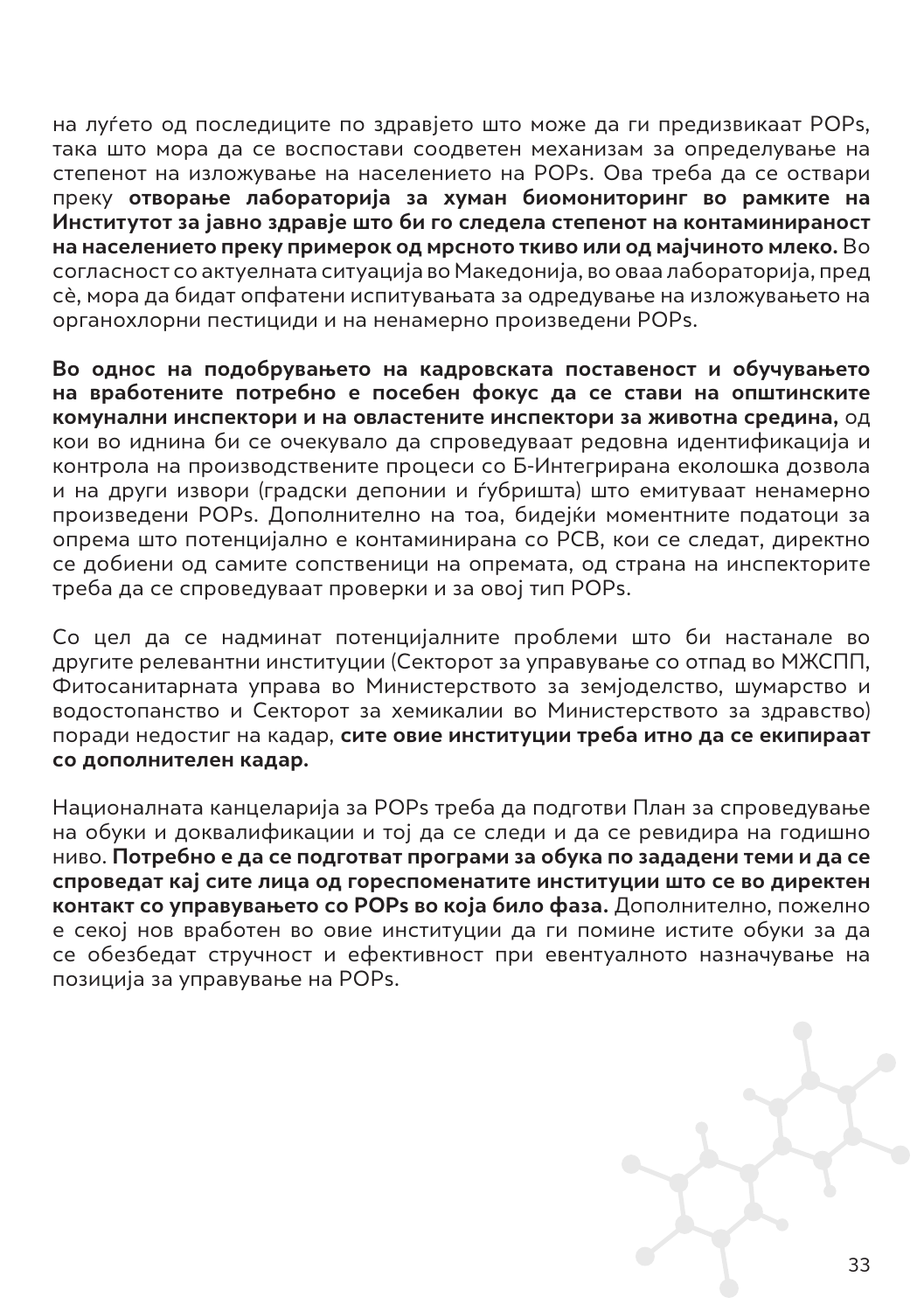## 5.3. ПРЕПОРАКИ ВО ОДНОС НА УПРАВУВАЊЕТО СО ОТПАД

Покрај измените во Законот за управување со отпад и во другите подзаконски акти, и**склучително е важно да се забрза процесот на спроведување на Националната стратегија за управување со отпадот, со цел во најбрз можен рок да се имплементираат критериумите за работа во градските депонии, да се воспостават регионални депонии и да се овозможи соодветна примарна и секундарна селекција на различните типови отпад.** Со селекција на биоразградливиот отпад и пластиката и имплементацијата на критериумите за работа на депониите може целосно да се елиминираат спонтаните палења на отпадот.

**Потребно е веднаш да се воспостави систем за собирање и за третман на отпадот во руралните средини каде што тој не постои.** Паралелно **во руралните области може да се изведуваат и едукативни кампањи за опасностите по здравјето од неконтролираното палење на отпадот, како и да се засилат следењето и отстранувањето на ѓубриштата.** Со оглед на тоа дека неконтролираното палење на отпадот е најголем извор на ненамерно произведени POPs, со овие активности може значително да се намалат вкупните емисии.

**Постројката за палење медицински отпад во Дрисла, единствена од тој тип во државава, треба да ги исполнува највисоките стандарди за работа и да има редовно мерење на сите видови загадувачи што произлегуваат од палењето на медицинскиот отпад.** Исто така, важно е правилно да се регулира постапувањето со наталожените загадувачи во филтерот за да се избегне нивно пренесување во текот со цврст отпад. Со оглед на тоа што новопоставениот филтер не е опфатен со дозволата за усогласување со оперативниот план, таа треба да биде изменета и дополнета.

**Препорачливо е да се поттикне подобра примарна селекција на ОЕЕО кај колективните постапувачи преку разновидни кампањи и акции за собирање на ОЕЕО, во соработка со постапувачите со ОЕЕО и директно поддржани од институциите.** Со комплетна примарна селекција на ОЕЕО може целосно да се елиминира депонирањето или палењето на деловите што содржат c-octaBDE.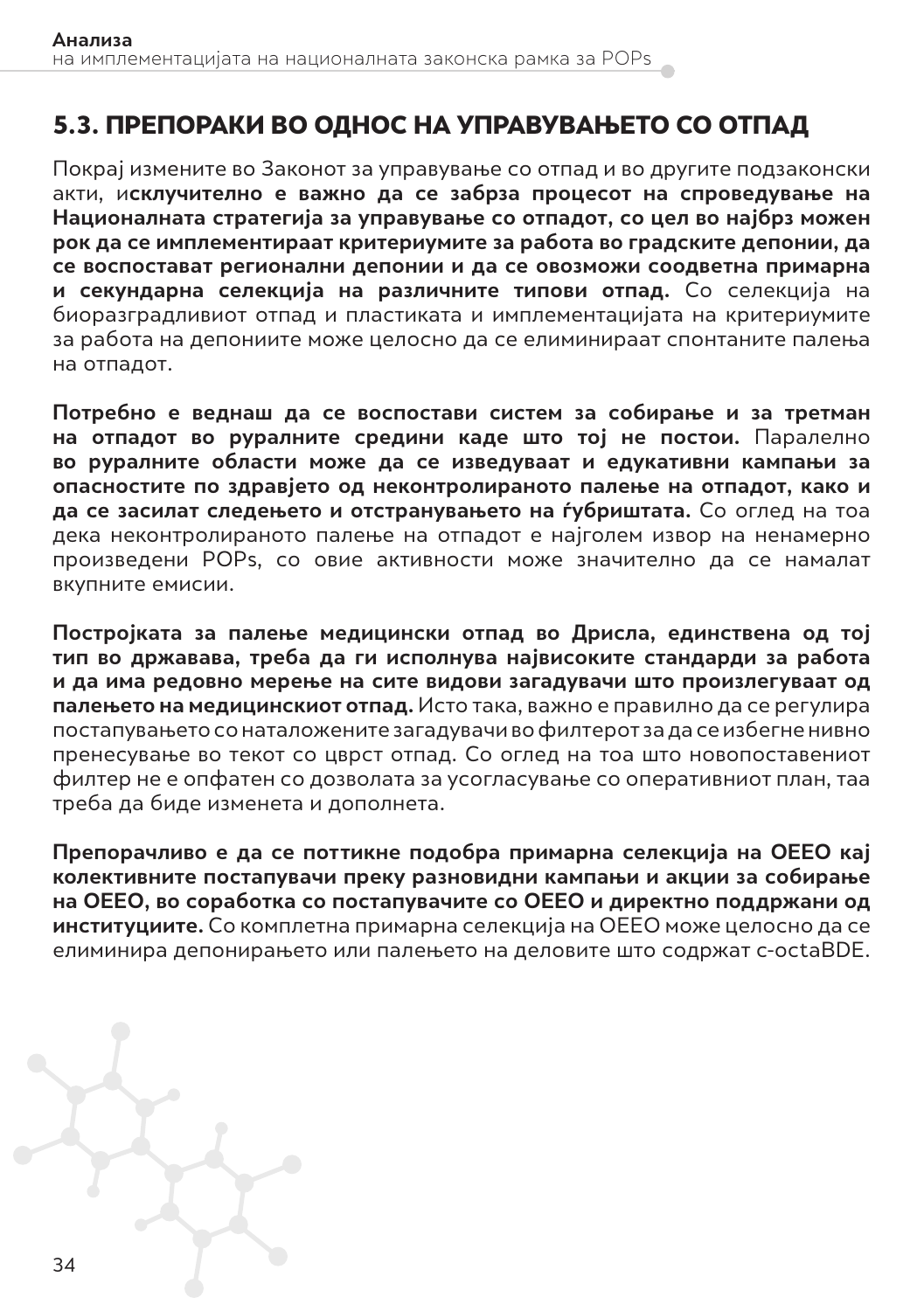### 5.4. ПРЕПОРАКИ ВО ОДНОС НА АЕРОЗАГАДУВАЊЕТО

Иако аерозагадувањето е најактуелен еколошки проблем во државата, сепак, јавноста не е целосно запознаена со сите здравствени последици што произлегуваат од него. Покрај ПМ-честичките (прав), големите загадувачи на воздухот, како што се индустриите, производството на енергија од фосилни горива, затоплувањето на домаќинствата и транспортниот сектор, се и меѓу најголемите загадувачи со ненамерно произведени POPs. Ако се земе предвид хемискиот состав на екстремното аерозагадување со кое се соочува Македонија, последиците по животната средина и по здравјето на населението се уште полоши од досега проценетите.

Со вклучувањето на POPs во оваа дискусија може значително да се зајакне позицијата во борбата против аерозагадувањето и да се изврши дополнителен притисок врз индустриите за воведување на најдобрите еколошки практики, да се намалат или да се елиминираат фосилните горива од енергетскиот сектор и од затоплувањето на домаќинствата и да се намали учеството на моторните возила во транспортниот сектор. Постојат многу мерки што ги обединуваат двата проблема и кои значително може да ги намалат аерозагадувањето и емисијата на ненамерно произведени POPs.

**Индустриските капацитети** од секторите црна и обоена металургија и производство на енергија, кои придонесуваат во аерозагадувањето и емисијата на POPs, **мора без понатамошно одложување на роковите да ги воведат сите најдобри достапни технологии и најдобри еколошки практики и да добијат А или Б-интегрирана еколошка дозвола** за да се елиминира целосно можноста од емисија на загадувачки супстанции. Препорачливо е да се спроведе ревизија на веќе издадените еколошки дозволи и на дозволите за усогласување со оперативниот план за да се потврди дека со нив целосно се опфатени технолошко-производните процеси и сите најдобри достапни технологии и најдобри еколошки практики за нив.

**Општините треба да изработат и да спроведат сеопфатни стратегии за воведување на најдобрите еколошки практики за затоплување на домаќинствата во согласност со можностите и со потребите на различните урбани и рурални заедници.** Препорачливо е секаде каде што има економска исплатливост (во поголемите градови) да се воспостават централизирани системи за дистрибуција на топлинската енергија. **Во другите заедници за домување, во согласност со општинските стратегии, преку субвенции и поволни кредитни линии треба да се инсталираат алтернативни еколошки извори на затоплување (геотермални пумпи, сончеви панели, електрична енергија) или да се обезбедат печки што користат поеколошки горива (пелети) и кои имаат целосно согорување на горивото.**

Во Скопскиот Регион **треба да се забрани индивидуално исклучување од системот за централно греење во станбените објекти за колективно домување**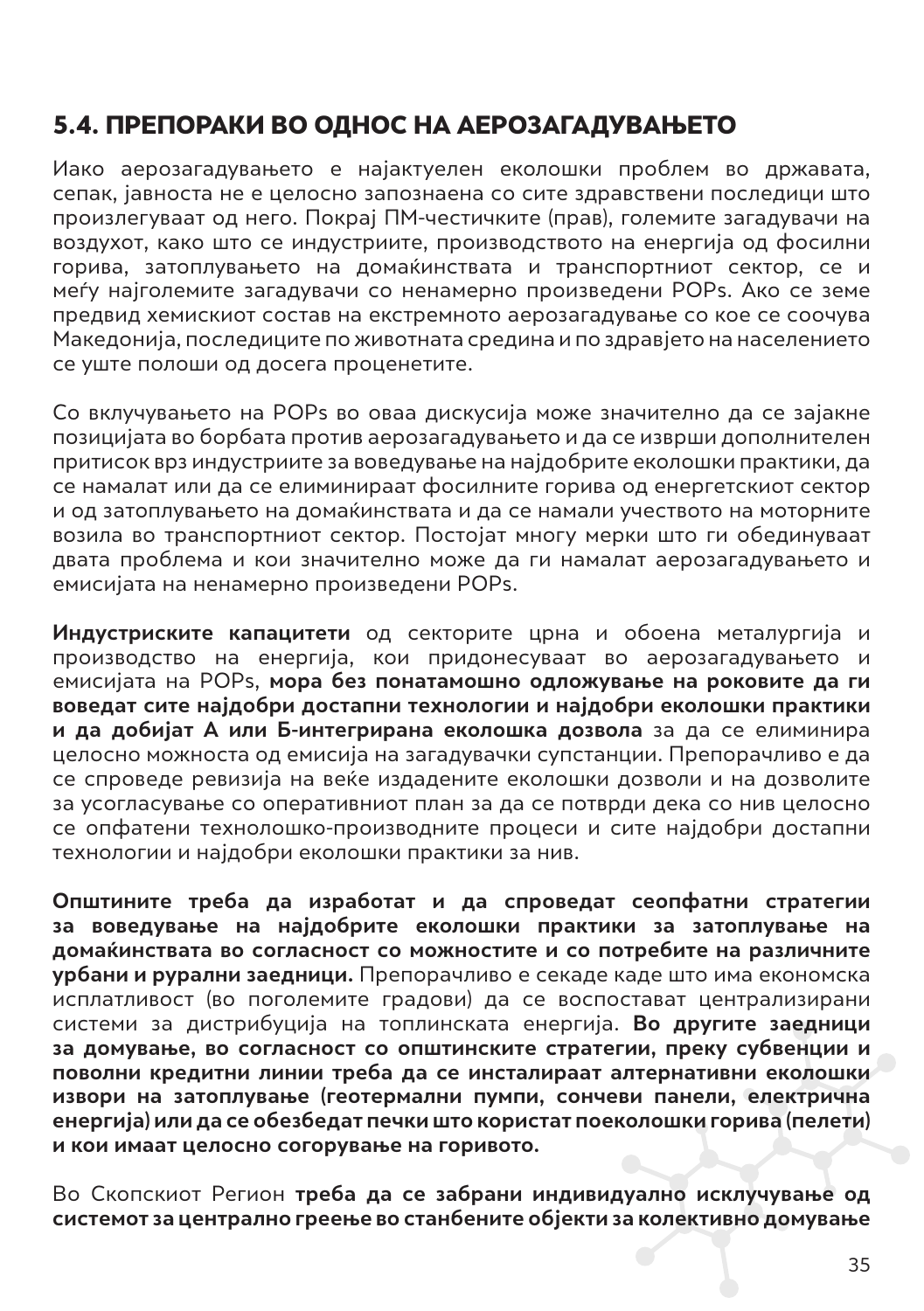**и сите веќе исклучени корисници повторно да се приклучат на системот.** На индивидуалните објекти за домување, за кои има можност за приклучување, да им се презентираат долгорочните предности на системот и да им се понуди бесплатно приклучување, а за другите домови да се спроведат горенаведените мерки за обезбедување еколошки извори на затоплување.

Со оглед на тоа што домаќинствата што се во ризик од енергетска сиромаштија често користат неодржливи практики за загревање и за готвење што емитуваат големи количества емисии од ненaмерно произведени POPs, **потребно е програмата за намалување на енергетската сиромаштија да опфати дополнителни мерки што би им помогнале да ги затоплат своите домови на чист начин.**

**Треба да се формира посебна работна група за дивите населби** во која, покрај релевантните институции од секторот за животна средина, ќе се вклучат и Министерството за труд и социјална политика, Министерството за економија, општинските социјални центри и граѓанските организации. Цел на оваа работна група би била да се најде соодветен функционален механизам што ќе им ги обезбеди сите најосновни услови за живеење и за домување, а со тоа ќе го спречи и аерозагадувањето што произлегува од несоодветните печки и горива што ги користи населението во овие населби. Во оваа работна група **може да се разгледуваат и механизмите за вклучување на неформалните собирачи на отпад во официјалниот тек на управувањето со отпадот, со цел да се спречи загадувањето што произлегува од нееколошкото постапување со отпадот што го собираат.**

### 5.5. ПРЕПОРАКИ ЗА ЗАШТИТА НА ЈАВНОТО ЗДРАВЈЕ

Има цврсти научни докази за силното штетно влијание на сите POPs врз здравјето на луѓето. Поради нивното својство за пренесување низ сите медиуми во животната средина и за биоакумулација во мрсните ткива на животните, освен преку аерозагадувањето, главното изложување на луѓето на POPs е преку храната од животинско потекло. За ова постојат мноштво испитувања на меѓународно ниво, а во Македонија се покажало дека има висока концентрација на POPs во рибата, дивечот и во домашните животни. Со редовно консумирање на оваа храна концентрациите на POPs во човечкото тело може да предизвикаат сериозни последици врз здравјето.

Поради тоа, паралелно со напорите за редукција и за елиминација на емисиите на POPs во природата, **неопходно е јавноста да се едуцира за здравствените последици и да се дадат соодветни препораки како да го намалат сопственото изложување на овие хемикалии.**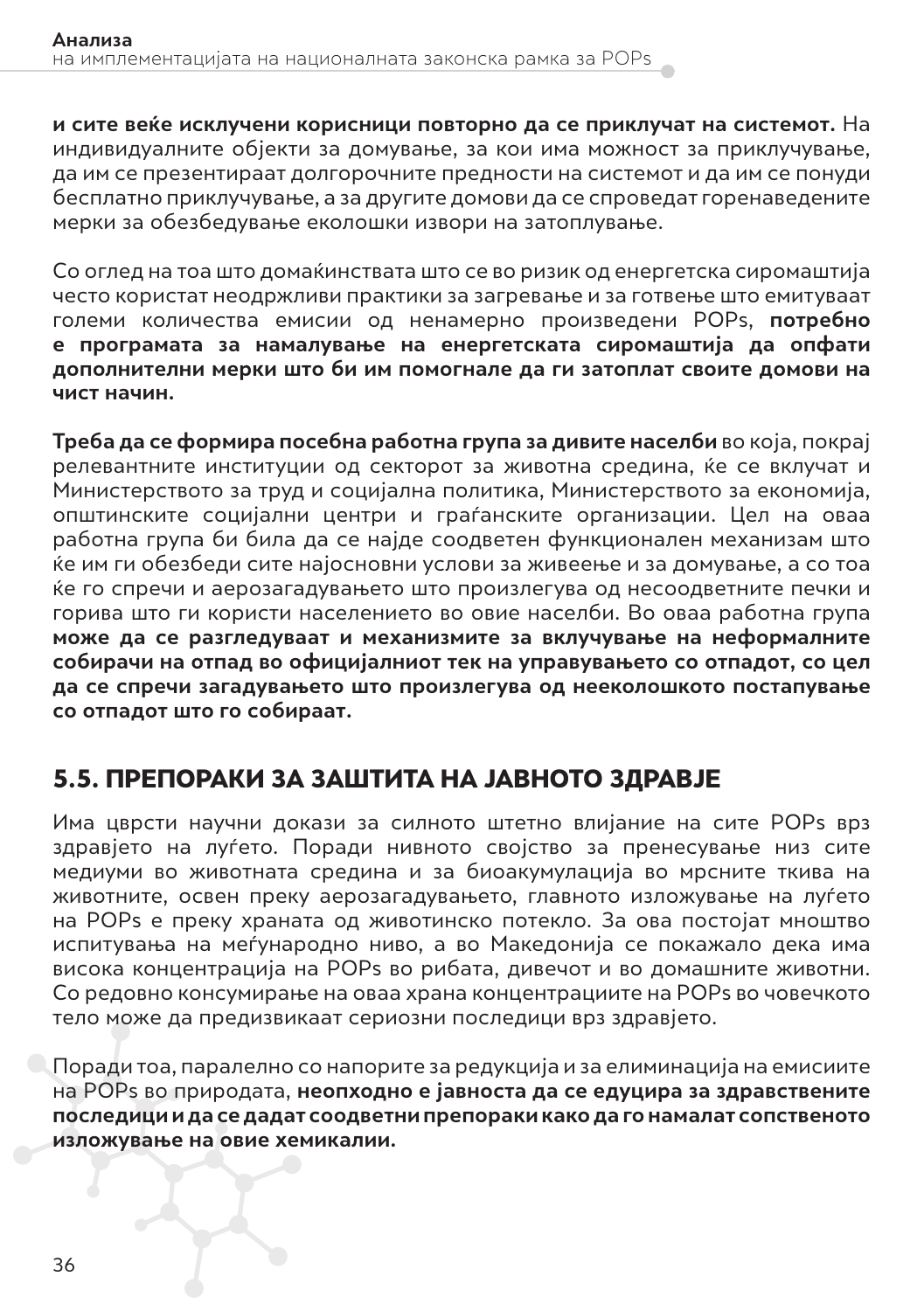## 6. УЛОГАТА НА ГРАЃАНСКИТЕ ОРГАНИЗАЦИИ ВО УПРАВУВАЊЕТО СО POPs

Сите граѓански организации што работат во делот на заштитата на животната средина, здравјето и здравствената заштита треба да се вклучени во борбата за редукција и за елиминација на POPs поради тоа што ова е проблем што се протега низ повеќето сектори што ги засегаат нив.

Граѓанските организации треба да бидат вклучени во процесите на донесување одлуки во делот на управувањето и мониторингот на POPs во согласност со Архуската конвенција, со што ќе се подобрат и транспарентноста на овие процеси и јавната свест за проблемот и за ризикот од овие загадувачки материи.

Тие може да работат на подигнувањето на јавната свест преку кампањи за здравствените ризици поврзани со изложувањето на POPs и за начините на кои може да се заштити населението. Во овој дел граѓанските организации, во соработка со Институтот за јавно здравје и Министерството за здравство, може да играат клучна улога во споделувањето на информациите и во јакнењето на јавната свест за ризиците и за начините за заштита.

Граѓанските организации може активно да соработуваат со бизнис-секторот за да се организираат кампањи за собирање на ОЕЕО и на ELV и пренесување на тој отпад таму каде што ќе се обезбеди најмала емисија на POPs во животната средина. Паралелно со тоа населението треба да се информира за придобивките од правилната селекција на сите типови отпад и како таа придонесува за намалената емисија на POPs во природата, како и за сите проблеми што произлегуваат од несоодветното управување со отпадот, како што е, на пример, намерно и спонтано палење на депониите и на ѓубриштата.

Тие треба активно да учествуваат во сите работни групи во кои ќе се бара соодветно решение за комплексните социоекономски проблеми на социјално загрозените семејства и на дивите населби.

Преку најразлични обуки и работилници може да се подобрат комуникацијата и соработката меѓу релевантните институции и бизнис-секторот и да се презентираат долгорочните придобивки за квалитетот на животот од редукцијата и елиминацијата на POPs. Во комуникацијата со релевантните институции може да се бара и забрзано усвојување и имплементација на законската регулатива.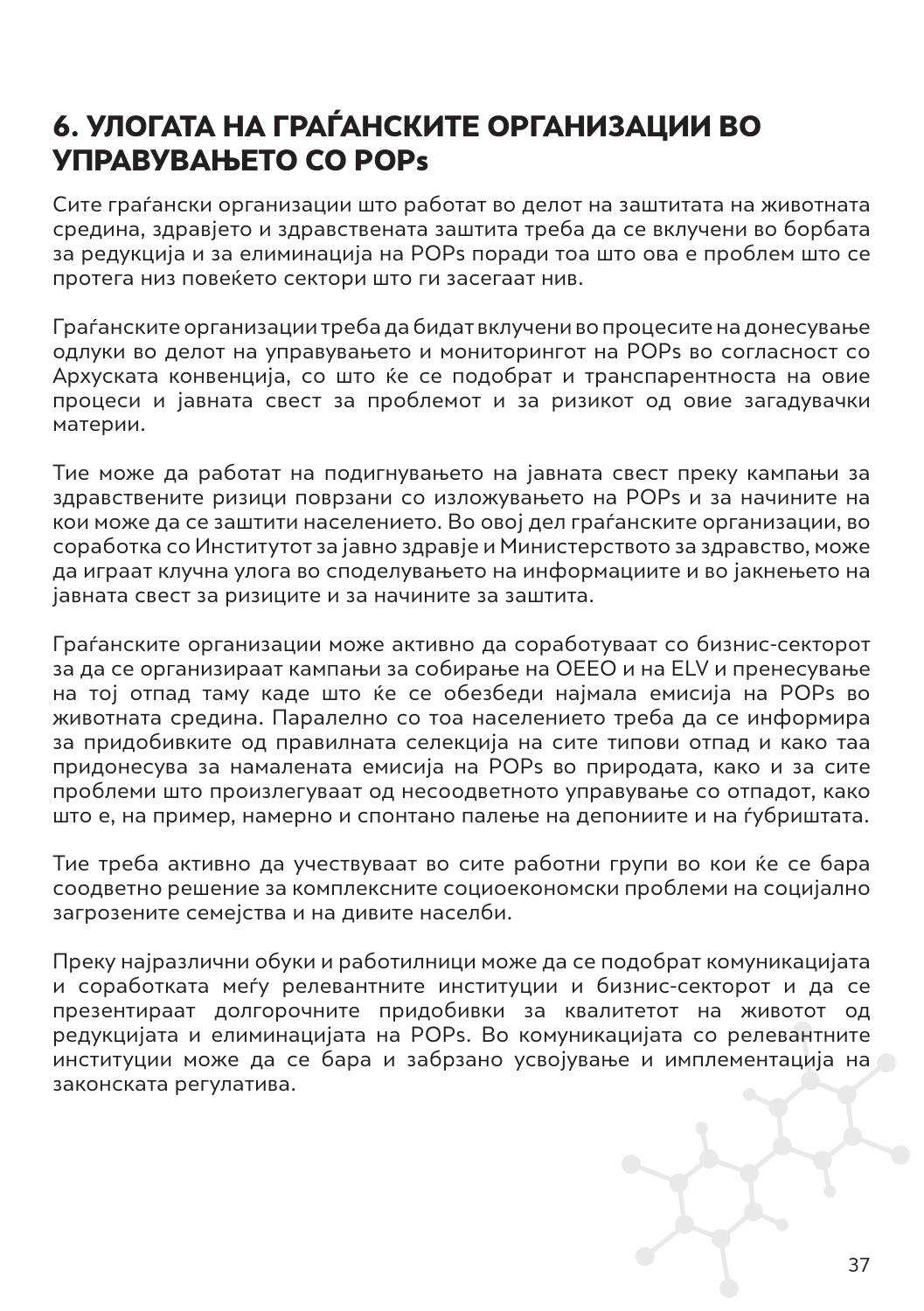38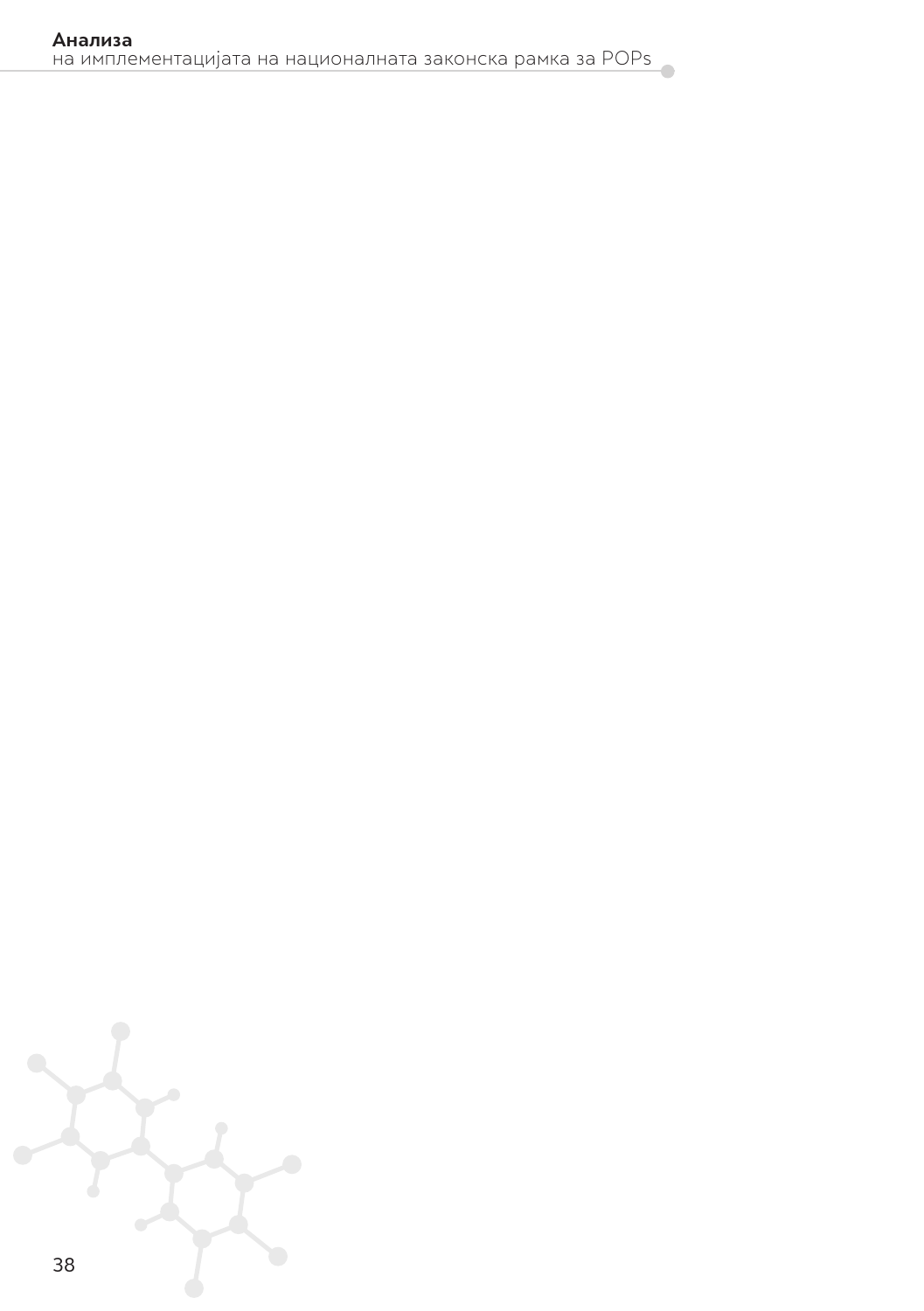Предвидена намена и извори на перзистентни органски загадувачи и нивна историска и сегашна употреба / извори во Македонија35.

| Перзистентен органски<br>загадувач (POPs) | Предвидена<br>намена / извор                                            | Историска и сегашна употреба /<br>извори во Македонија                                                                                                                                                                                                    |
|-------------------------------------------|-------------------------------------------------------------------------|-----------------------------------------------------------------------------------------------------------------------------------------------------------------------------------------------------------------------------------------------------------|
| Алдрин                                    | Инсектицид;<br>контрола на<br>термити                                   | Интензивно употребуван како<br>инсектицид од 1950 до 1970 година.<br>Забранет за употреба од 1976<br>година.                                                                                                                                              |
| Диелдрин                                  | Инсектицид;<br>контрола на<br>термити                                   | Употребуван како инсектицид.<br>Забранет за употреба од 1976<br>година.                                                                                                                                                                                   |
| Хлордан                                   | Инсектицид;<br>контрола на<br>термити; пестицид                         | Нема пријавена употреба или<br>производство.*                                                                                                                                                                                                             |
| Хлордекон                                 | Пестицид                                                                | Нема пријавена употреба или<br>производство.*                                                                                                                                                                                                             |
| ДДТ                                       | Инсектицид                                                              | Интензивно употребуван од 1947<br>до1959 година. Се третирале<br>земјоделските површини во цела<br>држава со вкупна површина од<br>околу 63.000 хектари. Во 1976<br>година е регистрирана последната<br>употреба. Забранет за употреба од<br>1982 година. |
| Ендосулфан и негови<br>изомери            | Пестицид                                                                | Употребуван како пестицид до 2009<br>година, но во ограничени количини<br>заради нови, поефикасни и помалку<br>опасни пестициди. Забранет за<br>употреба од 2009 година.                                                                                  |
| Ендрин                                    | Инсектицид,<br>контрола на<br>глодари                                   | Употребуван како инсектицид.<br>Забранет за употреба од 1982<br>година.                                                                                                                                                                                   |
| Хептахлор                                 | Инсектицид                                                              | Нема пријавена употреба или<br>производство.*                                                                                                                                                                                                             |
| Хексабромобифенил                         | Индустриска<br>хемикалија<br>користена како<br>забавувач на<br>горењето | Го има во електричната и во<br>електронската опрема произведена<br>во 70-тите години.                                                                                                                                                                     |

<sup>35</sup> Извор: Стокхолмска конвенција за редукција и елиминација на POPs; Национален имплементационен план за редукција и елеминација на POPs во Р. Македонија, Ажурирање на Националниот имплементационен план за редукција и елеминација на POPs во Р. Македонија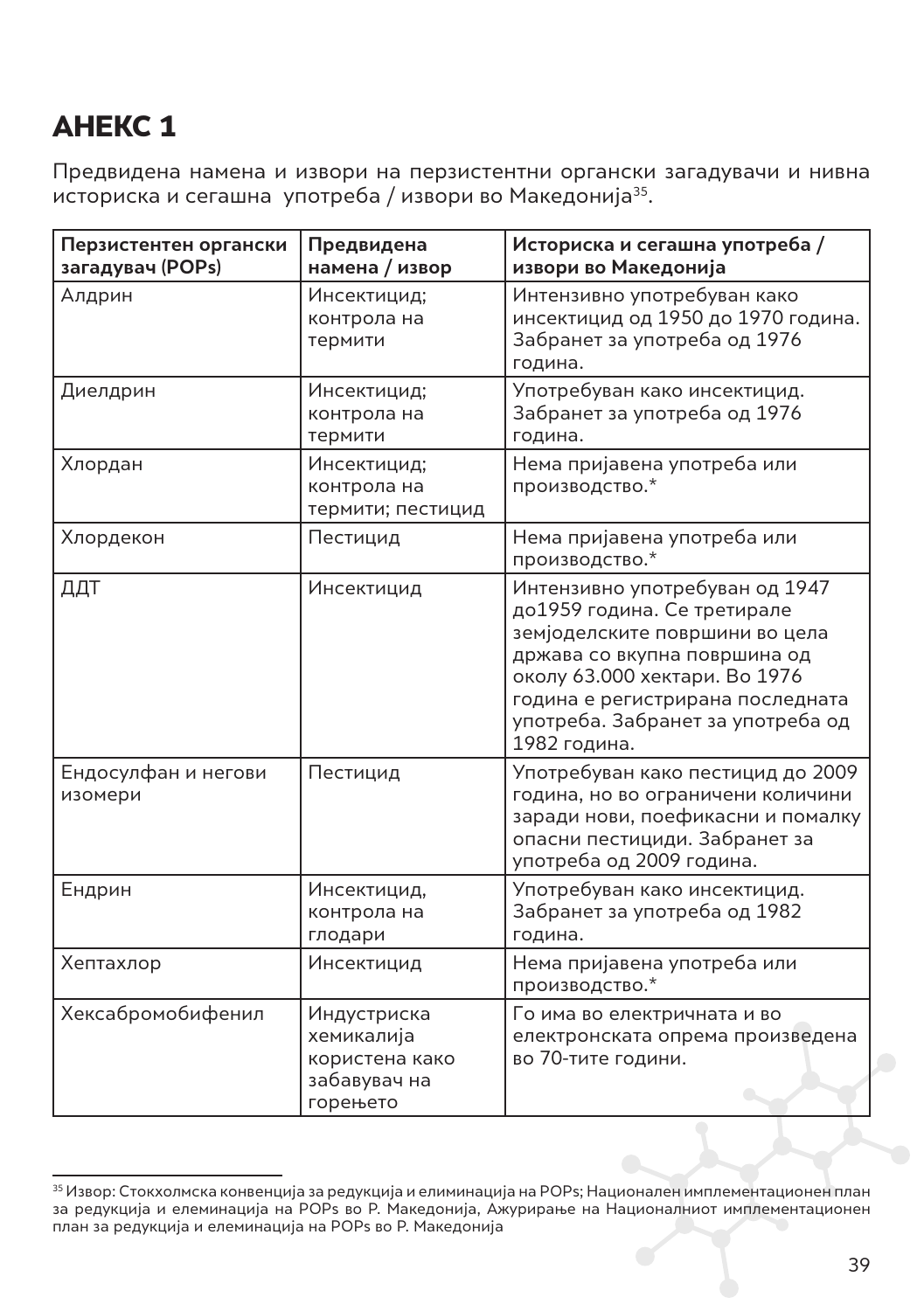| Перзистентен органски<br>загадувач (POPs)                        | Предвидена<br>намена / извор                                                                                                                                                          | Историска и сегашна употреба /<br>извори во Македонија                                                                                                                                    |
|------------------------------------------------------------------|---------------------------------------------------------------------------------------------------------------------------------------------------------------------------------------|-------------------------------------------------------------------------------------------------------------------------------------------------------------------------------------------|
| Хексабромодифенил<br>етер<br>Хептабромодифенил<br>етер           | Употреба во<br>хемиските<br>индустриски<br>процеси                                                                                                                                    | Го има во ABS-куќиштата на<br>електричната и на електронската<br>опрема (телевизори, монитори,<br>компјутери, фотокопир-машини и<br>печатачи, фрижидери) произведена<br>пред 2004 година. |
| Хексахлоробензен<br>(HCB)                                        | Фунгицид.<br>Индустриска<br>хемикалија што се<br>употребувала во<br>огномети, муниција<br>и во вештачка<br>гума. Ненамерно<br>производство<br>во хемиските<br>индустриски<br>процеси. | Нема пријавена употреба како<br>фунгицид.*                                                                                                                                                |
| Алфа-<br>хексахлороциклохексан<br>Бета-<br>хексахлороциклохексан | Нуспроизвод од<br>производството на<br>линдан                                                                                                                                         | Големи количини се депонирани на<br>отворените депонии во ОХИС.                                                                                                                           |
| Гама<br>хексахлороциклохексан<br>(Линдан)                        | Инсектицид.<br>Контрола на<br>вошките и<br>на шугата (го<br>употребувале<br>луѓето).                                                                                                  | Употребуван како инсектицид и<br>за контрола на паразити. Големи<br>количини се депонирани на<br>отворените депонии во ОХИС.                                                              |
| Мирекс                                                           | Инсектицид;<br>контрола<br>на термити.<br>Индустриска<br>хемикалија<br>користена како<br>забавувач на<br>горењето.                                                                    | Нема пријавена употреба или<br>производство.*                                                                                                                                             |
| Тетрабромодифенил<br>етер<br>Пентабромодифенил<br>етер           | Индустриска<br>хемикалија што<br>е користена како<br>забавувач на<br>горењето.                                                                                                        | Го има во полиуретанската<br>пена (сунѓерот) во мебелот и во<br>седиштата на возилата што се<br>произведени пред 2004 година.                                                             |
| Токсафен                                                         | Пестицид.<br>Употребуван<br>за убивање<br>непосакувани риби<br>во езерата.                                                                                                            | Употребуван како инсектицид.<br>Забранет за употреба од 1982<br>година.                                                                                                                   |

 $\bigcirc$ 

 $\bullet$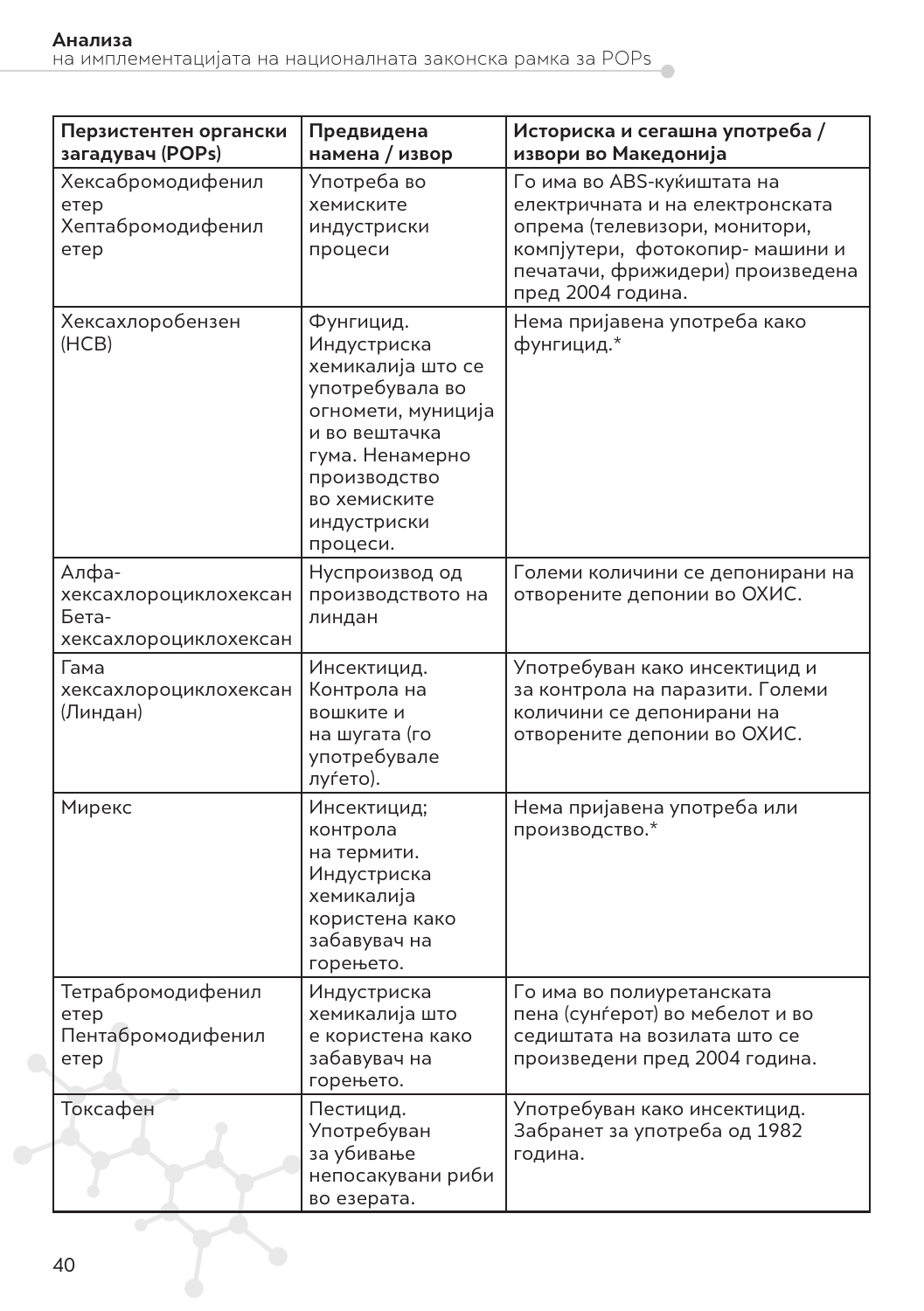| Перзистентен органски<br>загадувач (POPs)                                                     | Предвидена<br>намена / извор                                                                                                                                                                                                                     | Историска и сегашна употреба /<br>извори во Македонија                                                                                                                   |
|-----------------------------------------------------------------------------------------------|--------------------------------------------------------------------------------------------------------------------------------------------------------------------------------------------------------------------------------------------------|--------------------------------------------------------------------------------------------------------------------------------------------------------------------------|
| Пентахлоробензен                                                                              | Фунгицид.<br>Индустриска<br>хемикалија што е<br>употребувана во<br>РСВ-производи,<br>како забавувач<br>на горењето и<br>во хемиските<br>индустриски<br>процеси.<br>Ненамерно<br>производство<br>во процесите на<br>согорување.                   | Ненамерно производство во<br>процесите на согорување.                                                                                                                    |
| Перфлуорооктан<br>сулфонска киселина,<br>нејзини соли и<br>перфлуорооктан<br>сулфонил флуорид | Индустриска<br>хемикалија што е<br>употребувана во<br>електричните и<br>во електронските<br>делови,<br>противпожарната<br>пена, хидраличните<br>флуиди, текстилот<br>и во фотоопремата.<br>Ненамерен<br>производ од<br>хемиската<br>деградација. | Поради широката примена тешко е<br>да се одреди степенот на историска<br>употреба. Според сегашните<br>(некомплетни) податоци, нема<br>употреба и резерви во Македонија. |
| Полихлорирани<br>бифенили (РСВ)                                                               | Индустриска<br>хемикалија што е<br>употребувана во<br>трансформатори,<br>кондензатори,<br>течности за<br>размена на<br>топлина, адитиви<br>за бои, хартија<br>и во пластика.<br>Ненамерно<br>производство<br>во процесите на<br>согорување.      | Употребуван е за трансформато-<br>рите и кондензаторите. Голем дел<br>од регистрираната опрема во која е<br>употребуван е деконтаминирана.                               |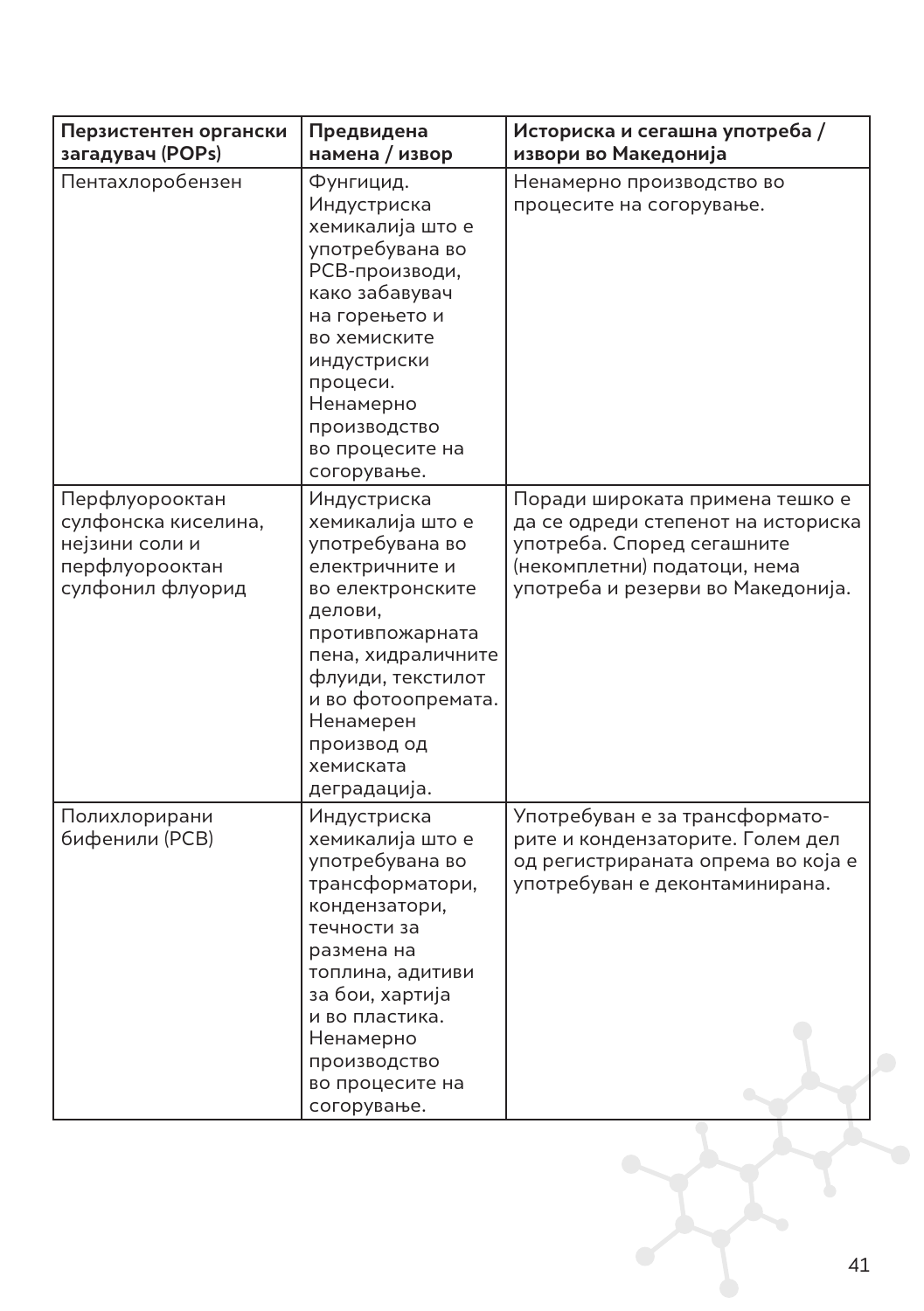| Перзистентен органски<br>загадувач (POPs) | Предвидена<br>намена / извор | Историска и сегашна употреба /<br>извори во Македонија |
|-------------------------------------------|------------------------------|--------------------------------------------------------|
| Полихлорирани                             | Ненамерно                    | Се создаваат при контролирано                          |
| дибензо диоксини                          | производство во              | и неконтролирано горење на                             |
| (PCDD)                                    | повеќето процеси             | отпадот, при употреба на фосилни                       |
|                                           | на согорување.               | горива и биомаса за производство                       |
| Полихлорирани                             | Се наоѓаат како              | на енергија или за затоплување                         |
| дибензо фурани (PCDF)                     | контаминенти                 | на домовите и во индустриските                         |
|                                           | во хербицидите,              | процеси во кои има термичка                            |
|                                           | средствата за                | обработка на материјалите                              |
|                                           | заштита на дрвјата           | (првенствено црната и обоената                         |
|                                           | и во смесите од<br>PCB.      | металургија).                                          |

**\*Забелешка:** Поради перзистентноста и својството на POPs за ширење низ животната средина, тоа што некои од хемикалиите не биле употребувани во Македонија не значи дека населението не е изложено на нив со прекуграничното пренесување.

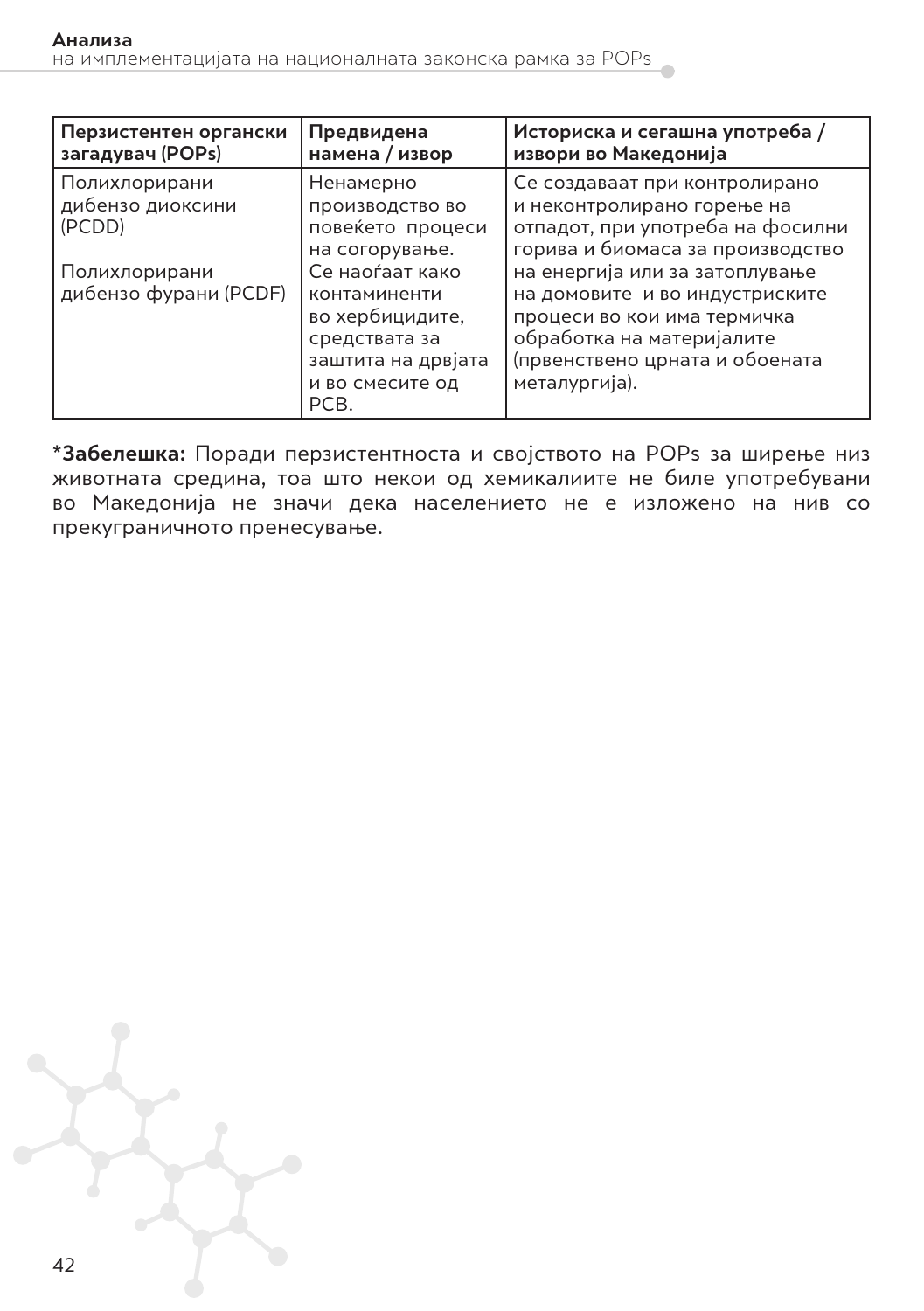Последици по здравјето на луѓето и на животните предизвикани од перзистентни органски загадувачи<sup>36</sup>.

| Перзистентен органски<br>загадувач (POPs) | Здравствени и еколошки последици                                                                                                                                                                                                                       |
|-------------------------------------------|--------------------------------------------------------------------------------------------------------------------------------------------------------------------------------------------------------------------------------------------------------|
| Алдрин и диелдрин                         | Смртоносни за крајбрежните, водните и за<br>врапчевидните птици.<br>Штетни за развојот на ембрионите кај водниот<br>свет, особено кај жабите и рибите.<br>Смртоносни за луѓе во дози поголеми од 5<br>грама.                                           |
| Хлордан                                   | Смртоносен за патките, потполошките и<br>ракчињата.<br>Штетно влијае врз човековиот имунолошки<br>систем, црниот дроб и нервниот систем и<br>е класифициран од Светската здравствена<br>организација (СЗО) како можен карциноген.                      |
| Хлордекон                                 | Високо токсичен за водниот свет.<br>Класифициран од СЗО како можен карциноген<br>за луѓето.                                                                                                                                                            |
| ДДТ                                       | Спречува нормално формирање на лушпата на<br>јајцата кај птиците и кај рептилите.<br>Долгорочното изложување на луѓето<br>предизвикува хронични здравствени проблеми<br>со црниот дроб, бубрезите, имунолошкиот<br>систем, како и невролошки проблеми. |
| Ендосулфан и негови изомери               | Токсични ефекти кај водните и кај копнените<br>ЖИВОТНИ.<br>Кај луѓето предизвикува вродени физички<br>нарушувања, ментални ретардации и смрт.                                                                                                          |
| Ендрин                                    | Високо токсичен за рибите.<br>Поврзан со болестите на црниот дроб кај<br>луѓето.                                                                                                                                                                       |
| Хептахлор                                 | Смртоносен за птиците.<br>Предизвикува промени во однесувањето и<br>репродуктивни проблеми кај малите цицачи.<br>Предизвикува оштетување на црниот дроб<br>кај луѓето и СЗО го класифицира како можен<br>карциноген.                                   |
| Хексабромобифенил                         | СЗО го класифицира како можен карциноген за<br>луѓето.                                                                                                                                                                                                 |
| Хлордекон                                 | СЗО го класифицира како можен карциноген за<br>луѓето.                                                                                                                                                                                                 |

<sup>36</sup> Извор: Стокхолмска конвенција за редукција и елиминација на POPs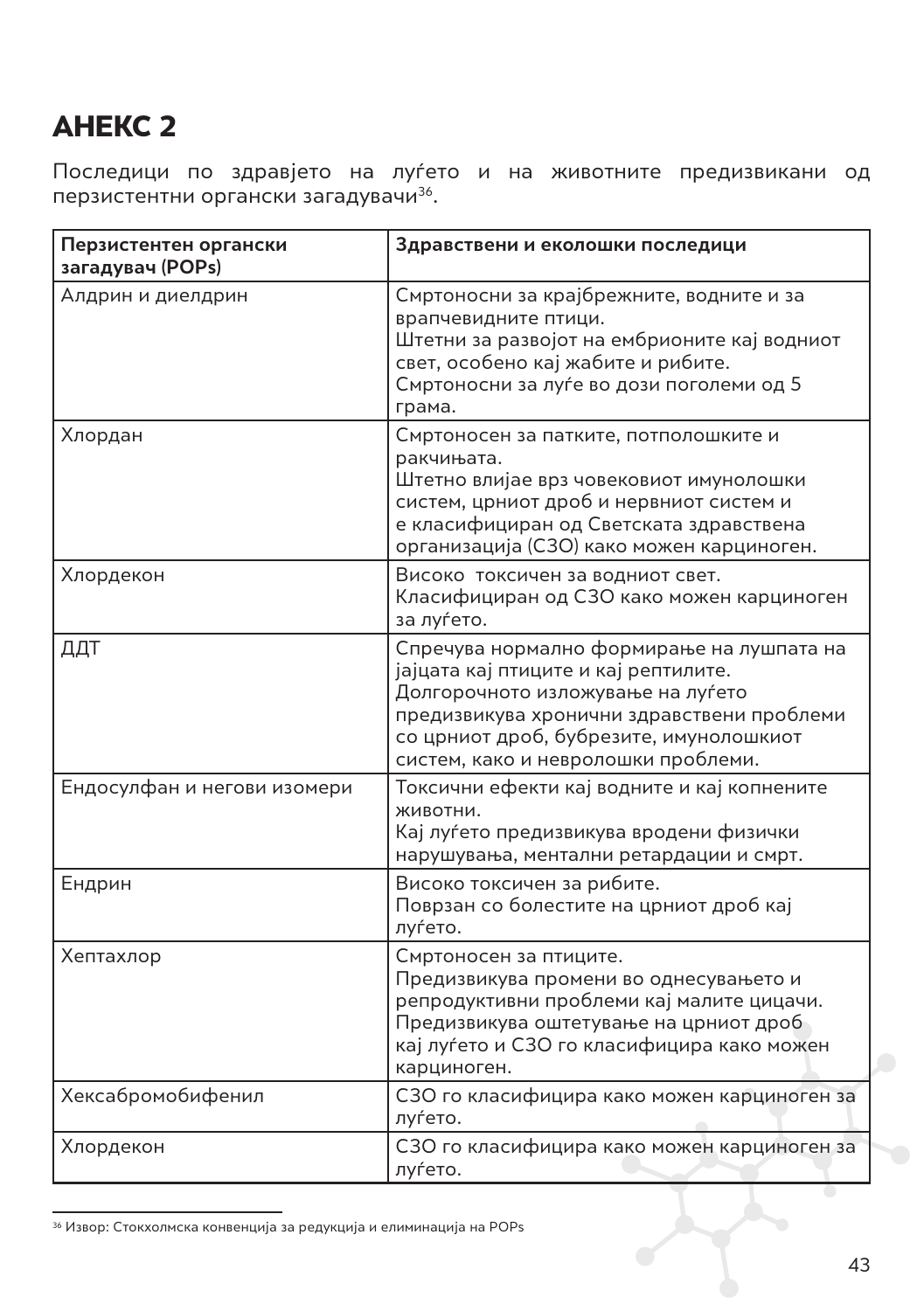| Перзистентен органски<br>загадувач (POPs)                                                  | Здравствени и еколошки последици                                                                                                                                                                                                                                                                                                                                                                                                                  |
|--------------------------------------------------------------------------------------------|---------------------------------------------------------------------------------------------------------------------------------------------------------------------------------------------------------------------------------------------------------------------------------------------------------------------------------------------------------------------------------------------------------------------------------------------------|
| Хексахлоробензен (НСВ)                                                                     | Кај некои животни е смртоносен во високи<br>дози и поврзан е со намалената репродуктивна<br>функција на животните.<br>Кај луѓето предизвикува проблеми со црниот<br>дроб и со бубрезите, репродуктивни тешкотии,<br>зголемен ризик од канцер, а во поголеми дози и<br>смрт.                                                                                                                                                                       |
| Алфа-хексахлороциклохексан<br>Бета-хексахлороциклохексан                                   | СЗО го класифицира како можен карциноген за<br>луѓето.                                                                                                                                                                                                                                                                                                                                                                                            |
| Гама-хексахлороциклохексан<br>(линдан)                                                     | Се поврзува со имунолошки, репродуктивни и<br>со развојни нарушувања и проблеми со црниот<br>дроб и бубрезите кај луѓето и кај животните.                                                                                                                                                                                                                                                                                                         |
| Мирекс                                                                                     | Токсичен за рибите и за растенијата.<br>СЗО го класифицира како можен карциноген за<br>луѓето.                                                                                                                                                                                                                                                                                                                                                    |
| Тетрабромодифенил етер<br>Пентабромодифенил етер                                           | Високо токсичен за сите животни, вклучително<br>и за луѓето. Со поврзува со многу здравствени<br>проблеми.                                                                                                                                                                                                                                                                                                                                        |
| Токсафен                                                                                   | Високо токсичен за рибите, особено за<br>пастрмката.<br>Кај луѓето се поврзува со проблемите со црниот<br>дроб, бубрезите и тироидната жлезда. СЗО го<br>класифицира како можен карциноген за луѓето.                                                                                                                                                                                                                                             |
| Пентахлоробензен                                                                           | Средно токсичен за луѓето и високо токсичен за<br>водните животни.                                                                                                                                                                                                                                                                                                                                                                                |
| Перфлуорооктан сулфонска<br>киселина, нејзини соли и<br>перфлуорооктан сулфонил<br>флуорид | За разлика од другите POPs што се таложат во<br>мрсното ткиво, оваа група хемикалии се врзува<br>во крвта и во црниот дроб.                                                                                                                                                                                                                                                                                                                       |
| Полихлорирани бифенили (РСВ)                                                               | Токсични за рибите и смртоносни во поголеми<br>дози, а предизвикуваат репродуктивна<br>дисфункција во помали дози.<br>Се поврзуваат со откажување на имунолошките<br>и на репродуктивните системи кај цицачите.<br>Кај луѓето предизвикуваат нарушувања во<br>развојот, краткотрајно губење на меморијата,<br>нарушувања на нервниот систем и супресија на<br>имунолошкиот систем.<br>СЗО ги класифицира како веројатни<br>карциногени за луѓето. |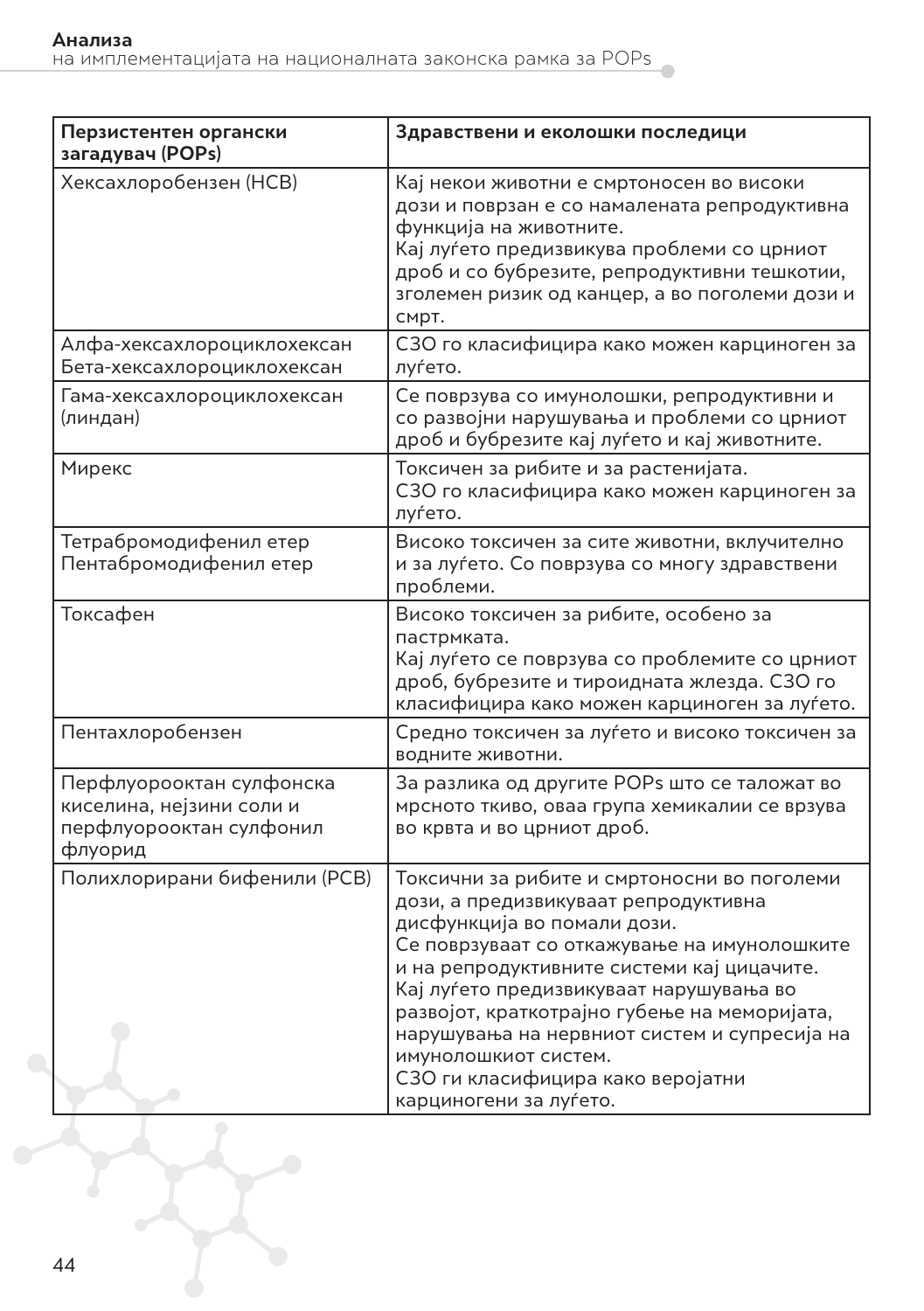| Перзистентен органски<br>загадувач (POPs)                                          | Здравствени и еколошки последици                                                                                                                 |
|------------------------------------------------------------------------------------|--------------------------------------------------------------------------------------------------------------------------------------------------|
| Полихлорирани дибензо<br>диоксини (PCDD)<br>Полихлорирани дибензо фурани<br>(PCDF) | Смртоносни за рибите.<br>Предизвикуваат имунолошки и ендокрини<br>проблеми кај луѓето.<br>СЗО ги класифицира како можен карциноген за<br>луѓето. |

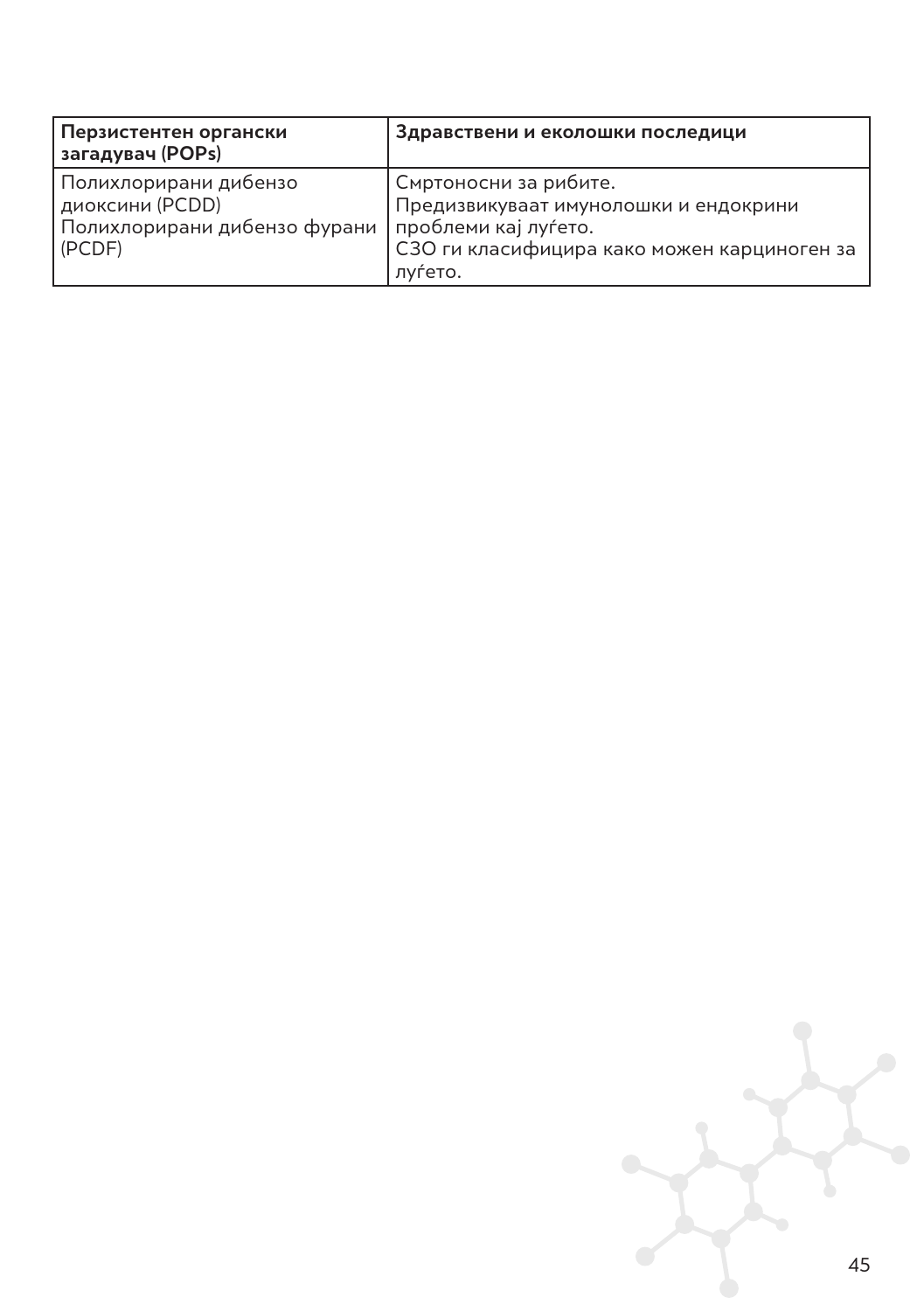Нацрт-анализата беше презентирана на работната средба одржана на 27.4.2018 година во Скопје и во неа учествуваа претставници на сите релевантни чинители. Работната средба беше искористена за да се презентира анализата и за да се добијат коментари за нејзино унапредување. Дополнително, нацртанализата беше доставена до релевантните институции и тие имаа период од една недела да дадат писмен коментар. Коментарите добиени на работната средба и по писмен пат беа вклучени во анализата.

Во овој Анекс се претставени коментарите што не бевме во можност да ги вклучиме во самиот текст на анализата, заедно со забелешка за секој коментар одделно.

| Добиен коментар                         | Забелешка на авторите                 |
|-----------------------------------------|---------------------------------------|
| "Постројката за палење медицински       | ДРИСЛА-СКОПЈЕ ДОО е сопственик        |
| отпад во Дрисла, единствена од тој тип  | на единствената постројка за палење   |
| во државава, треба да ги исполнува      | на медицински отпад и поради тоа е    |
| највисоките стандарди за работа и да    | опфатена во посебен дел од анализата. |
| има редовно мерење на сите видови       | Како што е наведено и во анализата,   |
| загадувачи што произлегуваат од         | ДРИСЛА - СКОПЈЕ ДОО во А-дозволата    |
| палењето на медицинскиот отпад. Исто    | за усогласување со оперативниот план  |
| така, важно е правилно да се регулира   | 11-10096/1 од 31.10.2013 година има   |
| постапувањето со наталожените           | преземено обврска да набави нова      |
| загадувачи во филтерот за да се избегне | печка за согорување на медицинскиот   |
| нивно пренесување во текот со цврст     | отпад, да обезбеди механизам за       |
| отпад."                                 | континуирано следење и да врши        |
|                                         | редовни мерења на емисиите како што   |
| Коментар: Во овој дел треба             | се утврдени во европската Директива   |
| да се изостави ДРИСЛА-СКОПЈЕ ДОО        | за согорување на отпад 2000/76/ЕС,    |
| бидејќи секоја постројка која врши      | а во македонското законодавство е     |
| спалување или горење треба да ги        | транспонирана во Правилникот за       |
| исполни највисоките стандарди. Исто     | гранични вредности на емисиите        |
| така ДРИСЛА-СКОПЈЕ ДОО редовно          | при горење и согорување на отпадот    |
| врши мерења на загадувачките емисии     | и условите и начинот на работа на     |
| кои се продукт на согорувањето на       | инсталациите за горење и согорување.  |
| медицинскиот отпад за што постојат      | Коментарот што се однесува на         |
| записи од мерењата, а додека            | филтерот е опфатен во препораката.    |
| наталожените загадувачи во филтерот     |                                       |
| ќе се третираат согласно пропишаните    |                                       |
| закони.                                 |                                       |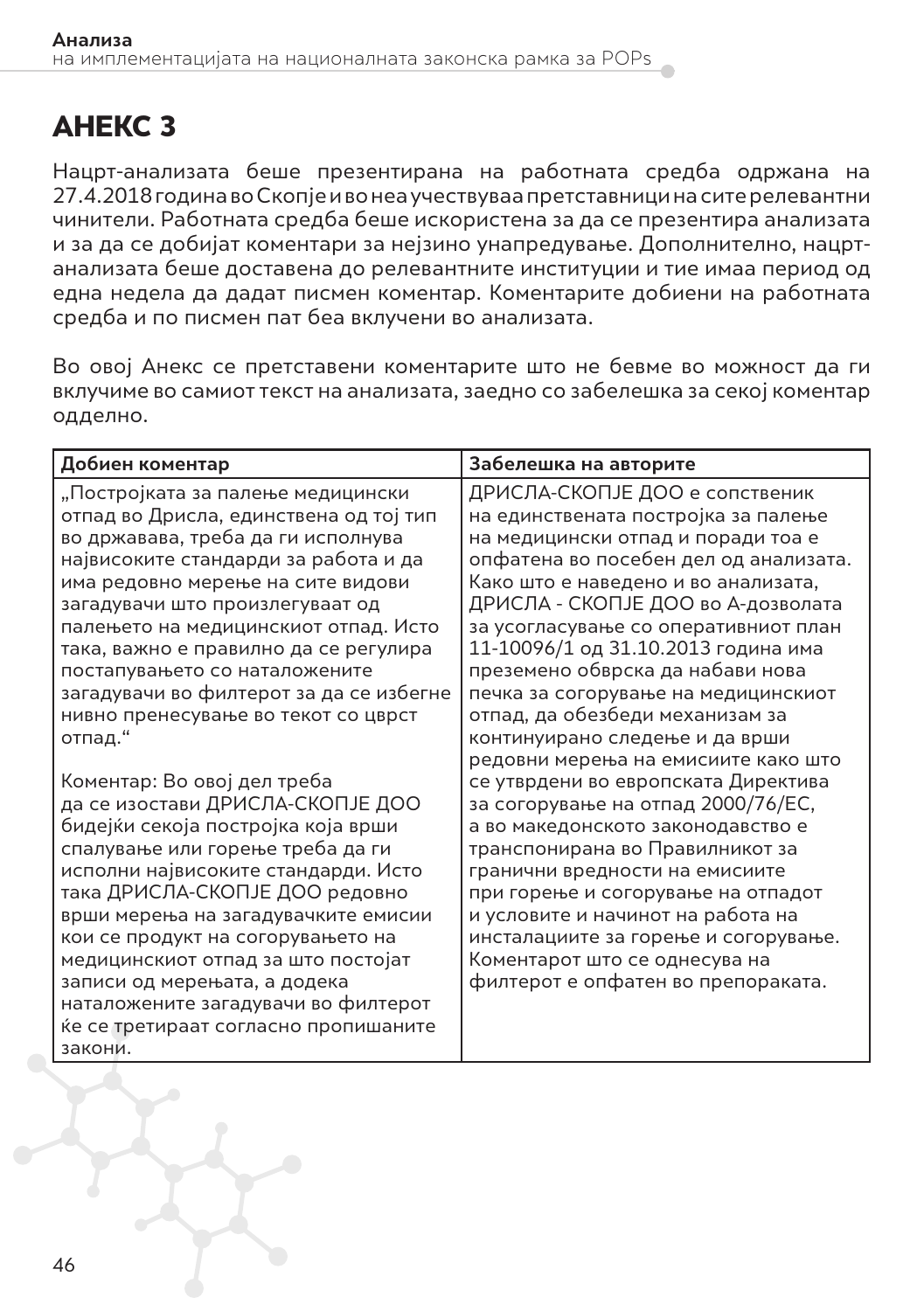Спроведени индивидуални консултативни интервјуа со релевантни чинители.

| Чинител                                                     | Контакт                      |                                              |
|-------------------------------------------------------------|------------------------------|----------------------------------------------|
| Државни институции                                          |                              |                                              |
| Министерство за животна<br>средина и просторно<br>планирање | Сузана Андонова              | Состанок што е одржан на<br>22.3.2018 година |
| Канцеларија за POPs                                         |                              |                                              |
| Министерство за животна<br>средина и просторно<br>планирање | Ана Каранфилова<br>Мазневска | Состанок што е одржан на<br>30.3.2018 година |
| Сектор за управување со отпад                               |                              |                                              |
| Министерство за здравство                                   | Мирјана Димовска             | Состанок што е одржан на<br>4.4.2018 година  |
| Институт за јавно здравје                                   |                              |                                              |
|                                                             |                              |                                              |
| Приватен сектор                                             |                              |                                              |
| Екоцентар 97                                                | Марко Момировски             | Состанок што е одржан на<br>10.4.2018 година |
| Дрисла-Скопје ДОО                                           | Антонијо Стојановски         | Состанок што е одржан на<br>12.4.2018 година |
| Усје - Сектор за животна<br>средина                         | Наташа Кормушоска            | Телефонска консултација<br>на 20.4.2018      |
|                                                             |                              |                                              |
| Експерти                                                    |                              |                                              |
| Филип Иванов                                                |                              | Телефонска консултација<br>на 19.4.2018      |

47